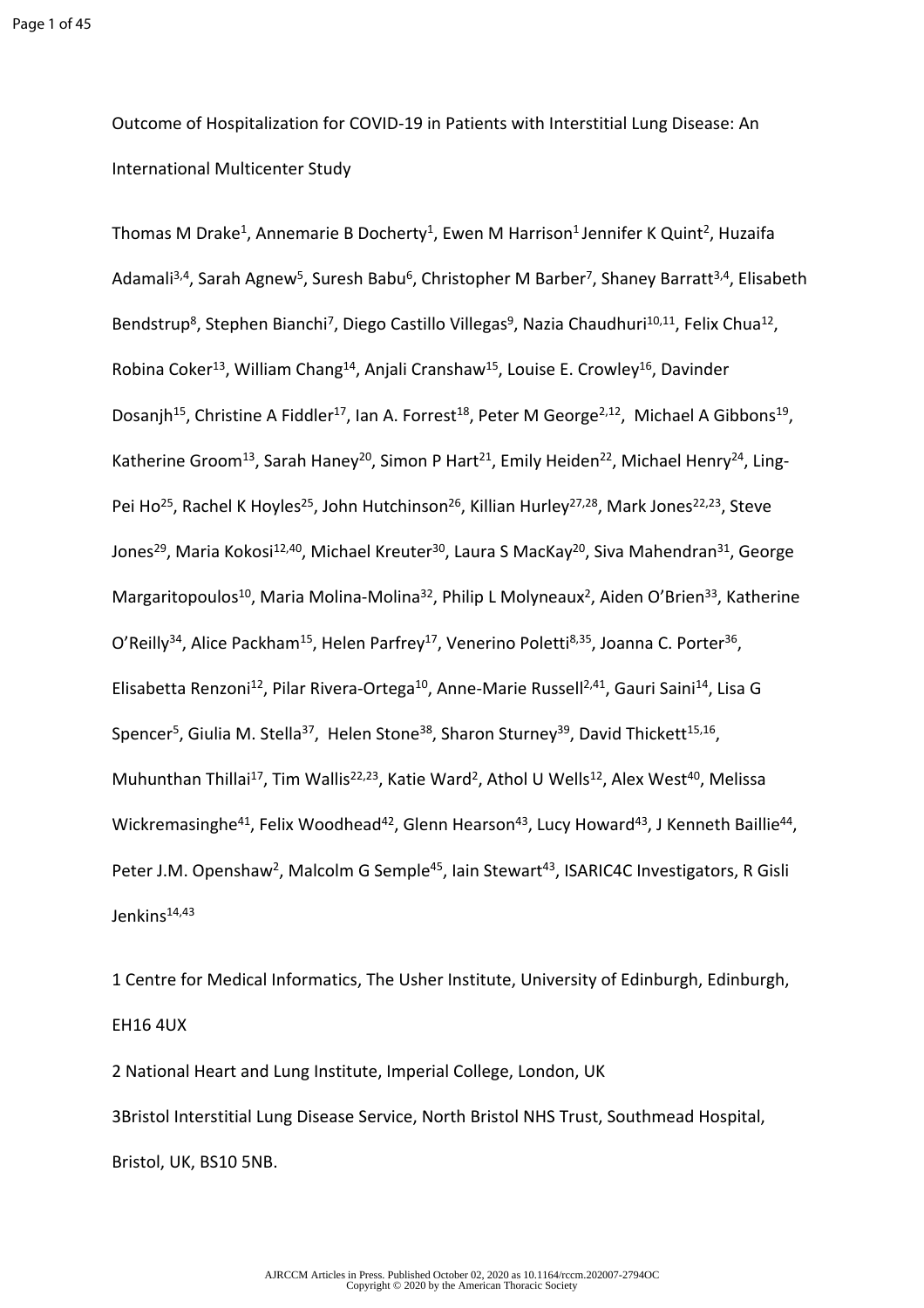4 Academic Respiratory Unit, University of Bristol, Southmead Hospital, Bristol, BS10 5NB.

5 Liverpool Interstitial Lung Disease Service, Aintree site, Liverpool University Hospitals NHS

Foundation Trust, Liverpool, L9 7AL, UK.

6 Queen Alexandra Hospital, Portsmouth, UK.

7 Northern General Hospital, Sheffield, S5 7AU, UK.

8 Centre for Rare Lung Diseases, Department of Respiratory Diseases and Allergy, Aarhus

University Hospital, Palle Juul-Jensens Boulevard 99,8200 Aarhus N, Denmark

9 ILD Unit, Respiratory Medicine Department, Hospital de la Santa Creu i Sant Pau,

Barcelona, Spain.

10 ILD Unit, Manchester University Hospital NHS FT, Wythenshawe Hospital, Southmoor Road, Wythenshawe, Manchester M23 9LT, UK

11 University of Manchester, Manchester, UK

12 Royal Brompton and Harefield NHS Foundation Trust, London, UK

13 Respiratory Medicine, Hammersmith Hospital, Imperial College Healthcare NHS Trust, London W12 0HS, UK

14 Nottingham University Hospitals NHS Trust, City Campus, Nottingham, NG5 1PB, UK

15 Birmingham Interstitial Lung Disease Unit, Queen Elizabeth Hospital Birmingham,

University Hospitals Birmingham NHS Foundation Trust, Birmingham, UK.

16 University of Birmingham, Birmingham, UK.

17 Cambridge Interstitial Lung Disease Service, Royal Papworth Hospital NHS Foundation Trust, Cambridge Biomedical Campus, Cambridge CB2 0AY, UK

18 Department of Respiratory Medicine, Royal Victoria Infirmary, Newcastle upon Tyne

Hospitals NHS Foundation Trust, Newcastle upon Tyne, NE1 4LP, UK.

19 South West Peninsula ILD Network, Royal Devon & Exeter Foundation NHS Trust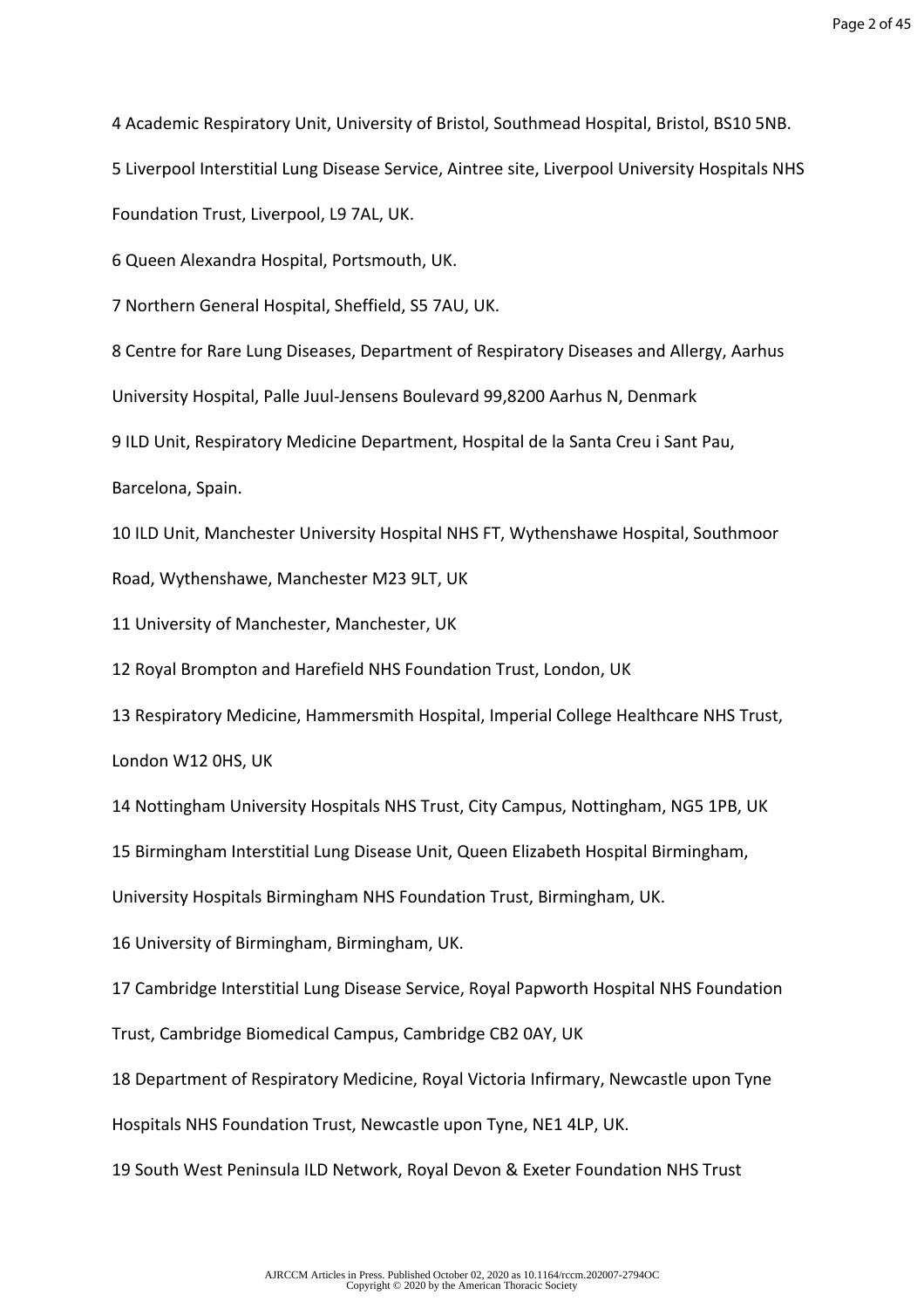Barrack Road, Exeter EX2 5DW, UK

20 Northumbria Specialist Emergency Care Hospital, Northumbria Way, Northumbria

Healthcare NHS Foundation Trust, Cramlington, NE23 6NZ

21 Respiratory Research Group, Hull York Medical School, Castle Hill Hospital, Cottingham,

UK, HU16 5JQ

22 University Hospitals Southampton NHS Foundation Trust, Southampton, UK

23 NIHR Southampton Biomedical Research Centre & Clinical and Experimental Sciences,

University of Southampton, Southampton, UK

24 Cork University Hospital, Cork, Ireland

25 Oxford Interstitial Lung Disease Service, Oxford University Hospitals NHS Foundation

Trust, Oxford, OX3 7LE, UK

26 King's Mill Hospital, Sutton-in-Ashfield, Nottinghamshire, NG17 4JL, UK

27 Department of Medicine, Royal College of Surgeons in Ireland, Dublin, Ireland.

28 Beaumont Hospital, Dublin, Ireland.

29 Action for Pulmonary Fibrosis, Stuart House, Peterborough, PE1 5DD, UK.

30 Center for interstitial and rare lung diseases, Pneumology, Thoraxklinik, University of

Heidelberg, Germany and German Center for Lung Research, 69126 Heidelberg, Germany

31 Kingston Hospital NHS Foundation Trust. Galsworthy Road, Kingston upon Thames,

Surrey KT2 7QB, UK.

32 ILD Unit, Respiratory Department, University Hospital of Bellvitge, IDIBELL, Hospitalet de Llobregat, Barcelona, Spain.

33 University Hospital Limerick, Dooradoyle, Limerick, Ireland.

34 Department of Respiratory Medicine, Mater Misericordiae University Hospital, Dublin, Ireland.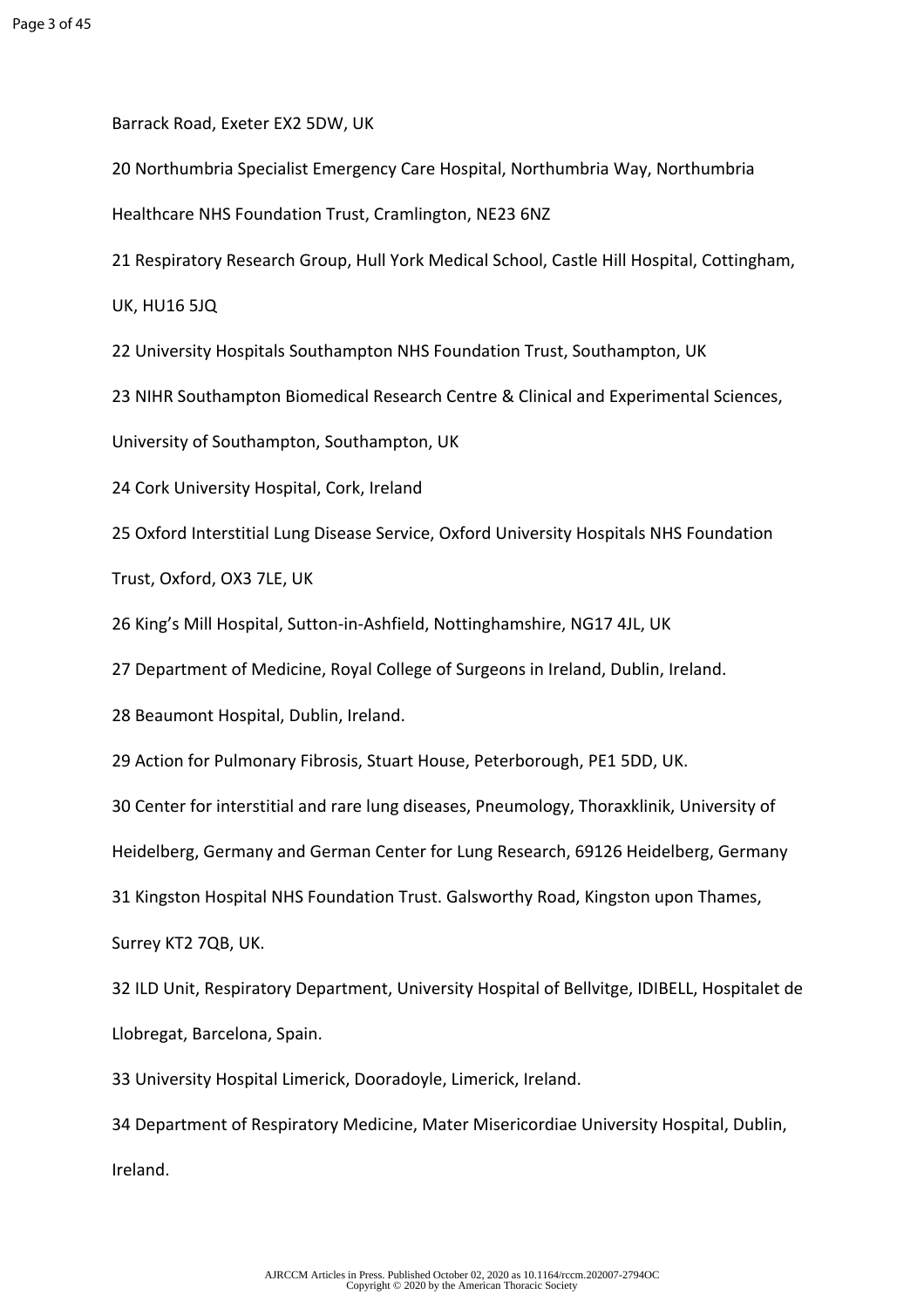35 Department of Diseases of the Thorax, Morgagni Hospital, Forli, Italy.

36 UCL Respiratory, University College London and ILD Service, University College London Hospitals NHS Foundation Trust, London, UK.

37 Laboratory of Biochemistry and Genetics, Pneumology Unit, Fondazione IRCCS Policlinico San Matteo, Pavia, Italy.

38 University Hospital North Midlands NHS Trust, Royal Stoke University Hospital, Newcastle Road, Stoke-on-Trent, ST4 6QG, UK.

39 Royal United Hospitals Bath NHS Foundation Trust, Combe Park, Bath BA1 3NG, UK

40 Guys & St Thomas' NHS Trust, Westminster Bridge Road, London, SE1 7EH, UK

41 Imperial Healthcare NHS Trust, St Mary's Hospital, The Bays, S Wharf Rd, Paddington, London W2 1NY, UK.

42 Institute of Lung Health, Interstitial Lung Disease Unit, Glenfield Hospital, Leicester, LE3 9QP, UK.

43 NIHR Biomedical Research Centre, Respiratory Research Unit, University of Nottingham, Nottingham NG5 1PB, UK

44 Roslin Institute, University of Edinburgh, Edinburgh, UK and Intensive Care Unit, Royal Infirmary Edinburgh, Edinburgh, UK.

45 NIHR Health Protection Research Unit in Emerging and Zoonotic Infections, Institute of Infection, Veterinary and Ecological Sciences, Faculty of Health and Life Sciences, University of Liverpool, Liverpool, UK and Respiratory Medicine, Alder Hey Children's Hospital, Liverpool L12 2AP, UK

**Running title:** COVID-19 and interstitial lung disease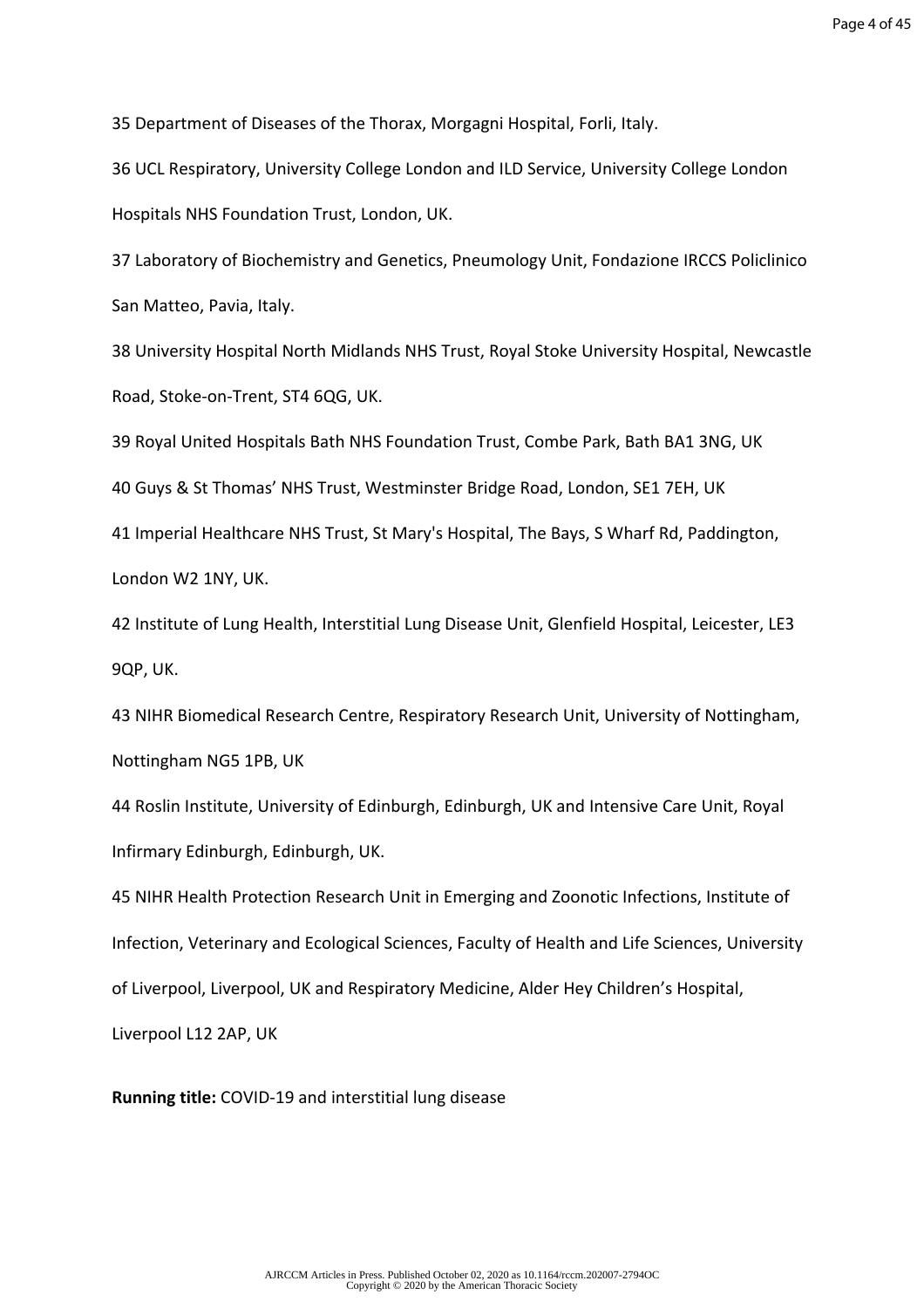#### **Correspondence to:**

Professor R Gisli Jenkins, MD, PhD NIHR Research Professor and Professor of Experimental Medicine NIHR BRC Nottingham Respiratory Research Unit University of Nottingham Hucknall Road Nottingham UK NG14 7FW **Telephone**: +44 115 823 1711 **E-mail:** gisli.jenkins@nottingham.ac.uk

**Author contributions:** RGJ designed and conceived the study and drafted the manuscript. TMD analyzed the data and drafted the manuscript. ABD, EMH, JKQ, IS developed the analysis plan and analyzed the data and revised the manuscript. LH, GH collated and curated all data and revised the manuscript. HA, SA, SB, CMB, SB, EB, SB, DCV, NC, FC, RC, WC, AC, LEC, DD, CAF, IAF, PG, MAG, KG, SH, SPH, EH, MH, LPH, RKH, JH, KH, MJ, MK, MK, LM, SV, GM, MMM, PLM, AOB, KOR, AP, HP, VP, JP, ER, PRO, AMR, GS, LGS, GMS, HS, SS, DT,MT, TW, KW, AUW, AW, MW, FW, JKB, PJMO, MGS helped design the study, contributed data and revised the manuscript for important intellectual content. SJ helped design study and revised the manuscript for important intellectual content. All authors have provided final approval of the version submitted for publication; and agreement to be accountable for all aspects of the work in ensuring that questions related to the accuracy or integrity of any part of the work are appropriately investigated and resolved.

**Subject descriptor:** 9.23 Interstitial Lung Disease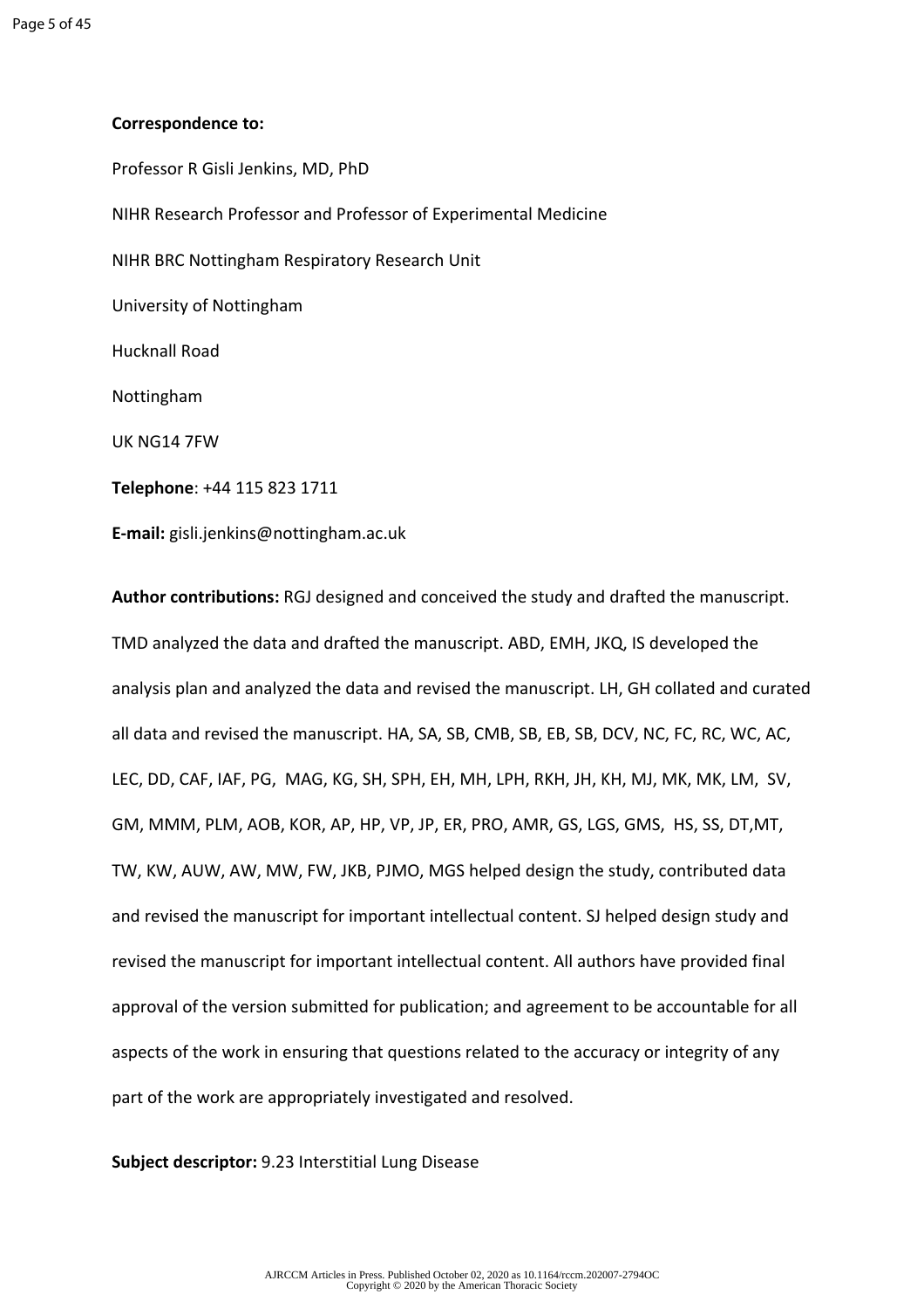#### **Abstract word count:** 247

#### **Text word count:** 3457

Some of the results of these studies have been previously reported in the form of a preprint (bioRxiv, 17 July 2020; <https://doi.org/10.1101/2020.07.15.20152967>).

This article has an online data supplement, which is accessible from this issue's table of content online at [www.atsjournals.org.](http://www.atsjournals.org)

This article is open access and distributed under the terms of the Creative Commons Attribution Non-Commercial No Derivatives License 4.0 (<http://creativecommons.org/licenses/by-nc-nd/4.0/>). For commercial usage and reprints

please contact Diane Gern ([dgern@thoracic.org\)](mailto:dgern@thoracic.org).

## **At a Glance**

#### **What is the current scientific knowledge on this subject?**

The outcome of patients with ILD admitted to hospital with COVID infection and the risk factors associated with severe COVID are not known.

## **What does this study add to the field?**

The study demonstrates that patients with ILD are at higher risk of death following COVID-19 than matched patients without ILD and the risk factors for death include male sex, an FVC less than 80% predicted and obesity.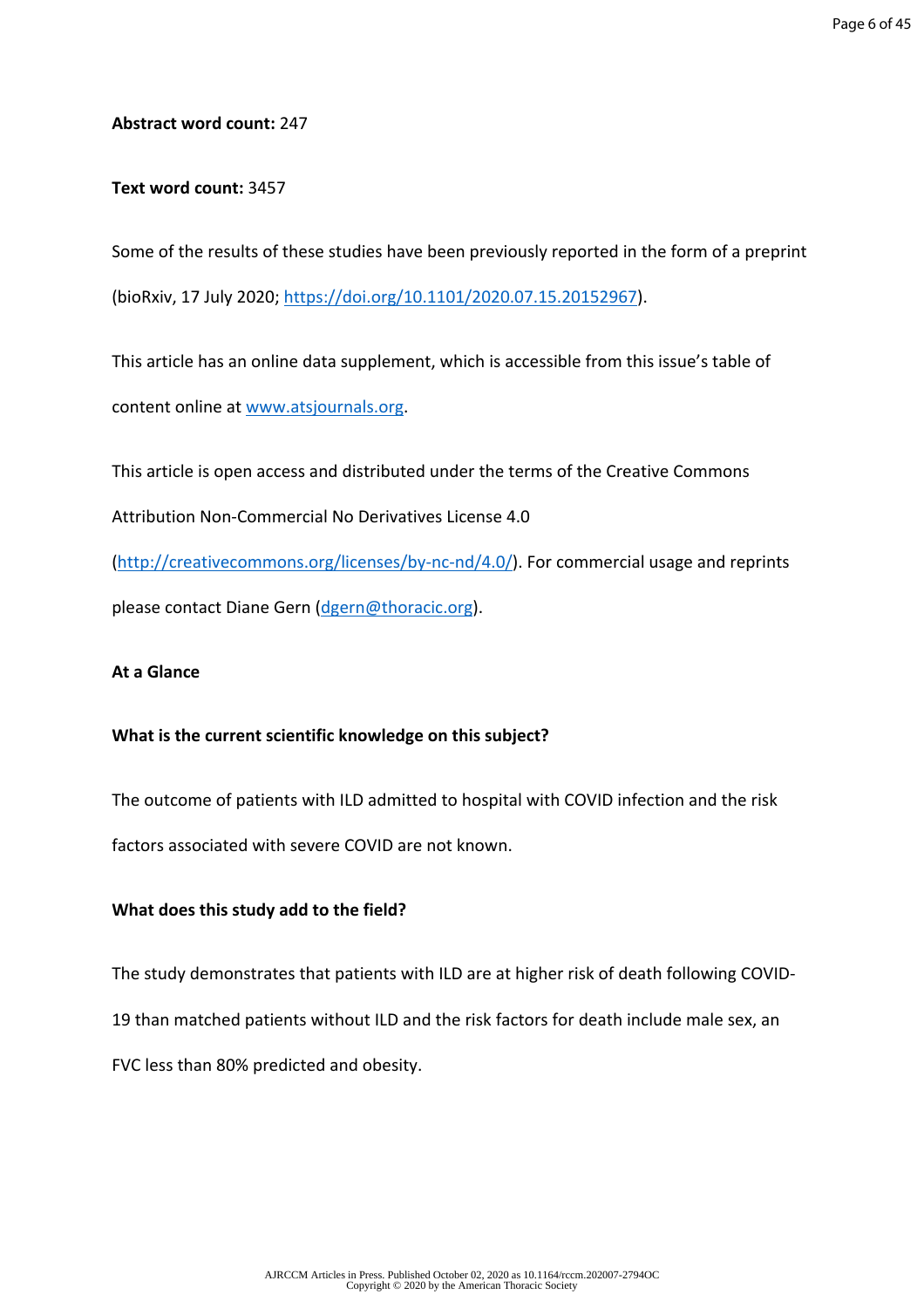#### **Abstract**

**Rationale:** The impact of COVID-19 on patients with Interstitial Lung Disease (ILD) has not been established.

**Objectives:** To assess outcomes in patients with ILD hospitalized for COVID-19 versus those without ILD in a contemporaneous age, sex and comorbidity matched population.

**Methods:** An international multicenter audit of patients with a prior diagnosis of ILD admitted to hospital with COVID-19 between 1 March and 1 May 2020 was undertaken and compared with patients, without ILD obtained from the ISARIC 4C cohort, admitted with COVID-19 over the same period. The primary outcome was survival. Secondary analysis distinguished IPF from non-IPF ILD and used lung function to determine the greatest risks of death.

**Measurements and Main Results**: Data from 349 patients with ILD across Europe were included, of whom 161 were admitted to hospital with laboratory or clinical evidence of COVID-19 and eligible for propensity-score matching. Overall mortality was 49% (79/161) in patients with ILD with COVID-19. After matching ILD patients with COVID-19 had higher mortality (HR 1.60, Confidence Intervals 1.17-2.18 p=0.003) compared with age, sex and comorbidity matched controls without ILD. Patients with a Forced Vital Capacity (FVC) of <80% had an increased risk of death versus patients with FVC ≥80% (HR 1.72, 1.05-2.83). Furthermore, obese patients with ILD had an elevated risk of death (HR 2.27, 1.39−3.71).

**Conclusions:** Patients with ILD are at increased risk of death from COVID-19, particularly those with poor lung function and obesity. Stringent precautions should be taken to avoid COVID-19 in patients with ILD.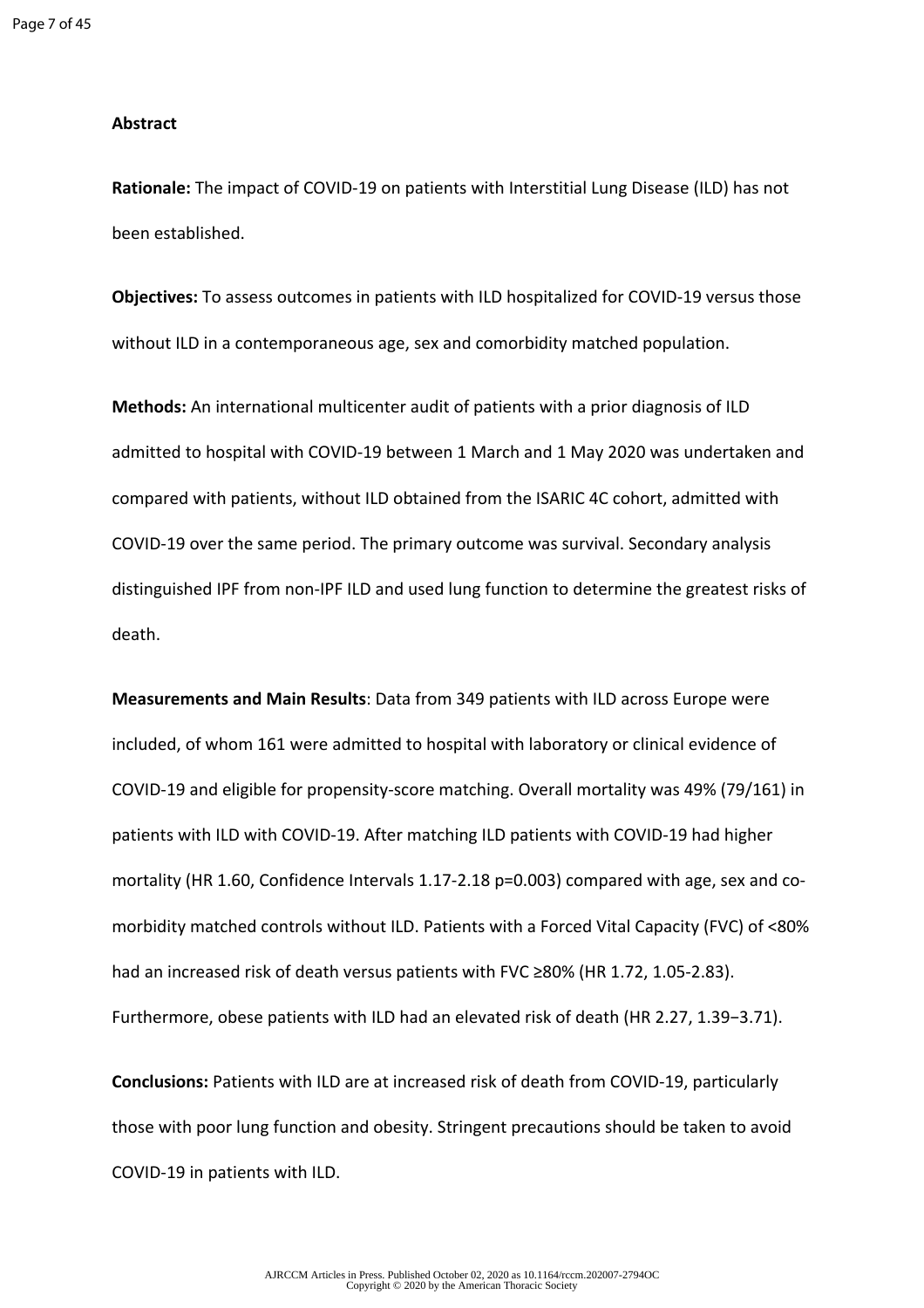Page 8 of 45

#### **Introduction**

Interstitial Lung Diseases (ILDs) represent a group of fibroinflammatory diseases affecting the alveolar interstitium of the lung. ILDs are characterized by alveolar damage and interstitial thickening and, if left untreated, lead to remorseless progression of breathlessness, cough and ultimately death from respiratory failure. The prevalence of ILDs in Europe is just under one per 1,000 people, with an annual incidence of approximately 20 per 100,000 people (1). The commonest ILD is sarcoidosis, but one of the most severe ILD is Idiopathic Pulmonary Fibrosis (IPF), a high incidence of which is found in the UK (12 per 100,000) (2, 3). IPF tends to affect older people with a mean age at diagnosis of 72 years. Men are more often affected than women. Furthermore, IPF is associated with diabetes mellitus type 2 (DMT2), hypertension (HT) and ischemic heart disease (IHD) (4, 5). People suffering from other ILDs (non-IPF ILD) tend to be younger, with a higher proportion of female sufferers, and often receive immunosuppressive therapy.

All ILDs, most notably IPF, are characterized by acute exacerbations which have a particularly high mortality rate ranging from 35-70% (6). The precise cause of acute exacerbations is unknown, but they have been associated with thoracic surgical procedures and viral infections (6). Furthermore, an acute exacerbation is associated with the development of Acute Respiratory Distress Syndrome (ARDS) which carries a high mortality and morbidity. However, there is no consensus on treatment of ARDS in this group of patients, given that mechanical ventilation is the cornerstone of supportive therapy in non-ILD patients (7).

Infection with SARS-CoV-2 may lead to COVID-19, characterized by a severe viral pneumonia and ARDS in approximately 20% of patients admitted to hospital (8). Patients most at risk of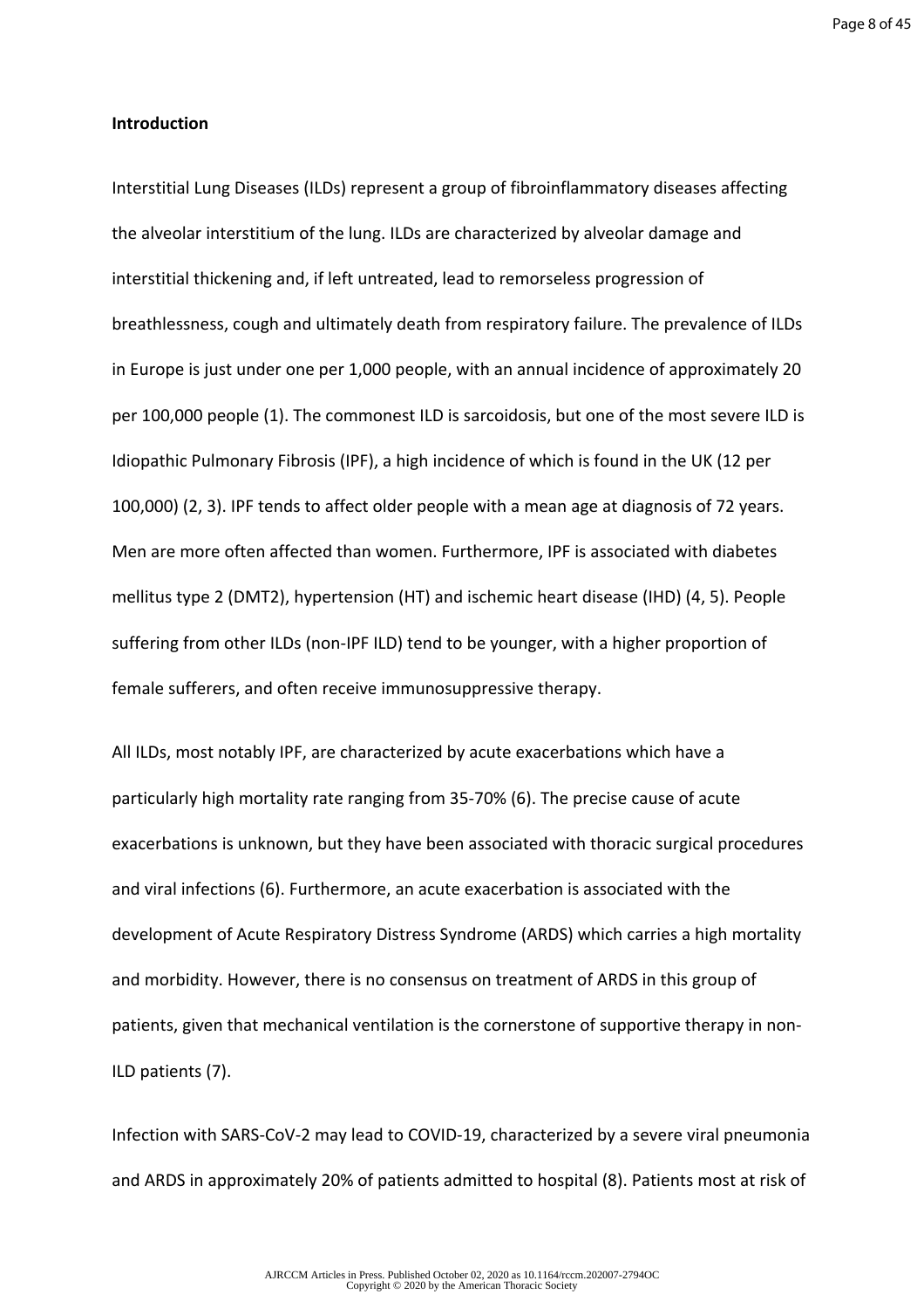severe COVID-19 include elderly males with comorbidities including DMT2, HT and IHD (9,10) which are shared by patients with ILD, most notably IPF (5). To understand the risk to patients with ILD hospitalized with COVID-19 and therefore the potential benefits of selfisolation during the pandemic, we undertook an international multicenter analysis of patients admitted to hospital between the 1 March and 1 May 2020 with COVID-19. We compared outcomes of patients with ILD with age, sex and comorbidity matched controls admitted with COVID-19 but without ILD, from a prospective UK cohort, the International Severe Acute Respiratory and Emerging Infection Consortium Coronavirus Clinical Characterisation Protocol (ISARIC4C CCP-UK).

#### **Methods**

#### **Patients**

Physicians admitting patients with ILD throughout Europe were contacted through research networks, e-mail contacts and social media asked to identify all patients with a pre-existing diagnosis of ILD admitted to hospital between 1st March and 1st May 2020 during the first peak of the COVID-19 pandemic. Participating centers included tertiary ILD centers from Denmark, Germany, Italy, Republic of Ireland, Spain, and the UK and secondary care hospitals from Republic of Ireland and the UK to obtain as representative a European ILD population as possible. De-identified, unlinked data from individuals were included in the audit. Each contributing site was asked to identify individuals admitted to their local hospital. As SARS-CoV-2 was an emerging virus at the start of the pandemic and PCR testing has a high false negative rate, we defined the diagnosis of COVID-19 based on a SARS-CoV-2 positive polymerase chain reaction (PCR) swab and/or clinico-radiological diagnosis. Audit data was unified with the ISARIC4C CCP-UK database, with separate categorization of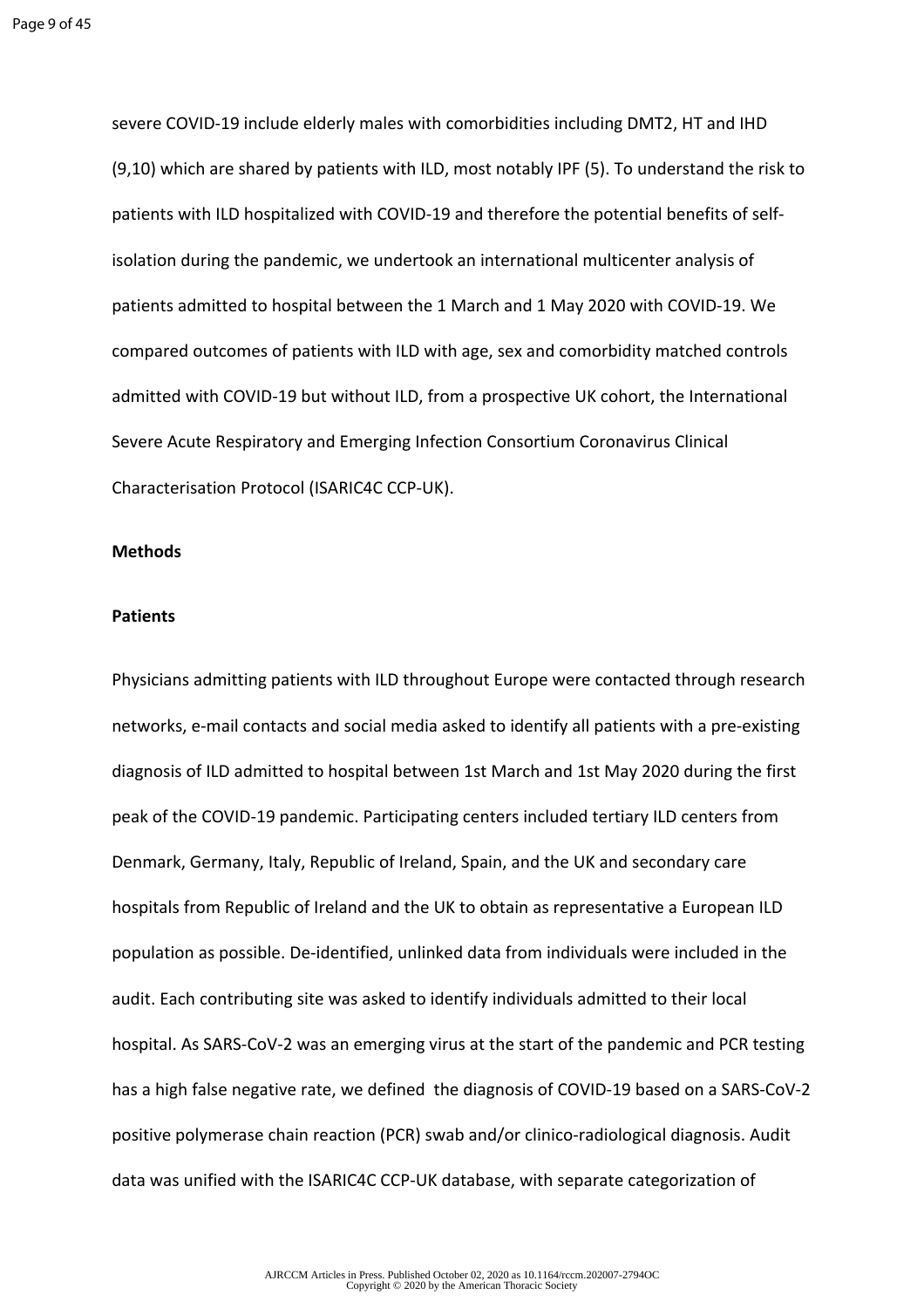Page 10 of 45

individuals who reported an existing chronic pulmonary disease. The ISARIC4C CCP-UK database is a prospective cohort study enrolling patients across the UK admitted to hospital with COVID-19. Patients admitted were identified by local investigators and followed up prospectively by clinical research staff. Detailed data on comorbidities, treatments received and outcomes were captured. The protocol is available at https://isaric.net/ccp/.

Data on the presence of chronic lung disease, asthma and prescription data were collected for the comparator group. Based on these variables, patients with no previous respiratory disease were selected to most accurately estimate the change in hazard for patients with ILD. Significant comorbidities of diabetes (type 1 or type 2), hypertension, chronic heart disease and malignancy, as well as immunomodulatory therapies, were recorded in both ILD audit data and the ISARIC database.

#### **Outcomes**

The primary outcome was In Hospital Mortality and other recorded outcomes were whether the patient was discharged or remained hospitalized at date of censoring (1 May 2020). Secondary outcomes included whether patients were ventilated, or received continuous positive airway pressure, other non-invasive ventilation, or high flow oxygen and were described as 'enhanced respiratory support'. Length of stay was recorded at date of death, discharge or date of censoring. All outcomes were recorded on a standardized case report form and entered without any identifiers directly onto a secure REDcap database.

#### **Ethics and Consent**

All data were entered by the Local Clinical Care Team in anonymized fashion without linkage to any patient identifiers in line with national and local audit guidance. In the UK Health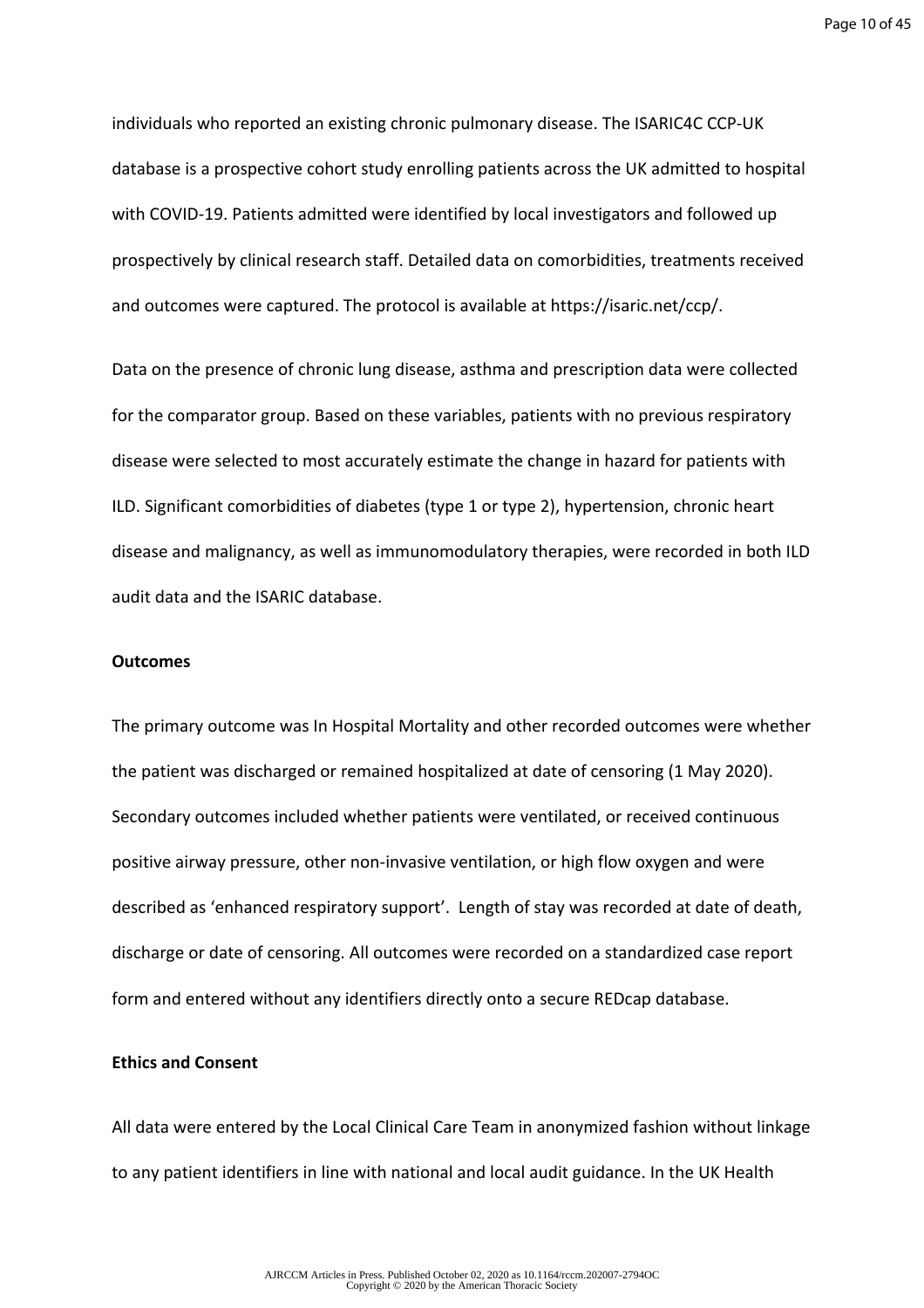Research Authority guidance was followed ([https://www.hra.nhs.uk/covid-19-](https://www.hra.nhs.uk/covid-19-research/guidance-using-patient-data/)

[research/guidance-using-patient-data/](https://www.hra.nhs.uk/covid-19-research/guidance-using-patient-data/)), and ethical approval was not required. Similar regulations applied in Denmark, Italy, Republic of Ireland. ISARIC4C CCP-UK received ethical approval from the South Central - Oxford C Research Ethics Committee in England (Ref: 13/SC/0149), and by the Scotland A Research Ethics Committee (Ref: 20/SS/0028). Data from Spain was collected under the approval for observational studies (Ref UIC-IBU-2020-03 and PR217/20). Data from Germany were collected under approval from ethics committee of the Medical faculty of the University of Heidelberg (ref S-186/2020).

#### **Statistical Analysis**

Summary statistics are presented as frequencies and percentages for categorical data and mean (standard deviation (sd)) for normally distributed continuous data. Where continuous data were not normally distributed, the median (interquartile range [IQR]) was used. Differences in categorical data were compared using the Chi-square test, or Fisher's exact test when expected counts were below 5 in any group. For continuous normally distributed 2-group data, we compared differences using Welch's T-test or Mann Whitney-U if data were not normally distributed. For multiple group comparisons of continuous data, we used Kruskall-Wallis tests. Data from the ILD dataset were matched in a 1:2 ratio with patients who did not have ILD from the ISARIC4C CCP-UK dataset using a nearest neighbor propensity-score matching algorithm. Patients in ISARIC4C CCP-UK with ILD were excluded to avoid double counting. We matched on confounders known to affect outcomes from COVID-19 disease including age, sex, diabetes, chronic cardiac disease, cancer, hypertension, and renal disease. Unmatched and matched populations were compared using standardized mean differences, plots and summary statistics. For survival analyses,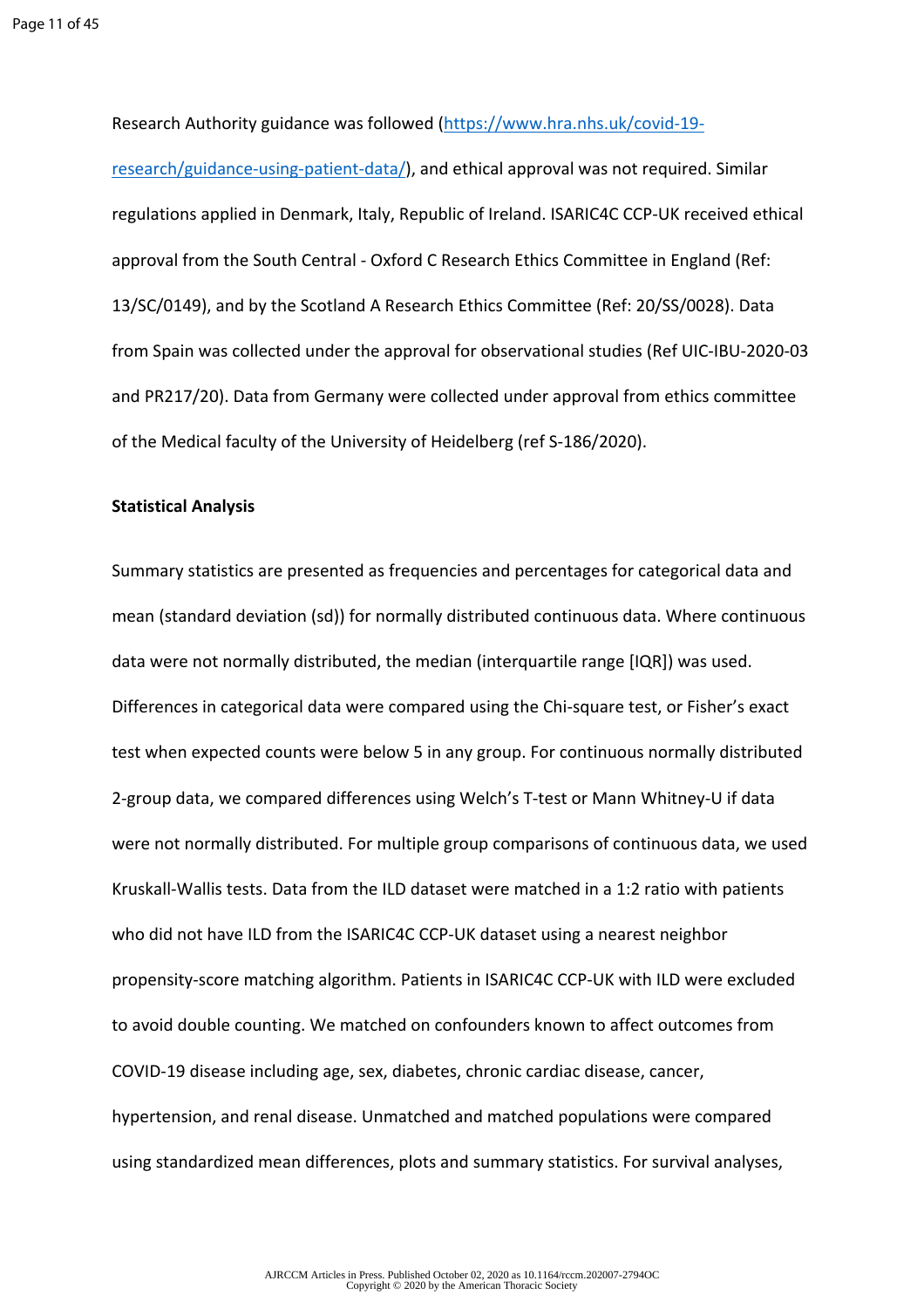time was taken as admission to death (in-hospital survival) using length of stay where date was not available. Discharge from hospital was considered an absorbing state (once discharged, patients were considered no longer at risk of death). Discharged patients were not censored and included in the risk set until the end of follow-up, thus discharge did not compete with death. We generated subclasses based on the propensity-score distance and included these as terms within Cox proportional hazards models, where estimates are presented as hazards ratios, alongside the corresponding 95% confidence interval (11). Data were analyzed using R version 3.6.3 with tidyverse, matchit and finalfit packages.

#### **Results**

#### **Baseline Demographics**

Between March  $1^{st}$  and May  $1^{st}$  2020, 349 patients with ILD were admitted to 37 hospitals throughout the UK and Europe (see supplementary Table 1). A total of 185 ILD patients had a diagnosis of COVID-19 and 161 were suitable for propensity-score matching (Figure 1). The majority of these 161 patients (114) had a positive SARS-CoV-2 PCR test, and only 47 were diagnosed clinically. Of these, 110 (68%) were male and the mean age was 73.2 (±11.5) years. The most common ILD was IPF, with 68 (42%) patients admitted to hospital (Table 1). During the same time period, 164 patients with ILD were admitted with an alternative non-COVID diagnosis, of whom 69 (42.1%) had IPF. Overall the In Hospital Mortality (IHM) for patients with ILD and COVID-19 was 49% (79/161) compared with 17% (28/164) for patients with ILD admitted for other reasons.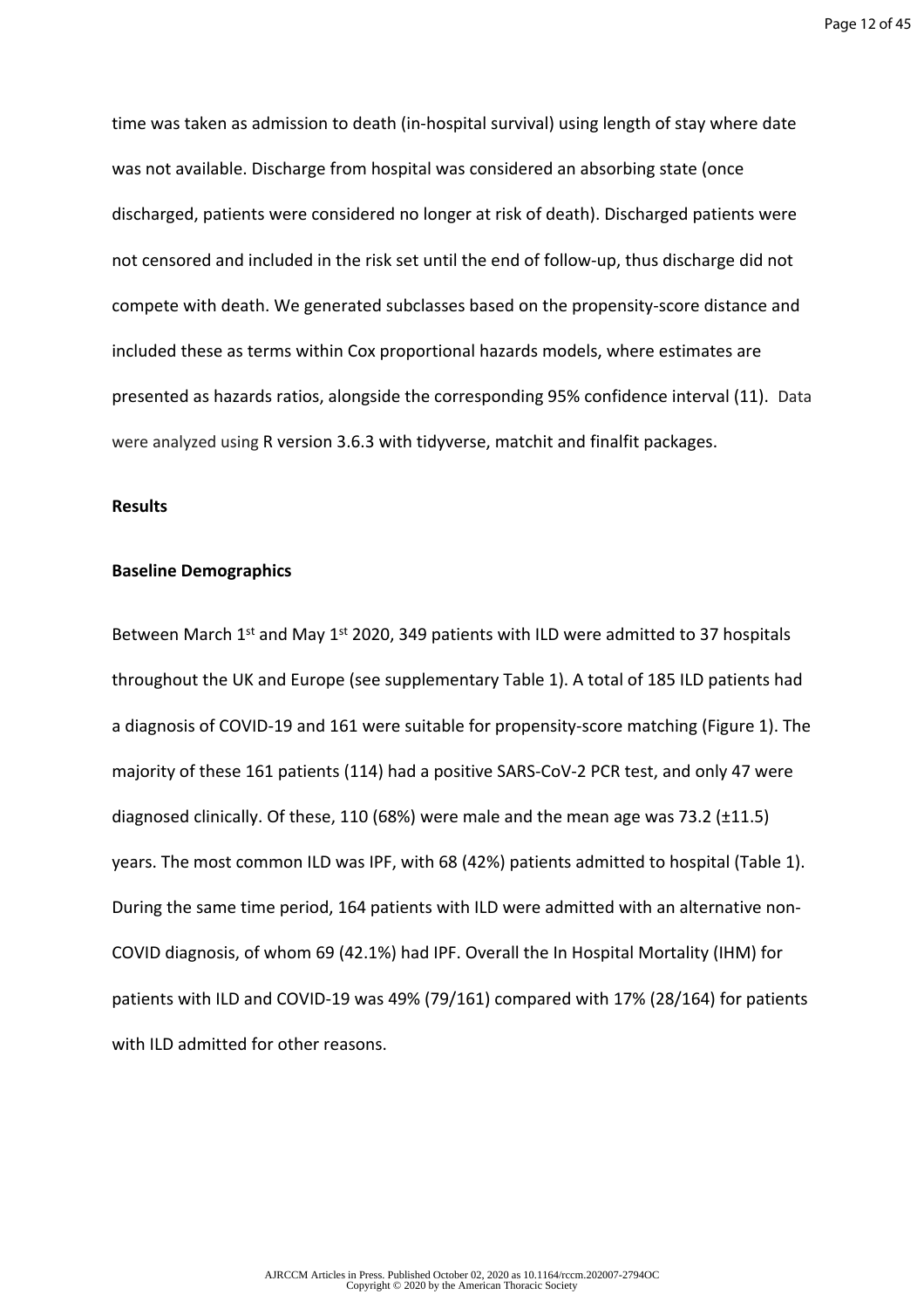#### **Effect of ILD on outcome from COVID-19**

After propensity-score matching, 161 patients with ILD were compared with 322 patients admitted to hospital between the  $1<sup>st</sup>$  March and  $1<sup>st</sup>$  May 2020 but without ILD, or other chronic lung disease (Table 1). There was significantly higher mortality in patients with ILD compared with non ILD patients (49% (79/161) vs 35% (114/322) p=0.013) and was associated with an increased risk of death in a matched adjusted analysis (HR 1.60 CI 1.17- 2.18 p=0.003). There was significantly higher mortality in patients with ILD compared with non ILD patients (figure 2), which was greatest in men and increased with age, which persisted for men after adjusting for age and comorbidity (adjusted HR 1.98, 95% CI 1.14 to 3.43, p = 0.015). The risk of mortality was greatest in patients with IPF (HR 1.74, 95%CI 1.16 to 2.60 p=0.007), but a higher mortality was also seen in non-IPF ILD (HR 1.50, 95%CI 1.02 to 2.21 p=0.040; Figure 3a) when compared with matched patients without ILD. Of patients with non-IPF ILD, those with chronic hypersensitivity pneumonitis and rheumatoid ILD had the highest mortality (50% (7/14) and 40% (4/10) respectively), whilst those with sarcoidosis and connective tissue disease (excluding rheumatoid) related ILD had the lowest observed mortality (33% (3/9) and 23% (3/13) respectively). Overall, median length of stay in those who were still alive was not substantially different between patients without ILD (9 days [IQR 11])), compared with non-IPF ILD (10 days [IQR 8])) and IPF (10 days [IQR 8]) (p = 0.725) (Table 2).

#### **Predictors of outcome from COVID-19**

Obesity has been previously described to increase the risk of death from COVID-19. After obesity was included in the propensity score matching (129/161 ILD patients with data available, matched to 260 non-ILD patients), being obese and having ILD was significantly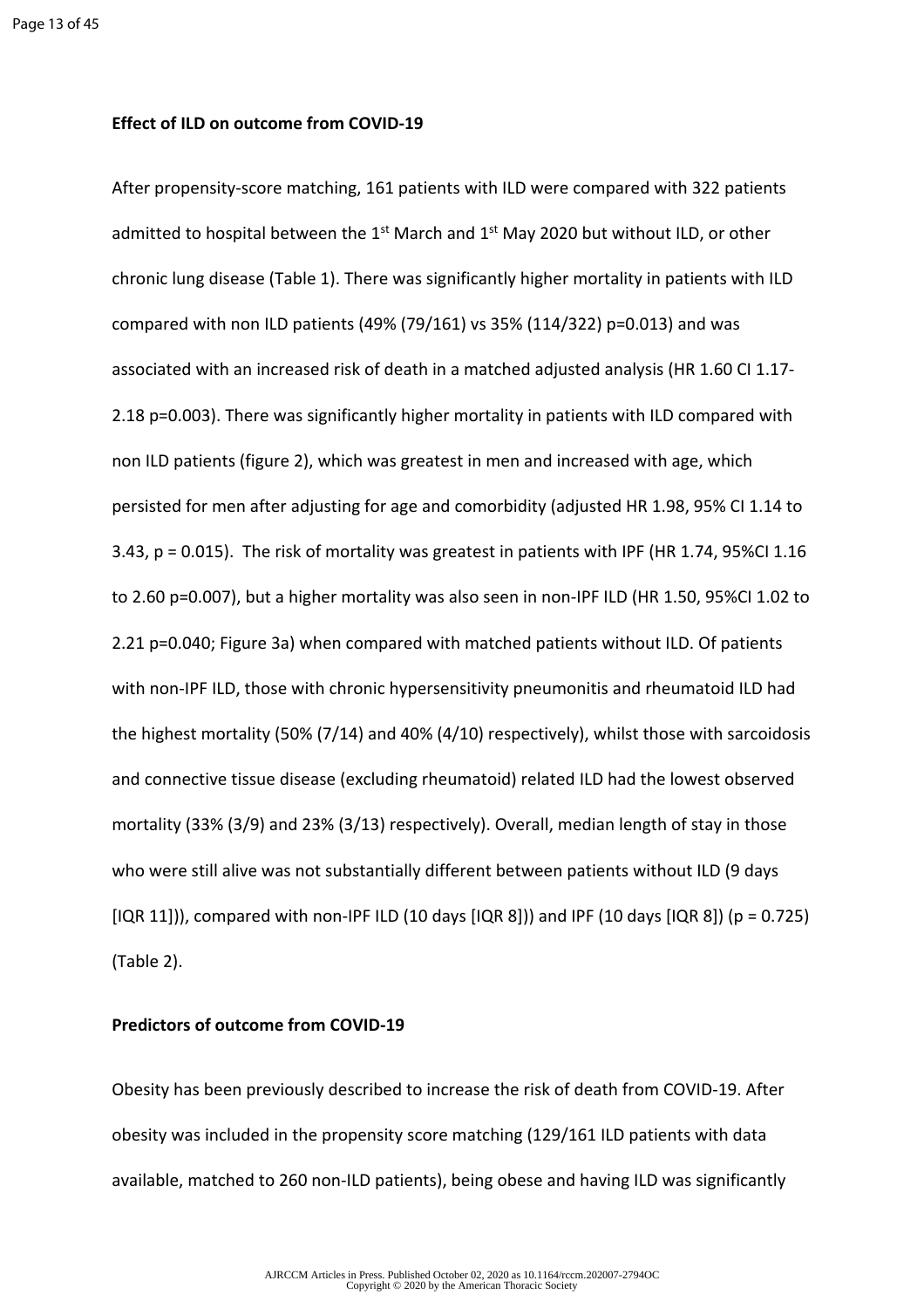Page 14 of 45

associated with an increased hazard of death from COVID-19 (adjusted HR 2.27, 95%CI 1.39 to 3.71, p = 0.001; figure 3b), which was greater than the effect of obesity in non-ILD patients.

To determine whether patients with more severe ILD had a greater risk of mortality with COVID-19, the last available lung function results prior to hospital admission were analyzed. For all ILD patients, the mean Forced Vital Capacity (FVC) in patients surviving COVID-19 was 82.2% predicted compared with 76.8% predicted in patients who died (p=0.121). Similarly, the mean Diffusion coefficient of Carbon Monoxide (DLco) was 56.4% predicted in survivors compared with 49.6% in patients dying with COVID (p=0.072; Table 3). When the FVC was dichotomized using the 80% predicted threshold between mild and moderate ILD, in line with UK prescribing policy for anti-fibrotic medication, the risk of mortality was significantly higher in patients with moderate or severe ILD (HR 1.72, 95% CI 1.05-2.83), compared with mild disease (Figure 3c).

#### **Ventilatory support for ILD patients with COVID-19**

Most patients with ILD (84%; 135/161) did not receive enhanced respiratory support which was similar to matched patients without ILD (79%; 254/322; Table 2). Significantly more patients who survived did not receive enhanced respiratory support (93%, 76/82) compared with those who died (75%; 59/79 p=0.015). Of the 26 patients receiving enhanced respiratory support 77% (20) died, including 83% (5/6) of matched patients with ILD receiving ventilation (Table 4).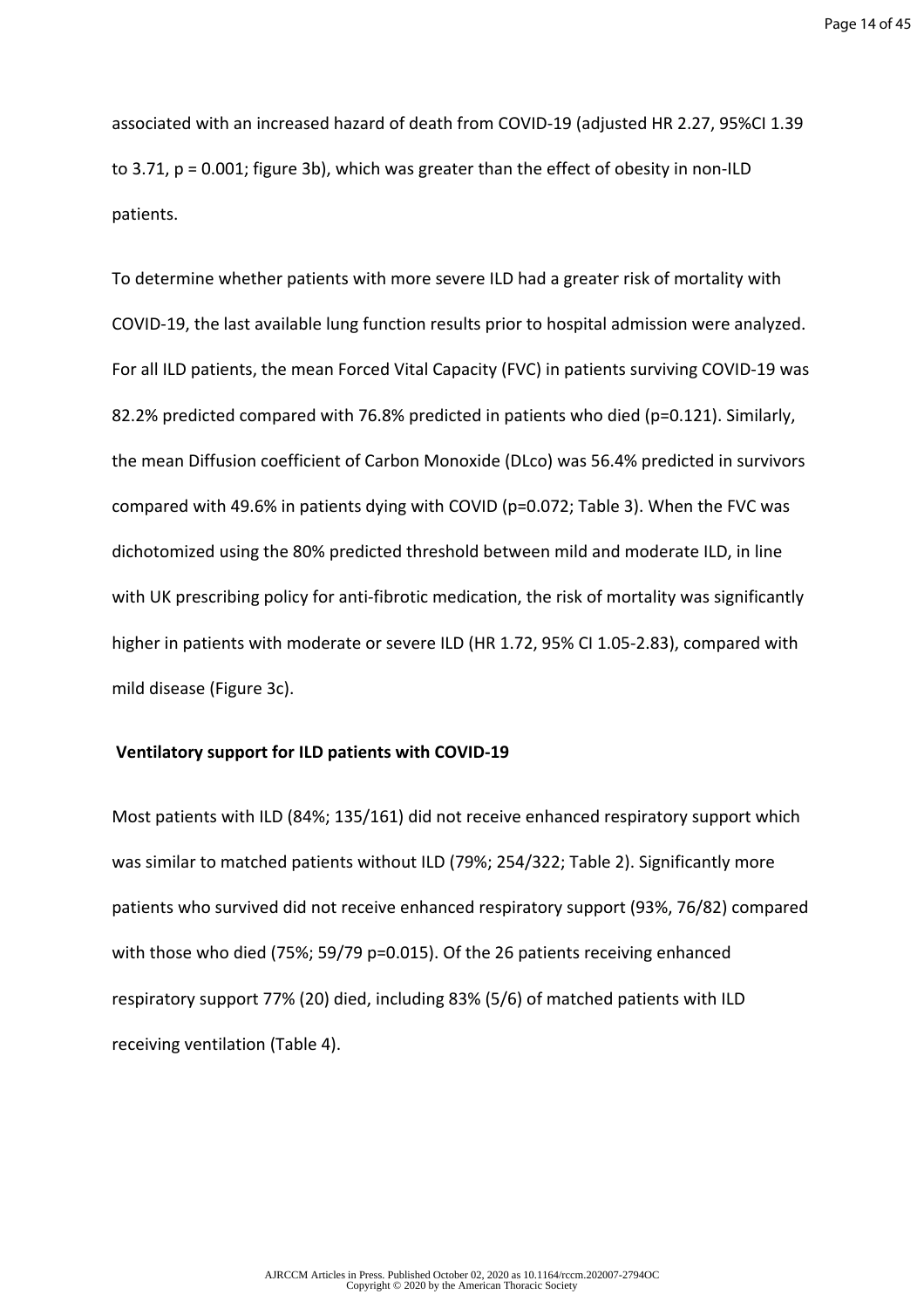#### **Effect of anti-fibrotic and immunosuppressive therapy on outcome from COVID-19.**

In patients with ILDs 106 were taking no immunosuppressants or anti-fibrotic of whom 50% died (53/106; Table 5). Almost a third of patients with IPF (20/68) were receiving antifibrotic therapy at the time of admission. Seven patients were receiving pirfenidone and 13 were receiving nintedanib. Of those receiving anti-fibrotic therapy, 50% (10/20) died. Where immunosuppressants were reported, corticosteroids were most frequently prescribed (45/55) followed by mycophenolate (17/55); overall 47% (26/55) of patients taking anti-fibrotics or immunosuppressants died. Significantly more patients with ILD received oral corticosteroids in hospital than patients without ILD (27.8% versus 9.9%; p<0.001) but there was no difference in outcome between those receiving corticosteroids (48.9% mortality (22/55)) and those who did not (48.7% mortality (57/117)).

#### **Discussion**

Determining the risk of poor outcome in patients pre-existing conditions who acquire SARS-CoV-2 infection is crucial to determine what mitigation measures are required in the community. Our study shows that patients with existing interstitial lung disease were at very high risk of death when hospitalized with COVID-19, especially if they have reduced prior lung function or obesity. Most died without being offered mechanical ventilation; in those who were ventilated, mortality was very high.

Our observations were in keeping with other studies which have identified increasing age, comorbidities (Diabetes Mellitus, Ischemic Heart Disease, other non-ILD Chronic Pulmonary Diseases) and male sex as predictors of poor outcome in COVID-19 (9,12). Unfortunately, the risk for patients with ILD has not yet been quantified because patients with uncommon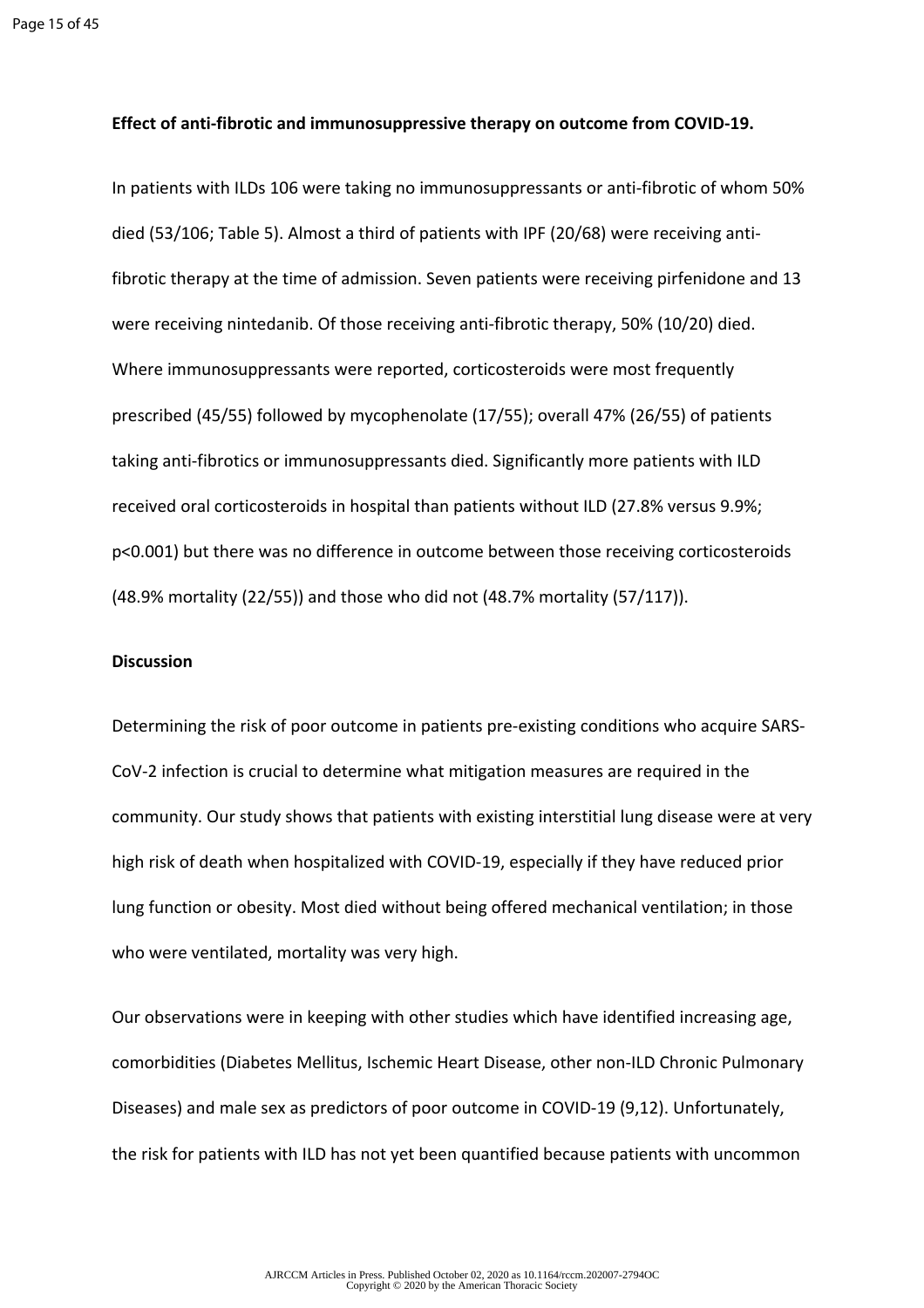Page 16 of 45

diseases often do not have their specific diagnostic information recorded in large observational studies or are often not accurately reported in administrative healthcare datasets. Despite the unknown risk of COVID-19 for patients with ILD, many patients chose to self-isolate and, therefore, there appeared to be apparent 'protection' from COVID-19 observed to many ILD physicians around the world. To accurately understand the risk of COVID-19 and inform decision- and risk-matrices going forward, the European ILD community undertook an audit of hospitalized patients with ILD between the 1st March and 1st May 2020 to coincide with the first peak of COVID-19 within Europe. These data represent the largest assessment of the impact of SARS-CoV-2 infection on patients with ILD to date. These data demonstrate that patients with ILD are at increased risk of death following hospitalization for COVID-19 particularly elderly males, with poor lung function and obesity. It is notable that the risk of In Hospital Mortality from COVID-19 for patients with ILD is particularly associated with male sex and obesity. These risk factors are associated both with development of IPF, and mortality from COVID-19 in the general population, which may suggest synergy between shared mechanisms of pathogenesis (13).

The role of viral infection promoting acute exacerbations of ILD has been investigated for a number of years without a definitive answer, which probably reflects the range of viruses studied, the number of patients needed to explore such a hypothesis, and more broadly the challenges studying acute exacerbations of ILD (14,15,16,17). These data confirm that patients with ILD are at increased risk of mortality from COVID-19 compared with a matched population without ILD and the risk is greatest for IPF consistent with a respiratory virus inducing acute exacerbations of ILD.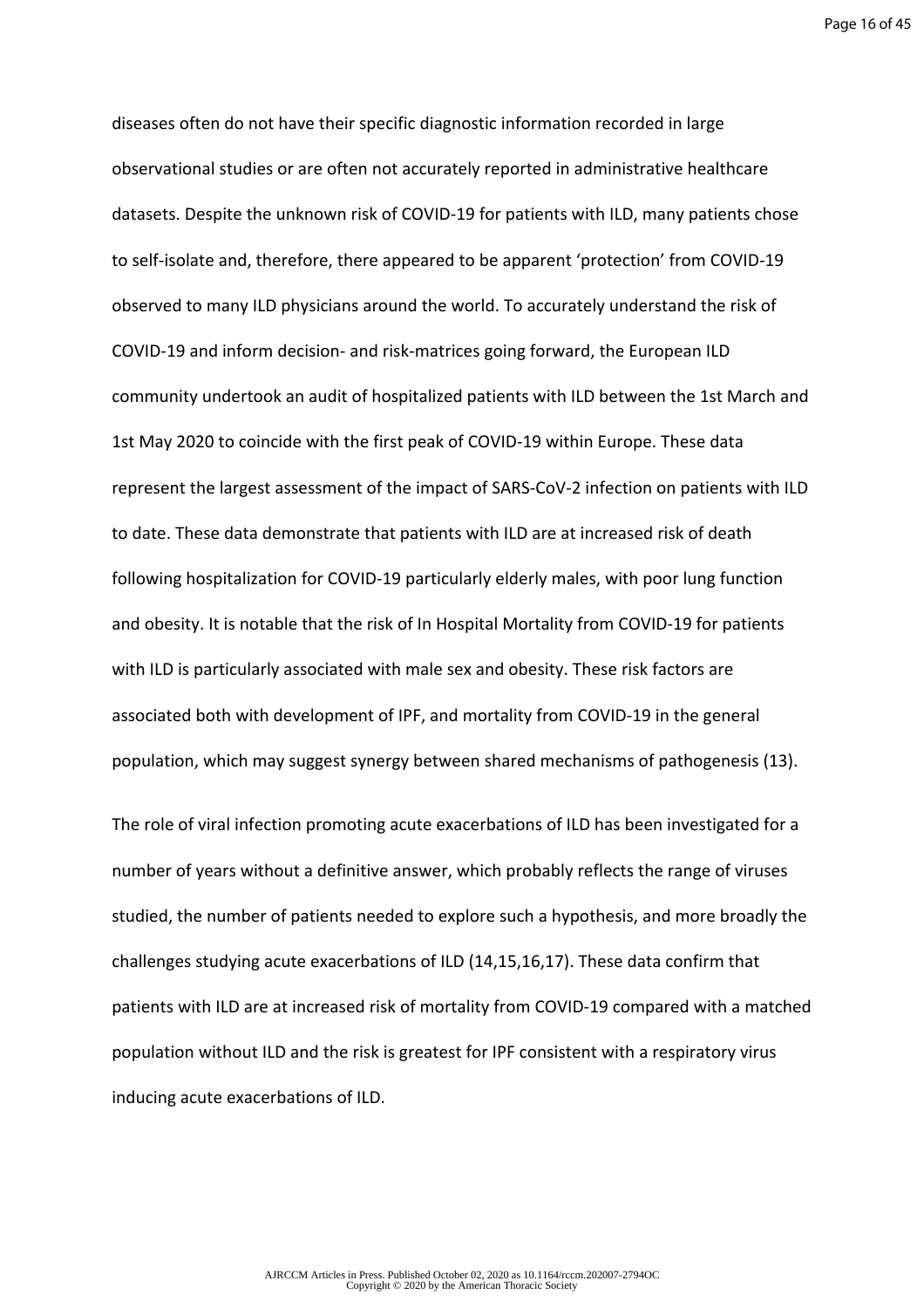Factors associated with poor prognosis in acute exacerbations of ILD include pulmonary fibrosis and poor lung function prior to admission and fibrotic ILDs (18,19,20,21). The data presented here, support these prior studies demonstrating that patients with a recorded FVC <80% predicted prior to admission had an increased mortality compared with those with an FVC >80%. Similarly, patients with fibrotic ILDs such as Chronic Hypersensitivity Pneumonitis had mortality rates comparable with IPF and higher than those with Sarcoid or Connective Tissue Disease associated ILD. Interestingly, obese patients with ILD had a substantially increased risk of mortality. This may reflect use of steroids in severe disease, although we do not favor this hypothesis as there was no apparent increased risk of death associated with corticosteroid use. Obesity may be due to limited activity in ILD patients, a condition that leads to progressive reduction in exercise tolerance as it becomes more severe (22). Alternatively, and perhaps most intriguingly, it may lend support to the hypothesis that severe ILD is part of the 'metabolic syndrome' (23).

This analysis also assessed respiratory support offered to patients hospitalized with ILD. In line with current practice and guidelines most patients did not receive any ventilatory support (7, 24). Most patients who survived did not require enhanced respiratory support such as High Flow Oxygen, Continuous Positive Airway Pressure or ventilation, and of those receiving enhanced respiratory support the majority died. These data continue to support the use of supportive care in preference to either non-invasive or invasive mechanical ventilation except in clearly defined cases such as predominantly inflammatory ILD or bridging to transplantation.

This analysis has a number of strengths. It is the largest, international, multicenter study to assess the outcome of patients with Interstitial Lung Disease hospitalized with the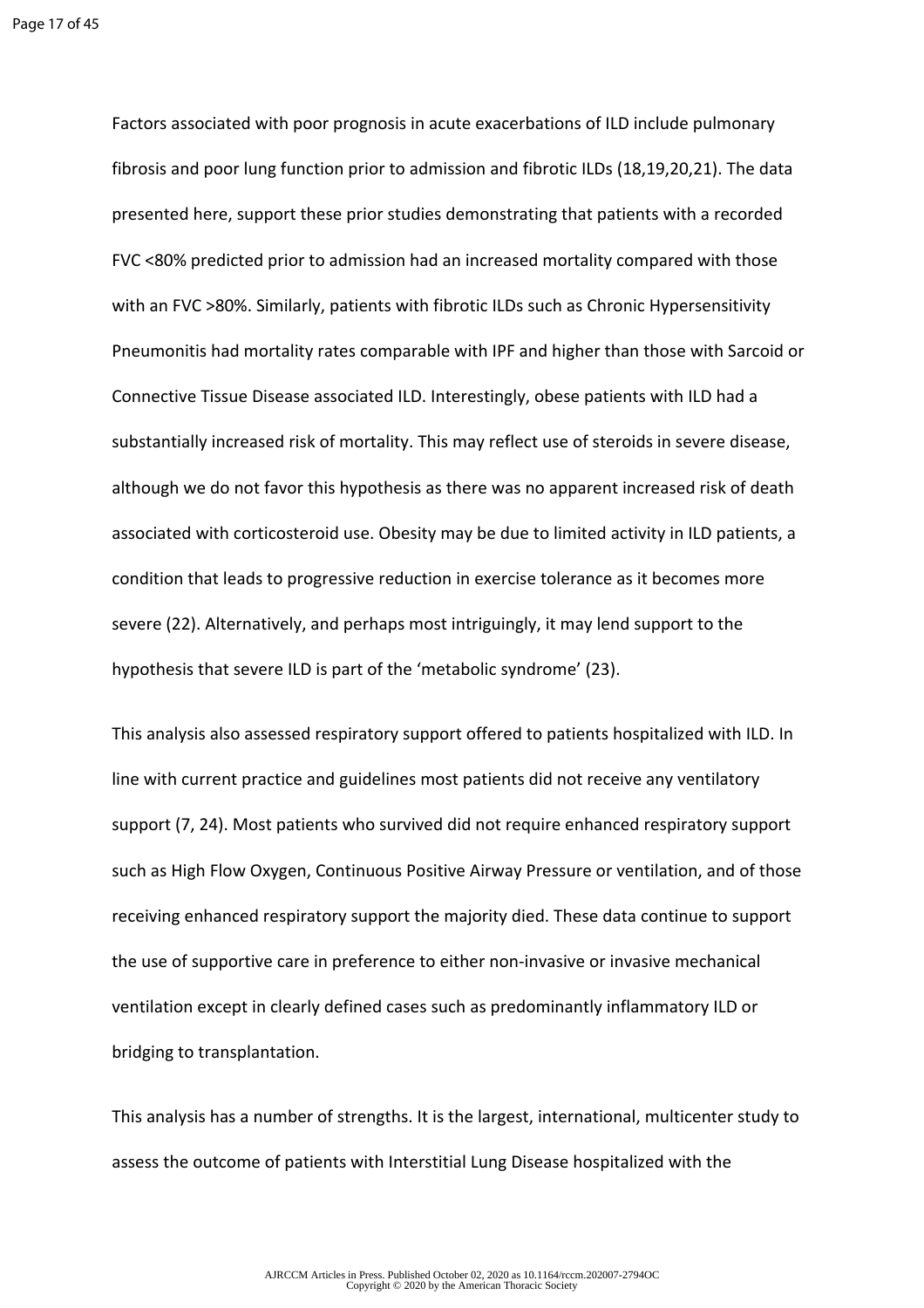respiratory infection SARS-Cov-2. Merging of the ILD Audit dataset with the ISARIC4C CCP-UK dataset enabled accurate, contemporary propensity-score matching for a number of potential confounding factors to assess the risk from COVID-19 disease. This enabled an assessment of the risk to patients with ILD infected with SARS-CoV-2, facilitating evidencebased mitigation strategies, such as self-isolation for this vulnerable group of patients.

This study also has some potential weaknesses. Due to the retrospective nature of the data collection recall bias might have led to over-selection of severe cases of COVID-19 in patients with ILD, however, this is mitigated by the large number of centers participating in the audit. Similarly, because only hospitalized patients could be included, it is possible that a large number of patients with ILD and COVID-19 were omitted and, therefore, the risk of COVID-19 could be over-stated. However, given the demographic associated with ILD we think this is unlikely. Also, the comparator group only included patients from the UK and some younger patients which could have led to residual confounding by geographical determinants of disease severity and treatment, however as 86% of ILD patients were recruited from UK we think this is unlikely to be a major source of confounding. Although patients with ILD were less likely to receive invasive mechanical ventilation, this is more likely due to their severe respiratory disease, however there was insufficient detail in the audit data collection to match for COVID-19 severity based on admission severity scores or provide more granularity relating to the nature of respiratory support received. However, we did not observe any patterns across the groups which were likely to have an effect. Similarly, the propensity score matching will have helped to address any imbalances which are observed within the matching variables.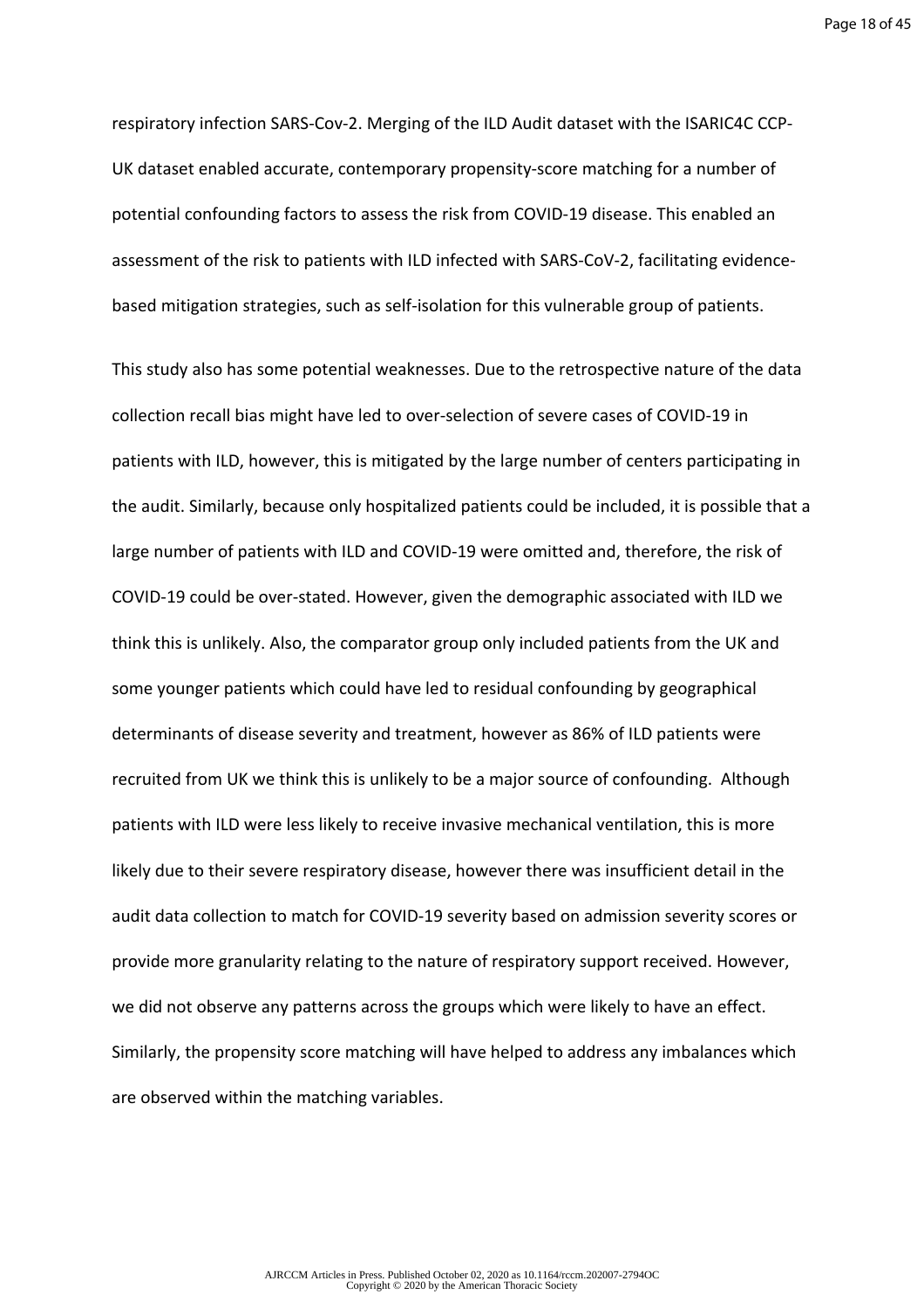The effect of obesity was assessed in the matched population suggesting an increased risk in patients without ILD, however in contrast with prior reports (9,25) no effect of obesity was observed in the control population. This reflects the limitations associated with recording obesity using inpatient data where obesity is not objectively measured as well as the relatively small numbers of patients used in the matching and the large amount of missing data relating to weight. Therefore, the data relating to obesity must be interpreted accordingly, but we believe as a modifiable risk factor it is important to highlight the risk of obesity in patients with ILD who might develop COVID-19. Finally, it was not possible to evaluate specific treatment effects, such as the use of anti-fibrotics, immunosuppressants or anti-viral therapies. The audit was undertaken in the early part of the pandemic when Hydroxychloroquine (HCQ) and remdesivir were only available in the context of clinical trials. The UK Medicine Health Regulatory Agency (MHRA) did not approve remdesivir for use in the UK until 26 May 2020 and HCQ has been shown to have no effect on outcome in any circumstance of COVID-19 infection (26,27), therefore it is highly unlikely that the results are confounded by anti-viral therapy. Only a proportion of patients received antifibrotics during their admission. Furthermore, due to the unknown effect of anti-fibrotics, and concerns regarding immunosuppression on the clinical course of COVID-19 there is likely to be considerable confounding due to indication. There are both potential benefits (28,29) and harms associated with background therapy for ILD (30). With specific reference to corticosteroids our analysis did not show any effect on mortality in patients with ILD. Although the RECOVERY study demonstrated an overall beneficial effect of Dexamethasone in patients with COVID-19, there was considerable heterogeneity in the response (27), and it is not clear to what extent steroid choice, steroid dosing, steroid duration, or pre-COVID-19 steroid therapy impact on outcome. However, it is reassuring from a safety perspective that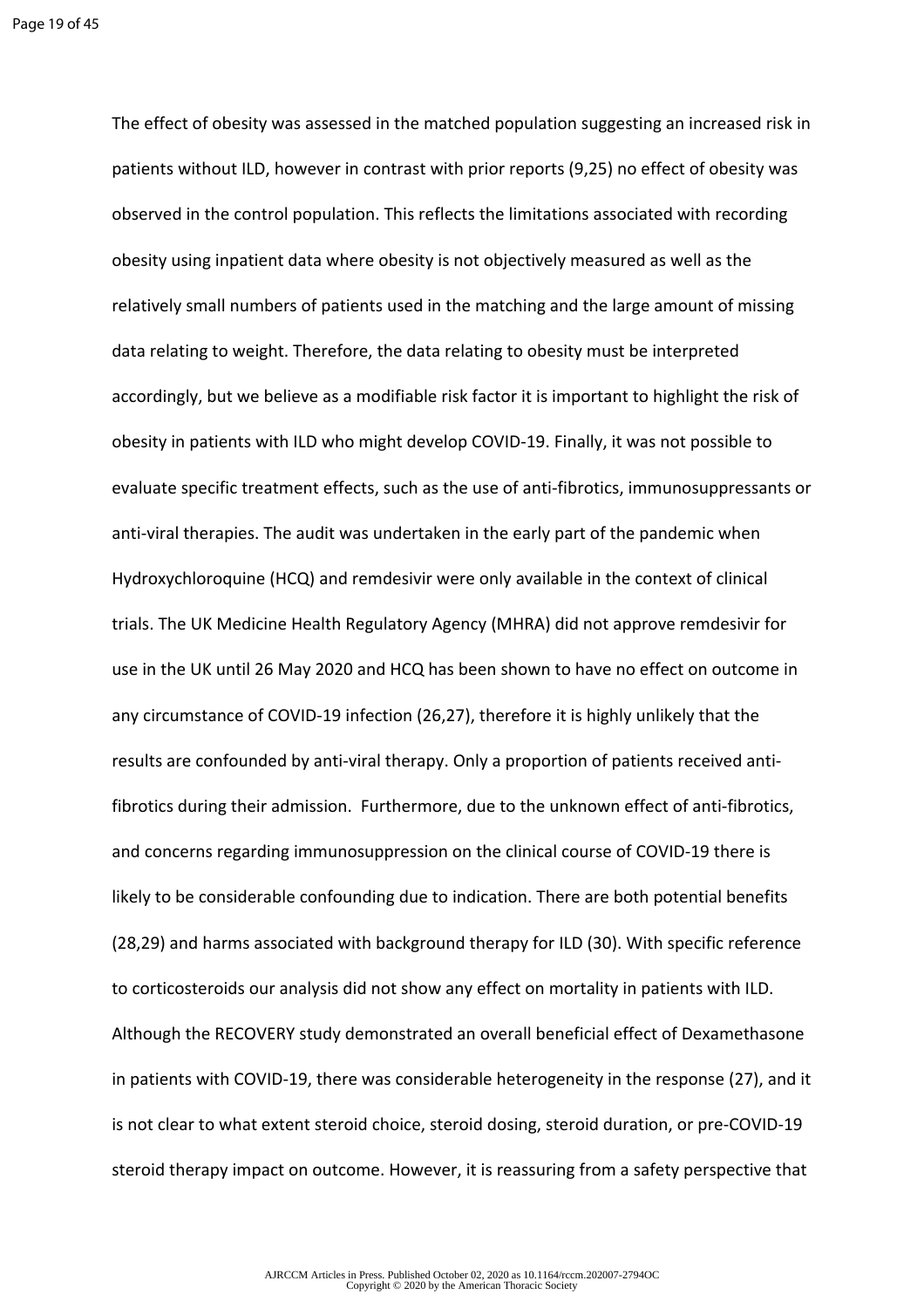there was no obvious signal suggesting harms associated with background therapy for ILD in patients with COVID-19, although, further study to evaluate the consequence of anti-fibrotic and immunomodulatory therapy in ILD are needed.

In summary, these data demonstrate that patients with ILD, particularly those with fibrotic ILD are at higher risk of mortality from COVID-19 than patients without ILD. Furthermore, the risk is heightened in elderly males, those with obesity or poor lung function and we would recommend dietary advice in overweight patients. We also propose that patients with ILD, particularly severe fibrotic ILD, continue to be regarded as high risk of mortality from COVID-19 and follow national self-isolation guidelines for vulnerable individuals and be prioritized for SARS-CoV-2 vaccination at such time as it becomes available. Finally, we believe these data demonstrate the importance of international collaboration to collect data to understand the consequences of emerging threats to patients with ILD.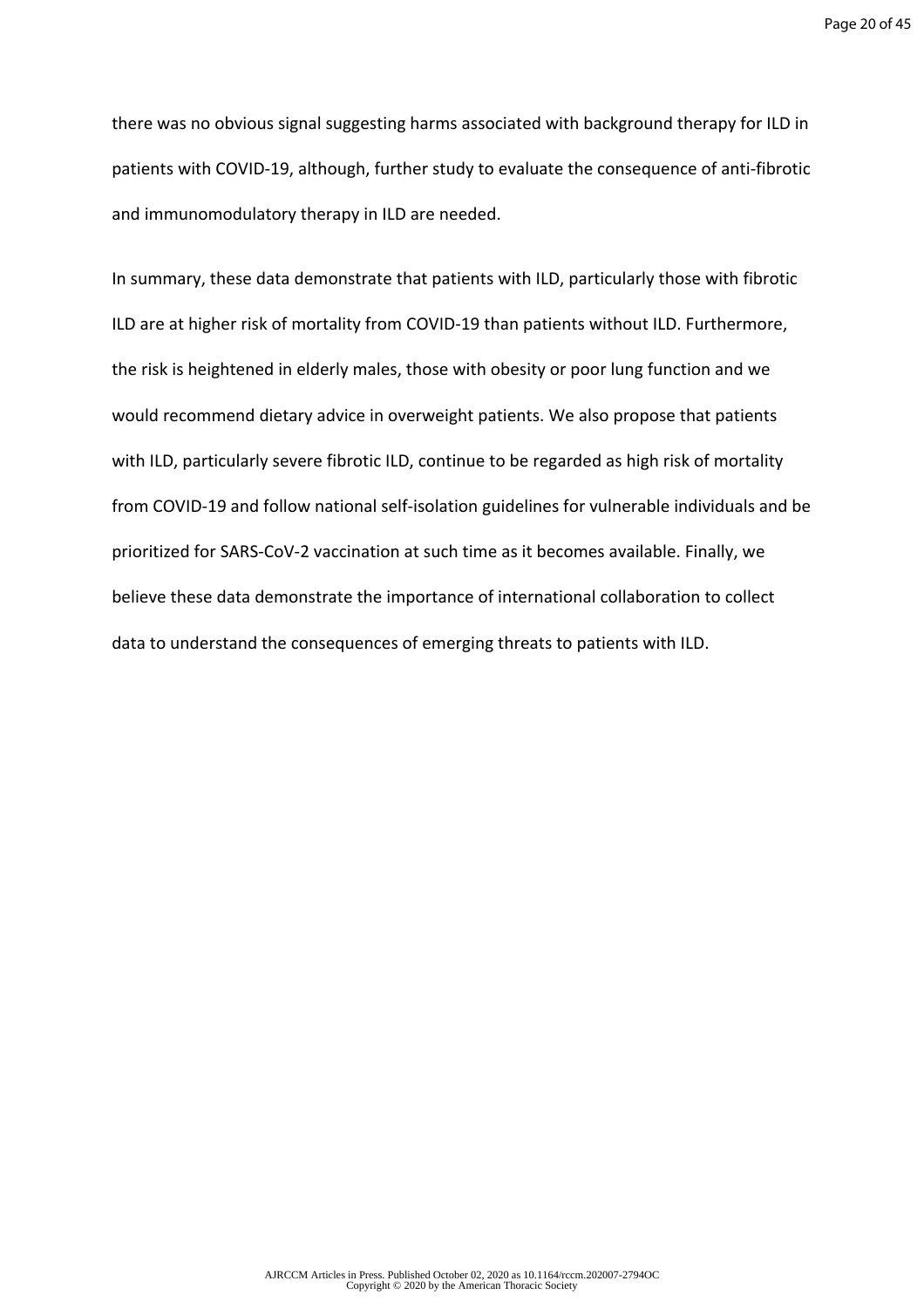#### References

- 1) Boris Duchemann, Isabella Annesi-Maesano, Camille Jacobe de Naurois, Shreosi Sanyal, Pierre-Yves Brillet, Michel Brauner, Marianne Kambouchner, Sophie Huynh, Jean Marc Naccache, Raphael Borie, Jacques Piquet, Arsène Mekinian, Jerôme Virally, Yurdagul Uzunhan, Jacques Cadranel, Bruno Crestani, Olivier Fain, Francois Lhote, Robin Dhote, Nathalie Saidenberg-Kermanac'h, Paul-André Rosental, Dominique Valeyre, Hilario Nunes. Prevalence and incidence of interstitial lung diseases in a multi-ethnic county of Greater Paris. European Respiratory Journal 2017 50: 1602419; DOI: 10.1183/13993003.02419-2016
- 2) The citation is from IPF Statistics: Respiratory Health of the Nation project 2016. Accessed from [https://www.blf.org.uk/support-for-you/idiopathic-pulmonary](https://www.blf.org.uk/support-for-you/idiopathic-pulmonary-fibrosis-ipf/statistics�on%2001/10/2020)[fibrosis-ipf/statistics on 01/10/2020](https://www.blf.org.uk/support-for-you/idiopathic-pulmonary-fibrosis-ipf/statistics�on%2001/10/2020)
- 3) Amy L. Olson, Alex H. Gifford, Naohiko Inase, Evans R. Fernández Pérez, Takafumi Suda. The epidemiology of idiopathic pulmonary fibrosis and interstitial lung diseases at risk of a progressive-fibrosing phenotype. European Respiratory Review 2018 27: 180077; DOI: 10.1183/16000617.0077-2018.
- 4) Kreuter M, Ehlers-Tenenbaum S, Palmowski K, Bruhwyler J, Oltmanns U, Muley T, Heussel CP, Warth A, Kolb M, Herth FJF. Impact of Comorbidities on Mortality in Patients with Idiopathic Pulmonary Fibrosis. In: Wu M, editor. PLoS One 2016;11:e0151425.
- 5) Hyldgaard C, Hilberg O, Bendstrup E. How does comorbidity influence survival in idiopathic pulmonary fibrosis? Respir Med 2014;108:647–53.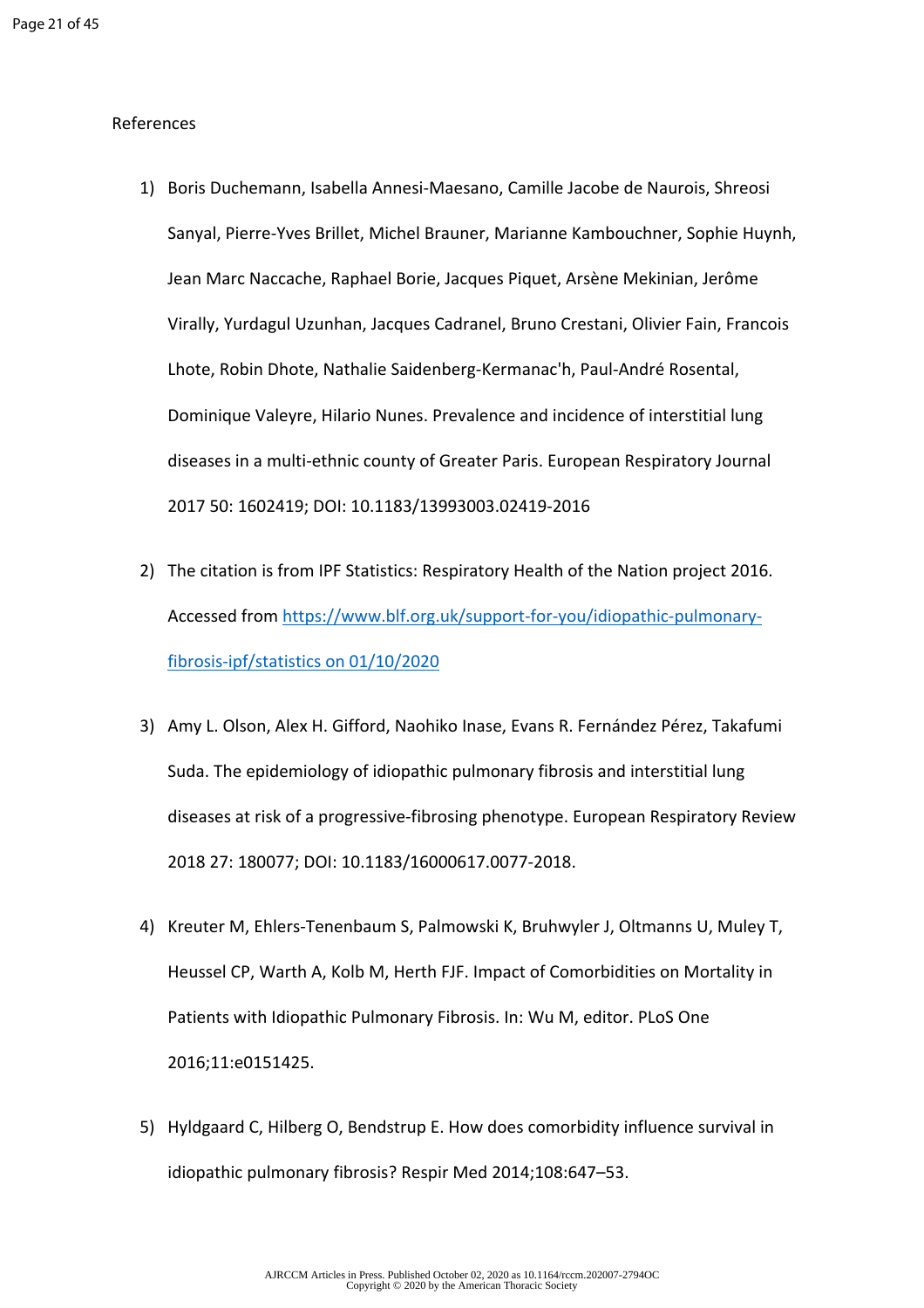- 6) Collard HR, Ryerson CJ, Corte TJ, Jenkins G, Kondoh Y, Lederer DJ, Lee JS, Maher TM, Wells AU, Antoniou KM, Behr J, Brown KK, Cottin V, Flaherty KR, Fukuoka J, Hansell DM, Johkoh T, Kaminski N, Kim DS, Kolb M, Lynch DA, Myers JL, Raghu G, Richeldi L, Taniguchi H, Martinez FJ. Acute Exacerbation of Idiopathic Pulmonary Fibrosis. An International Working Group Report. Am J Respir Crit Care Med. 2016 Aug 1;194(3):265-75. doi: 10.1164/rccm.201604-0801CI.
- 7) Kreuter M, Polke M, Walsh SLF, Krisam J, Collard HR, Chaudhuri N, Avdeev S, Behr J, Calligaro G, Corte T, Flaherty K, Funke-Chambour M, Kolb M, Kondoh Y, Maher TM, Molina Molina M, Morais A, Moor CC, Morisset J, Pereira C, Quadrelli S, Selman M, Tzouvelekis A, Valenzuela C, Vancheri C, Vicens-Zygmunt V, Wälscher J, Wuyts W, Wijsenbeek M, Cottin V, Bendstrup E. Acute exacerbation of idiopathic pulmonary fibrosis: international survey and call for harmonisation. Eur Respir J. 2020 Apr 3;55(4):1901760. doi: 10.1183/13993003.01760-2019.
- 8) Rodriguez-Morales AJ, Cardona-Ospina JA, Gutiérrez-Ocampo E, Villamizar-Peña R, Holguin-Rivera Y, Escalera-Antezana JP, Alvarado-Arnez LE, Bonilla-Aldana DK, Franco-Paredes C, Henao-Martinez AF, Paniz-Mondolfi A, Lagos-Grisales GJ, Ramírez-Vallejo E, Suárez JA, Zambrano LI, Villamil-Gómez WE, Balbin-Ramon GJ, Rabaan AA, Harapan H, Dhama K, Nishiura H, Kataoka H, Ahmad T, Sah R; Latin American Network of Coronavirus Disease 2019-COVID-19 Research (LANCOVID-19). Electronic address: https://www.lancovid.org.Clinical, laboratory and imaging features of COVID-19: A systematic review and meta-analysis. Travel Med Infect Dis. 2020 Mar-Apr;34:101623. doi:10.1016/j.tmaid.2020.101623.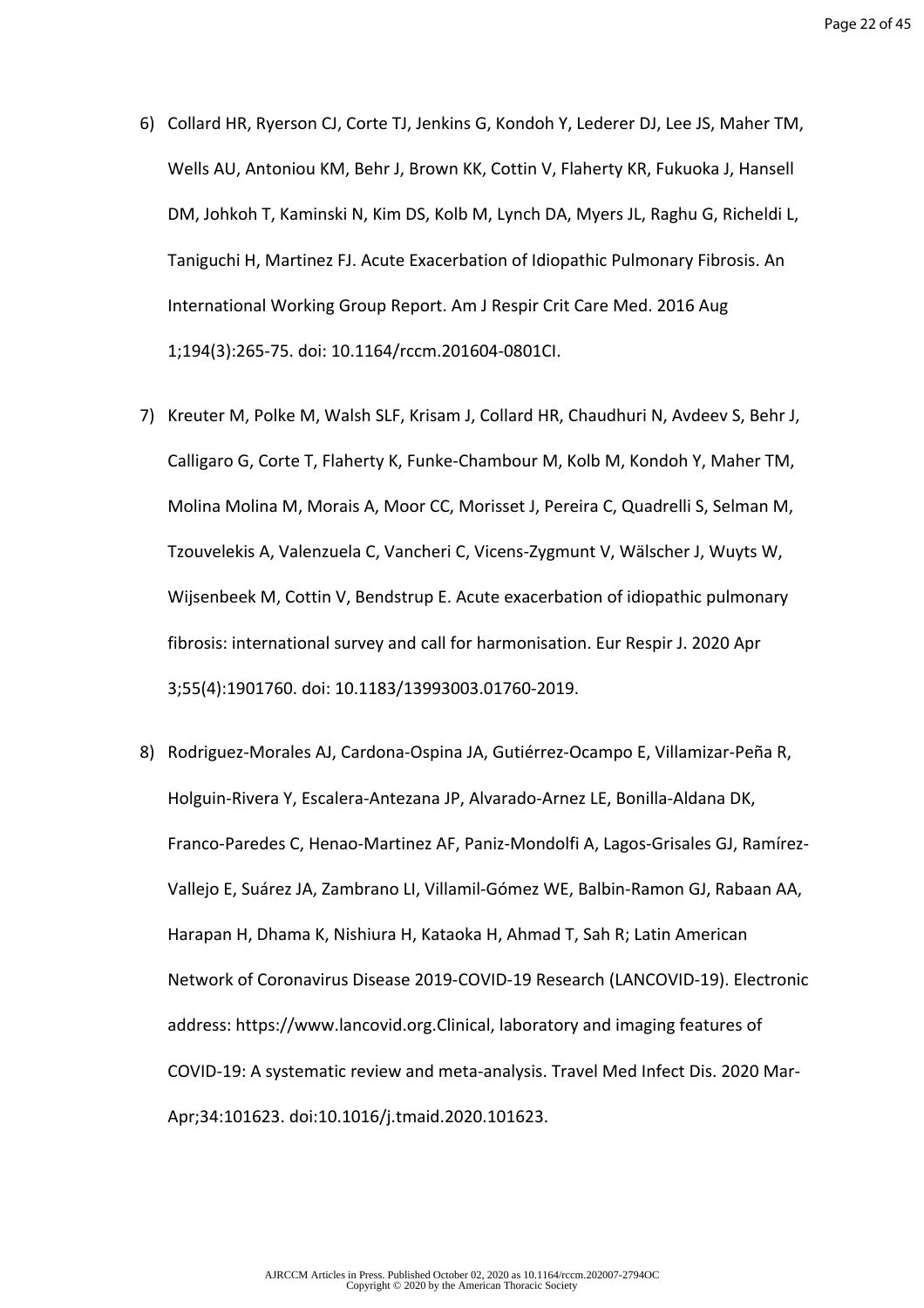- 9) Docherty AB, Harrison EM, Green CA, Hardwick HE, Pius R, Norman L, Holden KA, Read JM, Dondelinger F, Carson G, Merson L, Lee J, Plotkin D, Sigfrid L, Halpin S, Jackson C, Gamble C, Horby PW, Nguyen-Van-Tam JS, Ho A, Russell CD, Dunning J, Openshaw PJ, Baillie JK, Semple MG; ISARIC4C investigators. Features of 20 133 UK patients in hospital with covid-19 using the ISARIC WHO Clinical Characterisation Protocol: prospective observational cohort study. BMJ. 2020 May 22;369:m1985. doi: 10.1136/bmj.m1985.
- 10) Zhou F, Yu T, Du R, Fan G, Liu Y, Liu Z, Xiang J, Wang Y, Song B, Gu X, Guan L, Wei Y, Li H, Wu X, Xu J, Tu S, Zhang Y, Chen H, Cao B. Clinical course and risk factors for mortality of adult inpatients with COVID-19 in Wuhan, China: a retrospective cohort study. Lancet. 2020 Mar 28;395(10229):1054-1062. doi: 10.1016/S0140- 6736(20)30566-3.
- 11) Ho DE, Imai K, King G, Stuart EA. Matching as Nonparametric Preprocessing for Reducing Model Dependence in Parametric Causal Inference Political Analysis (2007) 15:199–236 doi:10.1093/pan/mpl013
- 12) Banerjee A, Pasea L, Harris S, Gonzalez-Izquierdo A, Torralbo A, Shallcross L, Noursadeghi M, Pillay D, Sebire N, Holmes C, Pagel C, Wong WK, Langenberg C, Williams B, Denaxas S, Hemingway H. Estimating excess 1-year mortality associated with the COVID-19 pandemic according to underlying conditions and age: a population-based cohort study. Lancet. 2020 May 30;395(10238):1715-1725. doi: 10.1016/S0140-6736(20)30854-0. Epub 2020 May 12.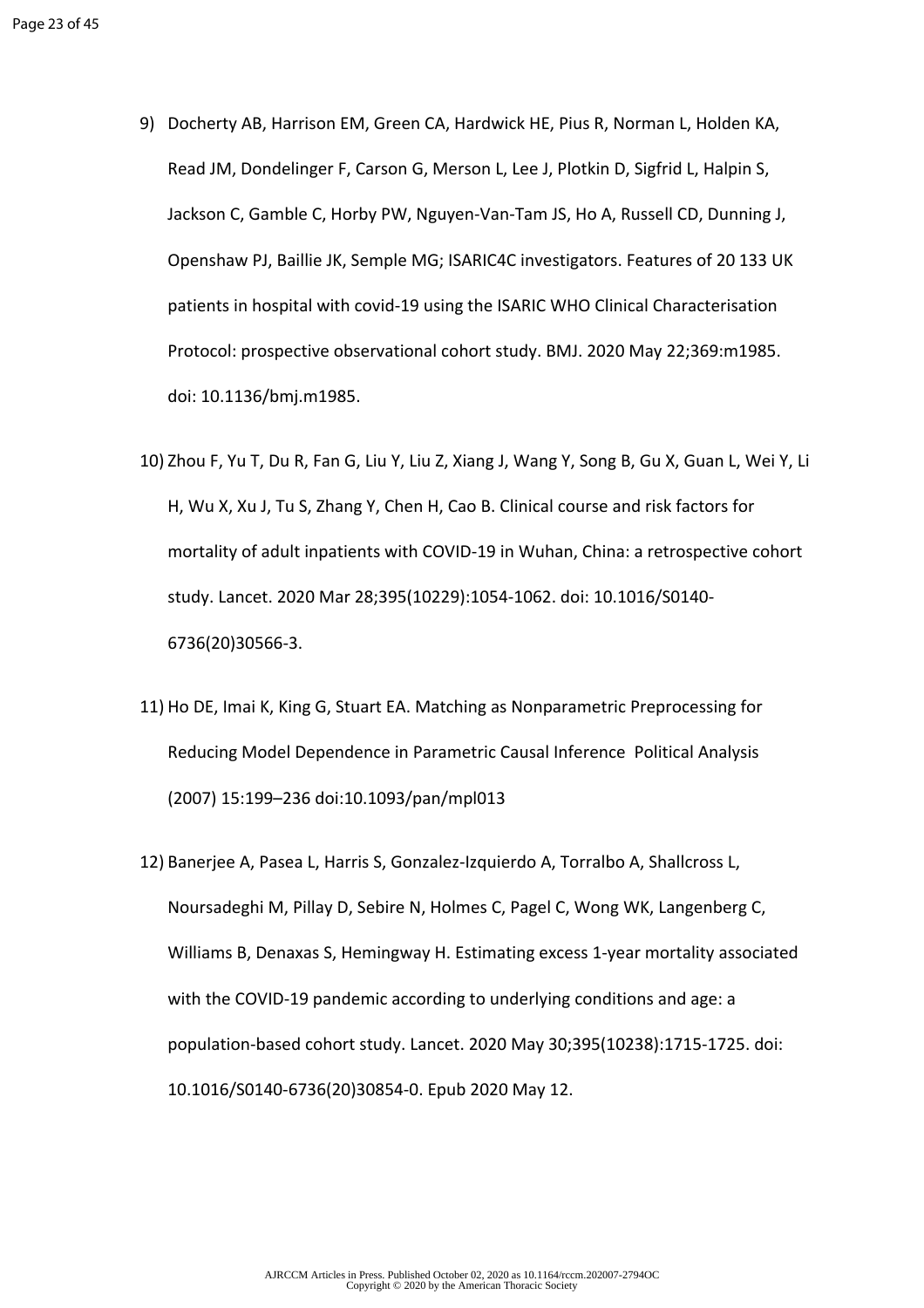- 13) Jenkins G. Demystifying Pulmonary Fibrosis. Am J Physiolo Lung Cell Mol Physiol. 2020 Aug 5. doi: 10.1152/ajplung.00365.2020.
- 14) Ushiki A, Yamazaki Y, Hama M, Yasuo M, Hanaoka M, Kubo K. Viral infections in patients with an acute exacerbation of idiopathic interstitial pneumonia. Respir Investig. 2014 Jan;52(1):65-70. doi: 10.1016/j.resinv.2013.07.005. Epub 2013 Aug 12.
- 15) Saraya T, Kimura H, Kurai D, Tamura M, Ogawa Y, Mikura S, Sada M, Oda M, Watanabe T, Ohkuma K, Inoue M, Honda K, Watanabe M, Yokoyama T, Fujiwara M, Ishii H, Takizawa H. Clinical significance of respiratory virus detection in patients with acute exacerbation of interstitial lung diseases. Respir Med. 2018 Mar;136:88-92. doi: 10.1016/j.rmed.2018.02.003. Epub 2018 Feb 8.
- 16) Weng D, Chen XQ, Qiu H, Zhang Y, Li QH, Zhao MM, Wu Q, Chen T, Hu Y, Wang LS, Wei YR, Du YK, Chen SS, Zhou Y, Zhang F, Shen L, Su YL, Kolb M, Li HP. The Role of Infection in Acute Exacerbation of Idiopathic Pulmonary Fibrosis. Mediators Inflamm. 2019 Jan 3;2019:5160694. doi: 10.1155/2019/5160694. eCollection 2019.
- 17) Sheng G, Chen P, Wei Y, Yue H, Chu J, Zhao J, Wang Y, Zhang W, Zhang HL. Viral Infection Increases the Risk of Idiopathic Pulmonary Fibrosis: A Meta-Analysis. Chest. 2020 May;157(5):1175-1187. doi: 10.1016/j.chest.2019.10.032. Epub 2019 Nov 12.
- 18) Qiu M, Chen Y, Ye Q. Risk factors for acute exacerbation of idiopathic pulmonary fibrosis: A systematic review and meta-analysis. Clin Respir J. 2018 Mar;12(3):1084- 1092. doi: 10.1111/crj.12631. Epub 2017 Apr 12.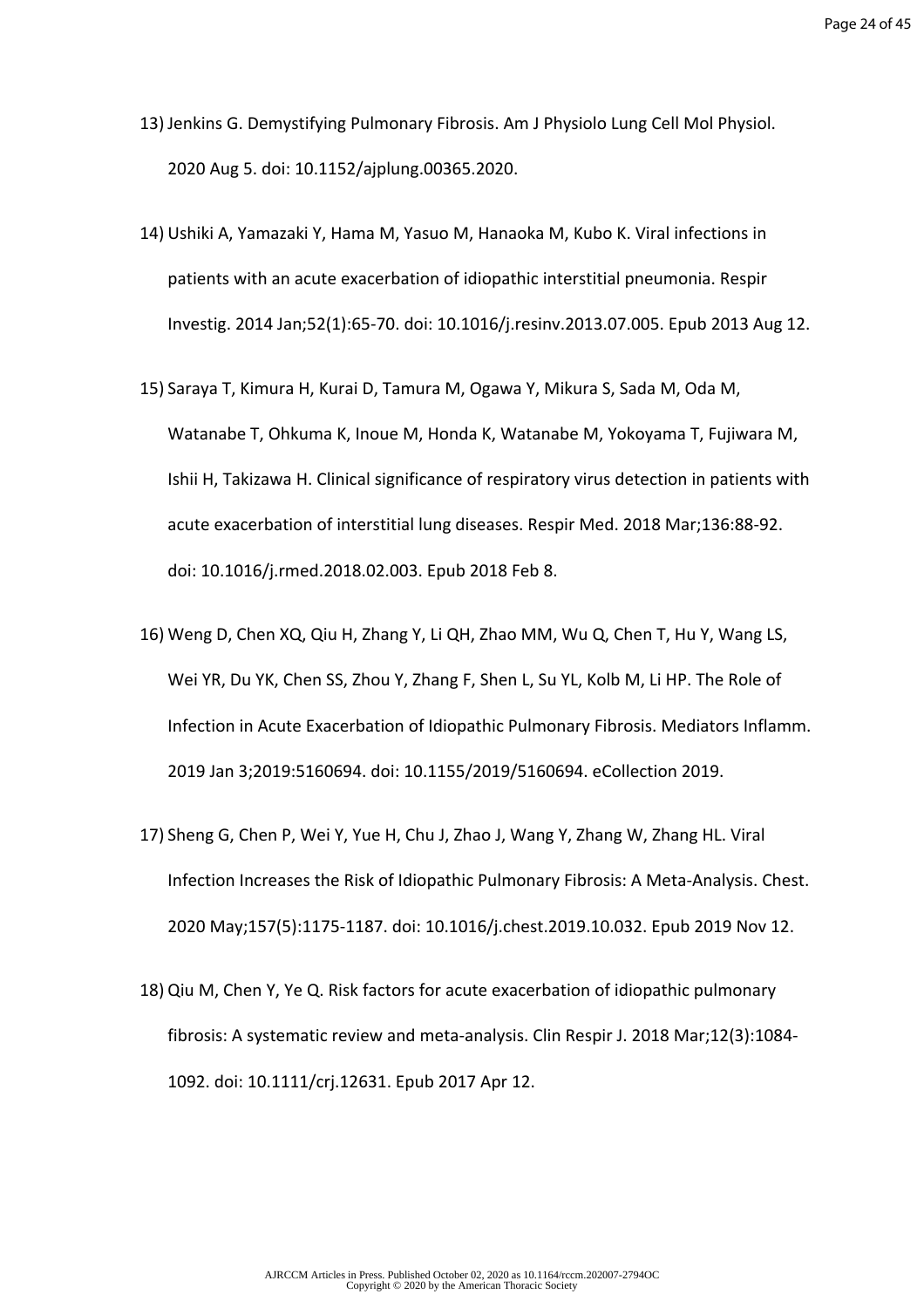- 19) Enomoto N, Naoi H, Aono Y, Katsumata M, Horiike Y, Yasui H, Karayama M, Hozumi H, Suzuki Y, Furuhashi K, Fujisawa T, Inui N, Nakamura Y, Suda T. Acute exacerbation of unclassifiable idiopathic interstitial pneumonia: comparison with idiopathic pulmonary fibrosis. Ther Adv Respir Dis. 2020 Jan-Dec;14:1753466620935774. doi: 10.1177/1753466620935774.
- 20) Taya T, Chiba H, Yamada G, Takahashi M, Ikeda K, Mori Y, Otsuka M, Takahashi H. Risk factors for acute exacerbation of idiopathic interstitial pneumonia in patients undergoing lung cancer treatment. Jpn J Clin Oncol. 2019 Dec 27;49(12):1126-1133. doi: 10.1093/jjco/hyz115.
- 21) Enomoto N, Oyama Y, Enomoto Y, Mikamo M, Karayama M, Hozumi H, Suzuki Y, Kono M, Furuhashi K, Fujisawa T, Inui N, Nakamura Y, Suda T. Prognostic evaluation of serum ferritin in acute exacerbation of idiopathic pulmonary fibrosis. Clin Respir J. 2018 Aug;12(8):2378-2389. doi: 10.1111/crj.12918.
- 22) Bahmer T, Kirsten AM, Waschki B, Rabe KF, Magnussen H, KirstenD, Marco Gramm M, Hummler S,Brunnemer E, Kreuter M, Watz H. Prognosis and longitudinal changes of physical activity in idiopathic pulmonary fibrosis. BMC Pulm Med. 2017; 17: 104. doi: 10.1186/s12890-017-0444-0
- 23) Papaioannou O, Karampitsakos T, Barbayianni I, Chrysikos S, Xylourgidis N, Tzilas V, Bouros D, Aidinis V, Tzouvelekis A. Metabolic Disorders in Chronic Lung Diseases. Front Med (Lausanne). 2018 Jan 18;4:246. doi: 10.3389/fmed.2017.00246. eCollection 2017.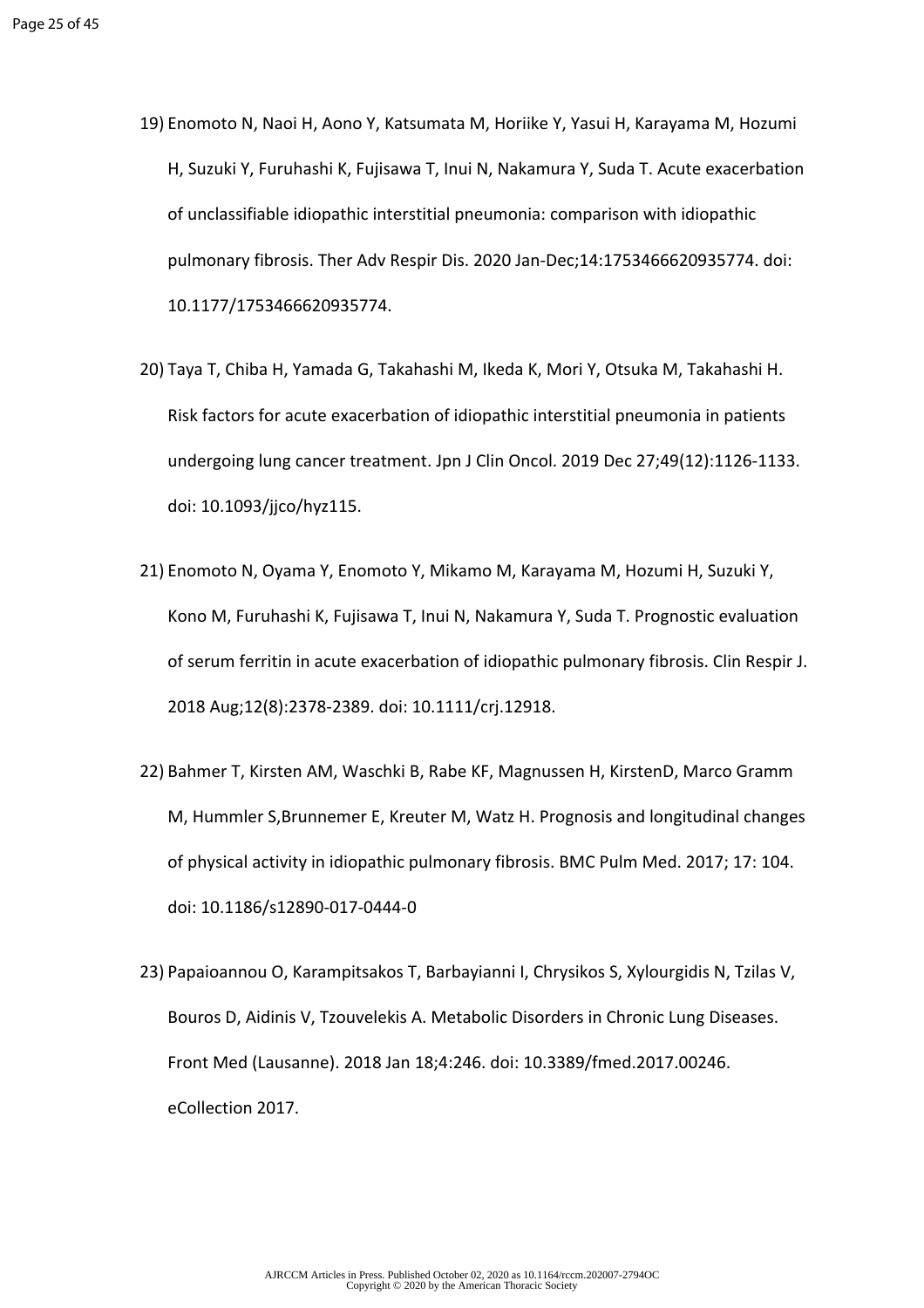- 24) Raghu G, Collard HR, Egan JJ, Martinez FJ, Behr J, Brown KK, Colby TV, Cordier JF, Flaherty KR, Lasky JA, Lynch DA, Ryu JH, Swigris JJ, Wells AU, Ancochea J, Bouros D, Carvalho C, Costabel U, Ebina M, Hansell DM, Johkoh T, Kim DS, King TE Jr, Kondoh Y, Myers J, Müller NL, Nicholson AG, Richeldi L, Selman M, Dudden RF, Griss BS, Protzko SL, Schünemann HJ; ATS/ERS/JRS/ALAT Committee on Idiopathic Pulmonary Fibrosis. An official ATS/ERS/JRS/ALAT statement: idiopathic pulmonary fibrosis: evidencebased guidelines for diagnosis and management. Am J Respir Crit Care Med. 2011 Mar 15;183(6):788-824. doi: 10.1164/rccm.2009-040GL.
- 25) Cummings MJ, Baldwin MR, Abrams D, Jacobson SD, Meyer BJ, Balough EM, Aaron JG, Claassen J, Rabbani LE, Hastie J, Hochman BR, Salazar-Schicchi J, Yip NH, Brodie D, O'Donnell MR. Epidemiology, clinical course, and outcomes of critically ill adults with COVID-19 in New York City: a prospective cohort study. Lancet. 2020 Jun 6;395(10239):1763-1770. doi: 10.1016/S0140-6736(20)31189-2. Epub 2020 May 19.
- 26) Boulware DR, Pullen MF, Bangdiwala AS, Pastick KA, Lofgren SM, Okafor EC, Skipper CP, Nascene AA, Nicol MR, Abassi M, Engen NW, Cheng MP, LaBar D, Lother SA, MacKenzie LJ, Drobot G, Marten N, Zarychanski R, Kelly LE, Schwartz IS, McDonald EG, Rajasingham R, Lee TC, Hullsiek KH. A Randomized Trial of Hydroxychloroquine as Postexposure Prophylaxis for Covid-19. N Engl J Med. 2020 Aug 6;383(6):517-525. doi: 10.1056/NEJMoa2016638. Epub 2020 Jun 3.
- 27) Cavalcanti AB, Zampieri FG, Rosa RG, Azevedo LCP, Veiga VC, Avezum A, Damiani LP, Marcadenti A, Kawano-Dourado L, Lisboa T, Junqueira DLM, de Barros E Silva PGM, Tramujas L, Abreu-Silva EO, Laranjeira LN, Soares AT, Echenique LS, Pereira AJ, Freitas FGR, Gebara OCE, Dantas VCS, Furtado RHM, Milan EP, Golin NA, Cardoso FF,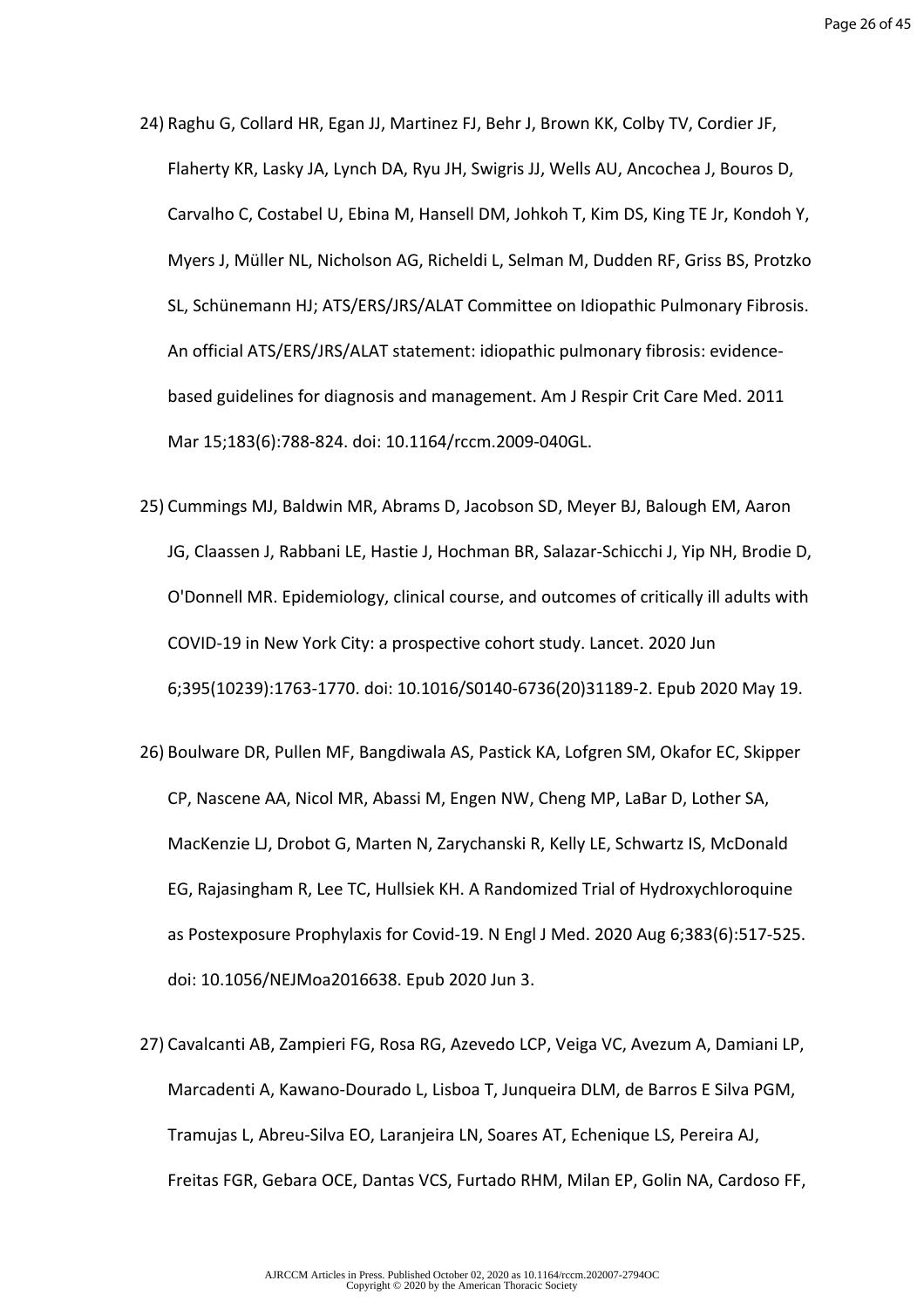Maia IS, Hoffmann Filho CR, Kormann APM, Amazonas RB, Bocchi de Oliveira MF, Serpa-Neto A, Falavigna M, Lopes RD, Machado FR, Berwanger O; Coalition Covid-19 Brazil I Investigators. Hydroxychloroquine with or without Azithromycin in Mild-to-Moderate Covid-19. N Engl J Med. 2020 Jul 23:NEJMoa2019014. doi: 10.1056/NEJMoa2019014. Online ahead of print.

- 28) George PM ,Wells AU, Jenkins RG. Pulmonary Fibrosis and COVID-19: The Potential Role for Antifibrotic Therapy Lancet Respir Med 2020 May 15;S2213-2600(20)30225- 3. doi: 10.1016/S2213-2600(20)30225-3. Online ahead of print.
- 29) Peter Horby, Wei Shen Lim, Jonathan Emberson, Marion Mafham, Jennifer Bell, Louise Linsell, Natalie Staplin, Christopher Brightling, Andrew Ustianowski, Einas Elmahi, Benjamin Prudon, Christopher Green, Timothy Felton, David Chadwick, Kanchan Rege, Christopher Fegan, Lucy C Chappell, Saul N Faust, Thomas Jaki, Katie Jeffery, Alan Montgomery, V Kathryn Rowan, Edmund Juszczak, J Kenneth Baillie, Richard Haynes, Martin J Landray, RECOVERY Collaborative Group. Effect of Dexamethasone in Hospitalized Patients with COVID-19: Preliminary Report MedRxiv doi: [10.1101/2020.06.22.20137273.](https://doi.org/10.1101/2020.06.22.20137273)
- 30) Clausen ES, Zaffiri L. Infection prophylaxis and management of viral infection. Ann Transl Med. 2020 Mar;8(6):415. doi: 10.21037/atm.2019.11.85.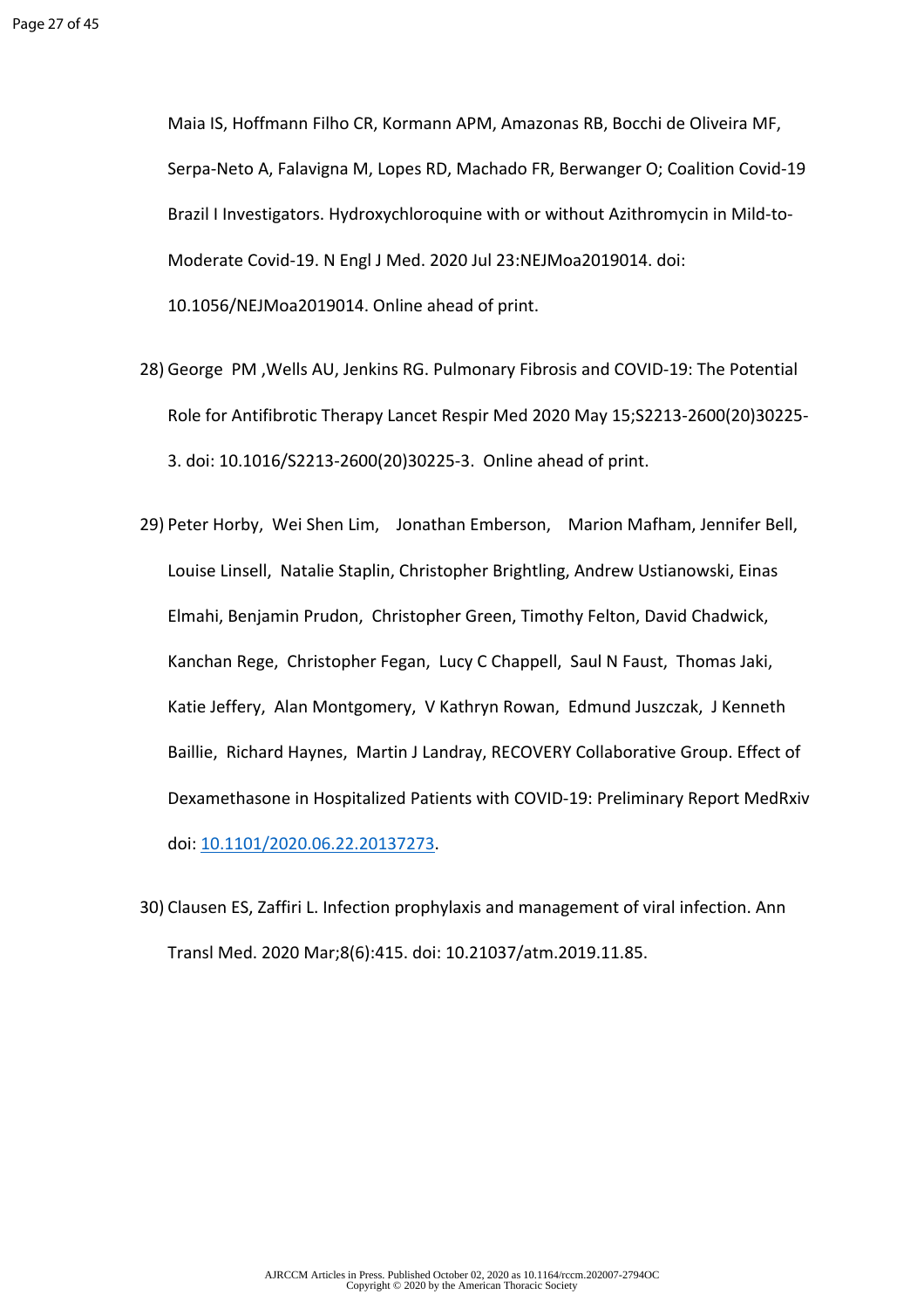#### **Funding**

RGJ is supported by an NIHR Research Professor Award (RP-2017-08-ST2-014). LPH is supported by the NIHR Oxford Biomedical Research Centre. This work is supported by grants from: the National Institute for Health Research [award CO-CIN-01], the Medical Research Council [grant MC\_PC\_19059] and by the National Institute for Health Research Health Protection Research Unit (NIHR HPRU) in Emerging and Zoonotic Infections at University of Liverpool in partnership with Public Health England (PHE), in collaboration with Liverpool School of Tropical Medicine and the University of Oxford [NIHR award 200907], Wellcome Trust and Department for International Development [215091/Z/18/Z], and the Bill and Melinda Gates Foundation [OPP1209135], and Liverpool Experimental Cancer Medicine Centre for providing infrastructure support for this research (Grant Reference: C18616/A25153). The views expressed are those of the authors and not necessarily those of the DHSC, DID, NIHR, MRC, Wellcome Trust or PHE.

#### **ISARIC 4C Investigators**

Consortium Lead Investigator: J Kenneth Baillie, Chief Investigator: Malcolm G Semple, Co-Lead Investigator: Peter JM Openshaw. ISARIC Clinical Coordinator: Gail Carson.

Co-Investigators: Beatrice Alex, Benjamin Bach, Wendy S Barclay, Debby Bogaert, Meera Chand, Graham S Cooke, Annemarie B Docherty, Jake Dunning, Ana da Silva Filipe, Tom Fletcher, Christopher A Green, Ewen M Harrison, Julian A Hiscox, Antonia Ying Wai Ho, Peter W Horby, Samreen Ijaz, Saye Khoo, Paul Klenerman, Andrew Law, Wei Shen Lim, Alexander J Mentzer, Laura Merson, Alison M Meynert, Mahdad Noursadeghi, Shona C Moore, Massimo Palmarini, William A Paxton, Georgios Pollakis, Nicholas Price, Andrew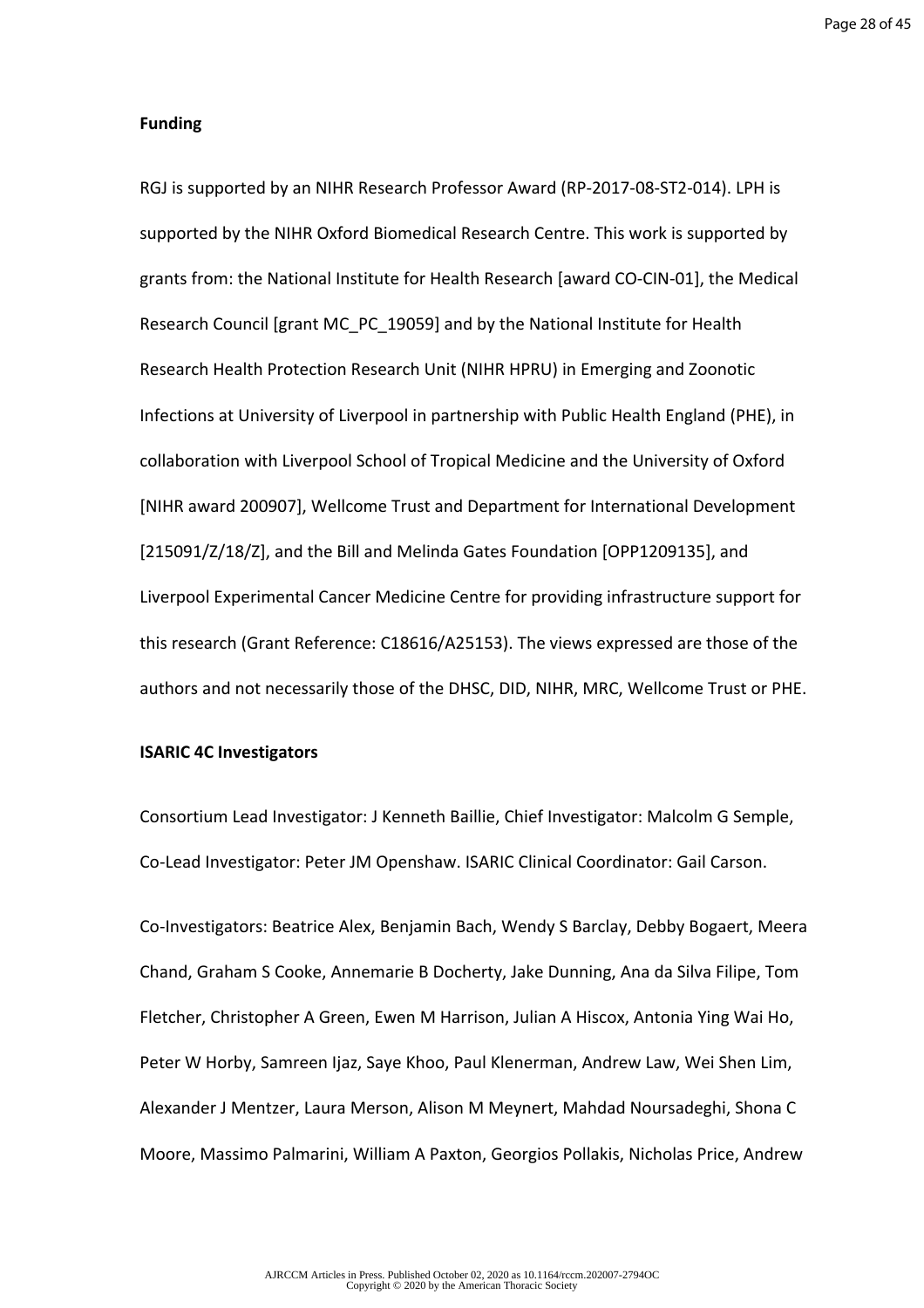Rambaut, David L Robertson, Clark D Russell, Vanessa Sancho-Shimizu, Janet T Scott, Thushan de Silva, Louise Sigfrid, Tom Solomon, Shiranee Sriskandan, David Stuart, Charlotte Summers, Richard S Tedder, Emma C Thomson, AA Roger Thompson, Ryan S Thwaites, Lance CW Turtle, Maria Zambon.

Project Managers: Hayley Hardwick, Chloe Donohue, Ruth Lyons, Fiona Griffiths, Wilna Oosthuyzen.

Data Analysts: Lisa Norman, Riinu Pius, Tom M Drake, Cameron J Fairfield, Stephen Knight, Kenneth A Mclean, Derek Murphy, Catherine A Shaw.

Data and Information System Manager: Jo Dalton, Michelle Girvan, Egle Saviciute, Stephanie Roberts, Janet Harrison, Laura Marsh, Marie Connor, Sophie Halpin, Clare Jackson, Carrol Gamble.

Data integration and presentation: Gary Leeming, Andrew Law, Murray Wham, Sara Clohisey, Ross Hendry, James Scott-Brown.

Material Management: William Greenhalf, Victoria Shaw, Sarah McDonald.

Patient engagement: Seán Keating

Outbreak Laboratory Staff and Volunteers: Katie A. Ahmed, Jane A Armstrong, Milton Ashworth, Innocent G Asiimwe, Siddharth Bakshi, Samantha L Barlow, Laura Booth, Benjamin Brennan, Katie Bullock, Benjamin WA Catterall, Jordan J Clark, Emily A Clarke, Sarah Cole, Louise Cooper, Helen Cox, Christopher Davis, Oslem Dincarslan, Chris Dunn, Philip Dyer, Angela Elliott, Anthony Evans, Lorna Finch, Lewis WS Fisher, Terry Foster, Isabel Garcia-Dorival, Willliam Greenhalf, Philip Gunning, Catherine Hartley, Antonia Ho,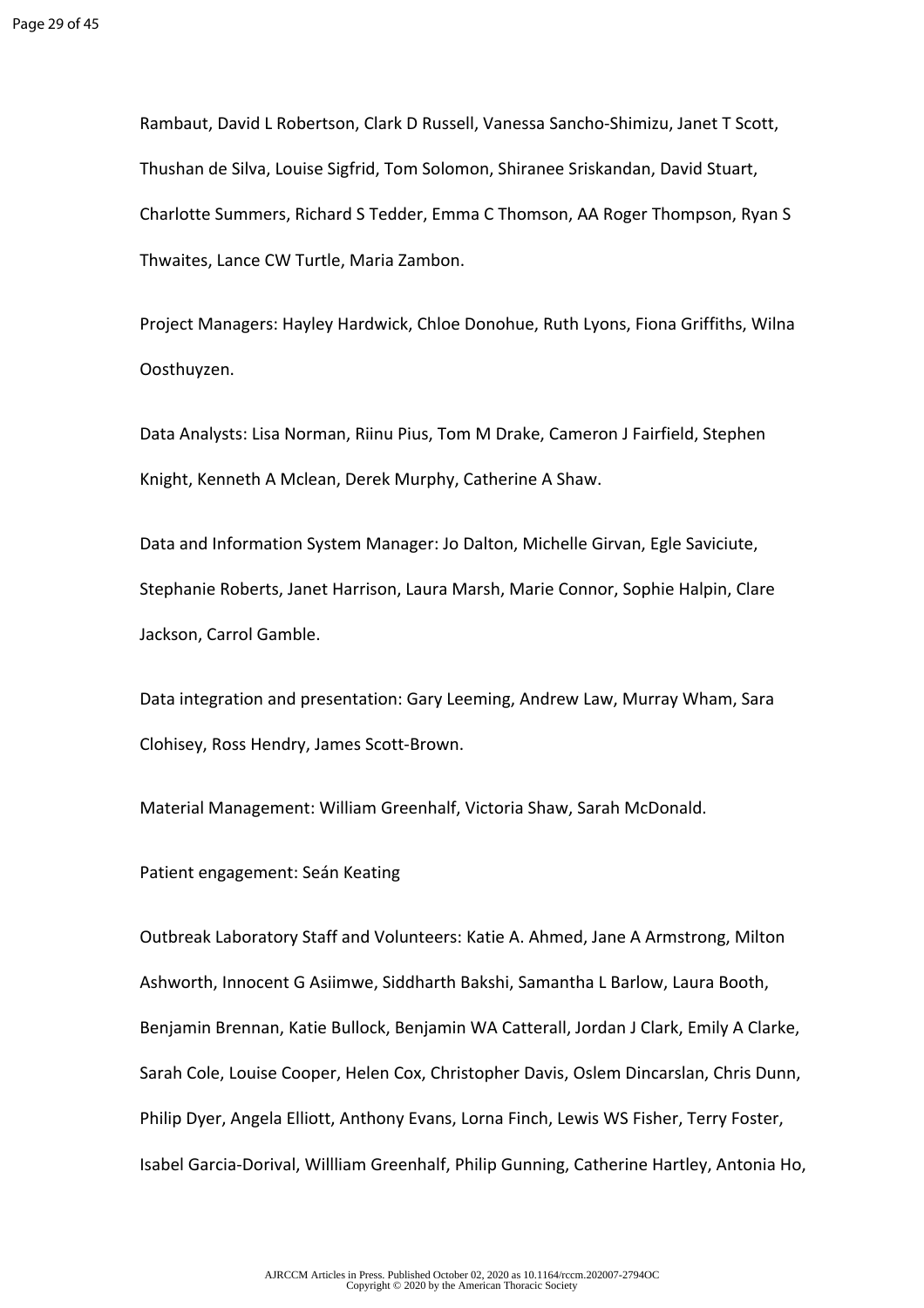Page 30 of 45

Rebecca L Jensen, Christopher B Jones, Trevor R Jones, Shadia Khandaker, Katharine King, Robyn T. Kiy, Chrysa Koukorava, Annette Lake, Suzannah Lant, Diane Latawiec, L Lavelle-Langham, Daniella Lefteri, Lauren Lett, Lucia A Livoti, Maria Mancini, Sarah McDonald, Laurence McEvoy, John McLauchlan, Soeren Metelmann, Nahida S Miah, Joanna Middleton, Joyce Mitchell, Shona C Moore, Ellen G Murphy, Rebekah Penrice-Randal, Jack Pilgrim, Tessa Prince, Will Reynolds, P. Matthew Ridley, Debby Sales, Victoria E Shaw, Rebecca K Shears, Benjamin Small, Krishanthi S Subramaniam, Agnieska Szemiel, Aislynn Taggart, Jolanta Tanianis-Hughes, Jordan Thomas, Erwan Trochu, Libby van Tonder, Eve Wilcock, J. Eunice Zhang.

Local Principal Investigators: Kayode Adeniji, Daniel Agranoff, Ken Agwuh, Dhiraj Ail, Ana Alegria, Brian Angus, Abdul Ashish, Dougal Atkinson, Shahedal Bari, Gavin Barlow, Stella Barnass, Nicholas Barrett, Christopher Bassford, David Baxter, Michael Beadsworth, Jolanta Bernatoniene, John Berridge, Nicola Best, Pieter Bothma, David Brealey, Robin Brittain-Long, Naomi Bulteel, Tom Burden, Andrew Burtenshaw, Vikki Caruth, David Chadwick, Duncan Chambler, Nigel Chee, Jenny Child, Srikanth Chukkambotla, Tom Clark, Paul Collini, Catherine Cosgrove, Jason Cupitt, Maria-Teresa Cutino-Moguel, Paul Dark, Chris Dawson, Samir Dervisevic, Phil Donnison, Sam Douthwaite, Ingrid DuRand, Ahilanadan Dushianthan, Tristan Dyer, Cariad Evans, Chi Eziefula, Chrisopher Fegan, Adam Finn, Duncan Fullerton, Sanjeev Garg, Sanjeev Garg, Atul Garg, Effrossyni Gkrania-Klotsas, Jo Godden, Arthur Goldsmith, Clive Graham, Elaine Hardy, Stuart Hartshorn, Daniel Harvey, Peter Havalda, Daniel B Hawcutt, Maria Hobrok, Luke Hodgson, Anita Holme, Anil Hormis, Michael Jacobs, Susan Jain, Paul Jennings, Agilan Kaliappan, Vidya Kasipandian, Stephen Kegg, Michael Kelsey, Jason Kendall, Caroline Kerrison, Ian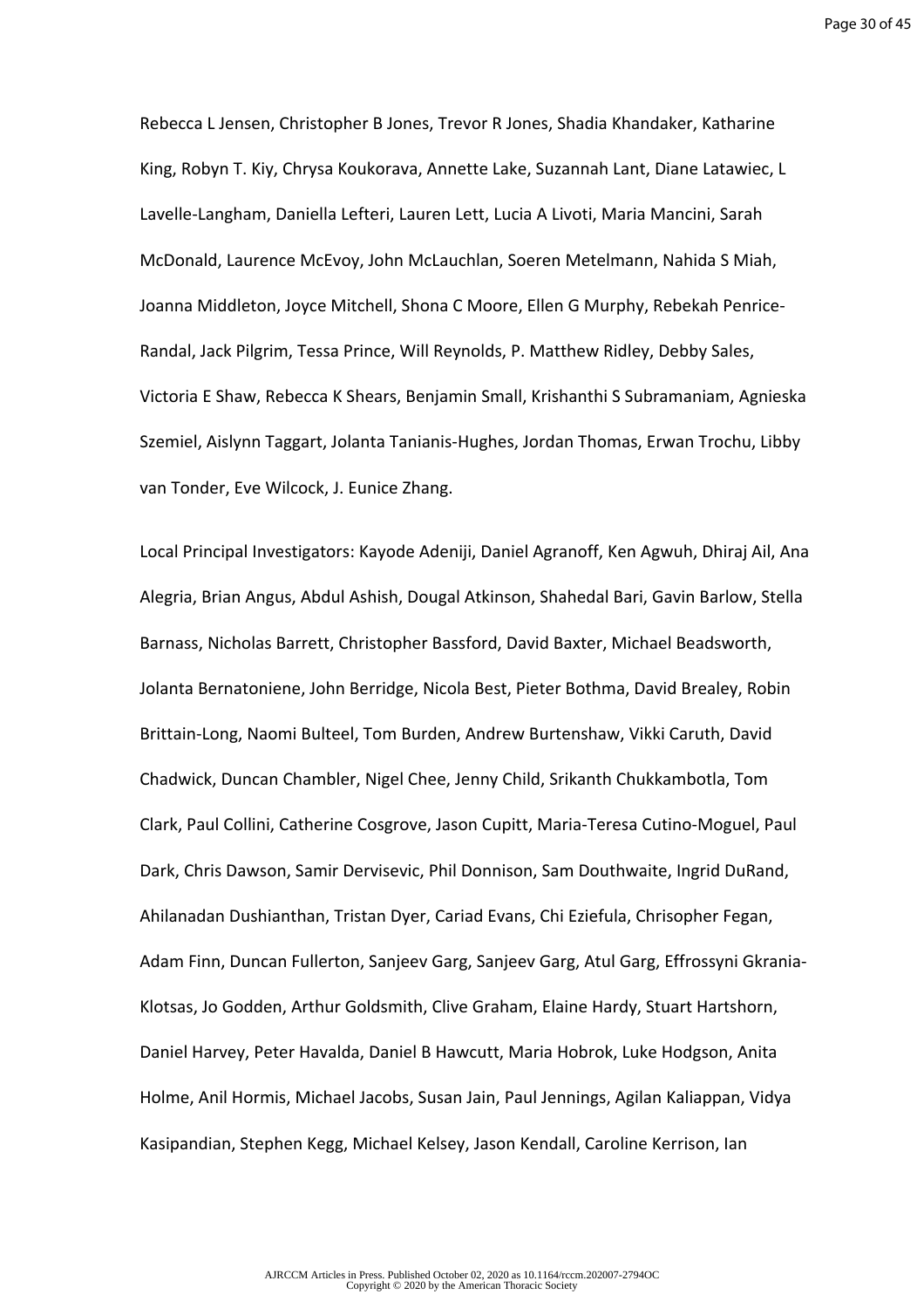Kerslake, Oliver Koch, Gouri Koduri, George Koshy, Shondipon Laha, Steven Laird, Susan Larkin, Tamas Leiner, Patrick Lillie, James Limb, Vanessa Linnett, Jeff Little, Michael MacMahon, Emily MacNaughton, Ravish Mankregod, Huw Masson, Elijah Matovu, Katherine McCullough, Ruth McEwen, Manjula Meda, Gary Mills, Jane Minton, Mariyam Mirfenderesky, Kavya Mohandas, Quen Mok, James Moon, Elinoor Moore, Patrick Morgan, Craig Morris, Katherine Mortimore, Samuel Moses, Mbiye Mpenge, Rohinton Mulla, Michael Murphy, Megan Nagel, Thapas Nagarajan, Mark Nelson, Igor Otahal, Mark Pais, Selva Panchatsharam, Hassan Paraiso, Brij Patel, Justin Pepperell, Mark Peters, Mandeep Phull, Stefania Pintus, Jagtur Singh Pooni, Frank Post, David Price, Rachel Prout, Nikolas Rae, Henrik Reschreiter, Tim Reynolds, Neil Richardson, Mark Roberts, Devender Roberts, Alistair Rose, Guy Rousseau, Brendan Ryan, Taranprit Saluja, Aarti Shah, Prad Shanmuga, Anil Sharma, Anna Shawcross, Jeremy Sizer, Manu Shankar-Hari, Richard Smith, Catherine Snelson, Nick Spittle, Nikki Staines, Tom Stambach, Richard Stewart, Pradeep Subudhi, Tamas Szakmany, Kate Tatham, Jo Thomas, Chris Thompson, Robert Thompson, Ascanio Tridente, Darell Tupper-Carey, Mary Twagira, Andrew Ustianowski, Nick Vallotton, Lisa Vincent-Smith, Shico Visuvanathan, Alan Vuylsteke, Sam Waddy, Rachel Wake, Andrew Walden, Ingeborg Welters, Tony Whitehouse, Paul Whittaker, Ashley Whittington, Meme Wijesinghe, Martin Williams, Lawrence Wilson, Sarah Wilson, Stephen Winchester, Martin Wiselka, Adam Wolverson, Daniel G Wooton, Andrew Workman, Bryan Yates, and Peter Young.

#### Acknowledgements

This work uses data provided by patients and collected by the NHS as part of their care and support #DataSavesLives. We are extremely grateful to the 2,648 frontline NHS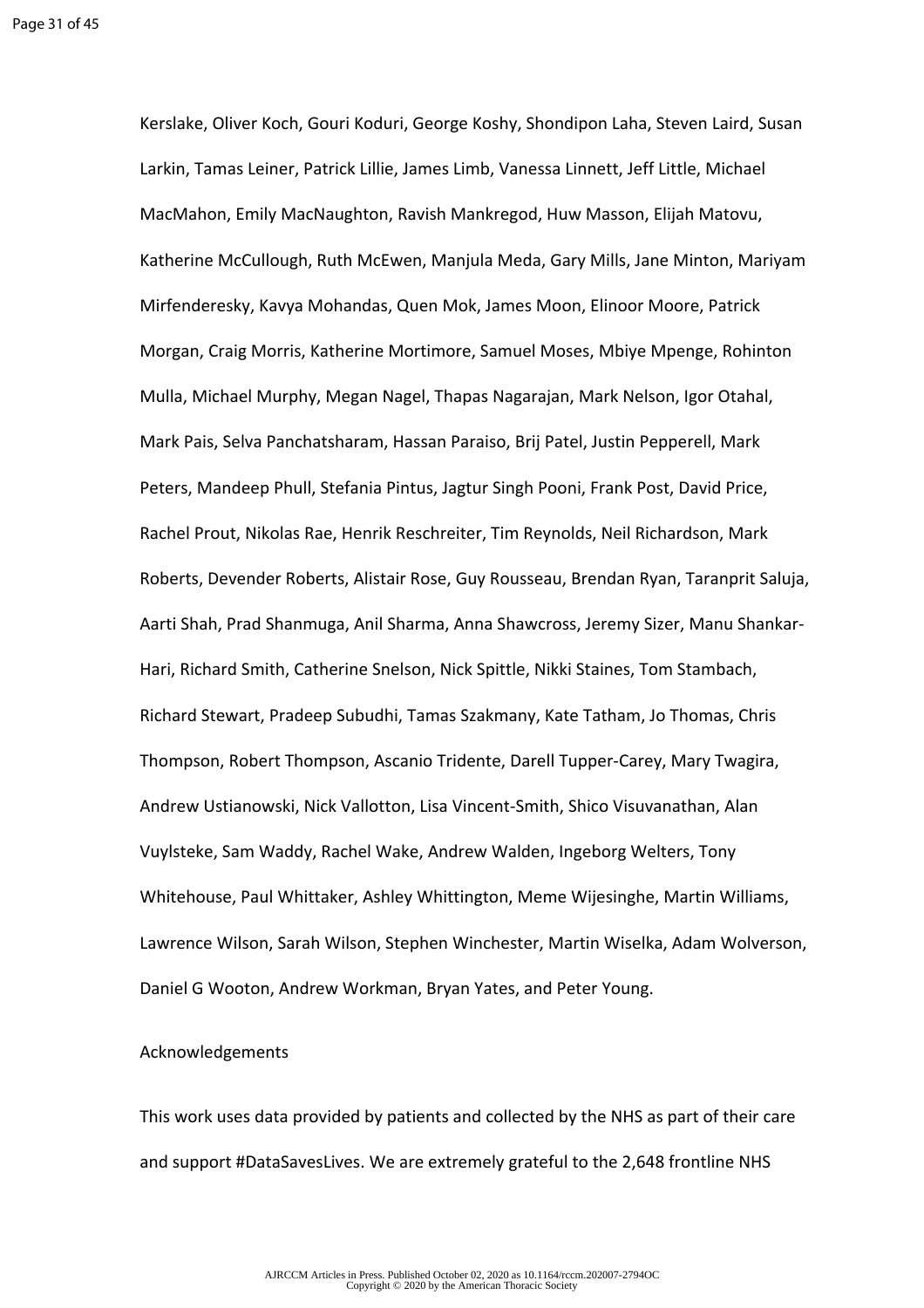clinical and research staff and volunteer medical students, who collected this data in challenging circumstances; and the generosity of the participants and their families for their individual contributions in these difficult times. We also acknowledge the support of Jeremy J Farrar, Nahoko Shindo, Devika Dixit, Nipunie Rajapakse, Lyndsey Castle, Martha Buckley, Debbie Malden, Katherine Newell, Kwame O'Neill, Emmanuelle Denis, Claire Petersen, Scott Mullaney, Sue MacFarlane, Nicole Maziere, Julien Martinez, Oslem Dincarslan, and Annette Lake. We would like to thank Mustafa Al-Zubaidy, Hayoung Lee, Oliver Awad, Verity Loake, Anex Wilson, Lise-Ann Grundy, Mark Major and Amanda Bell who collected data.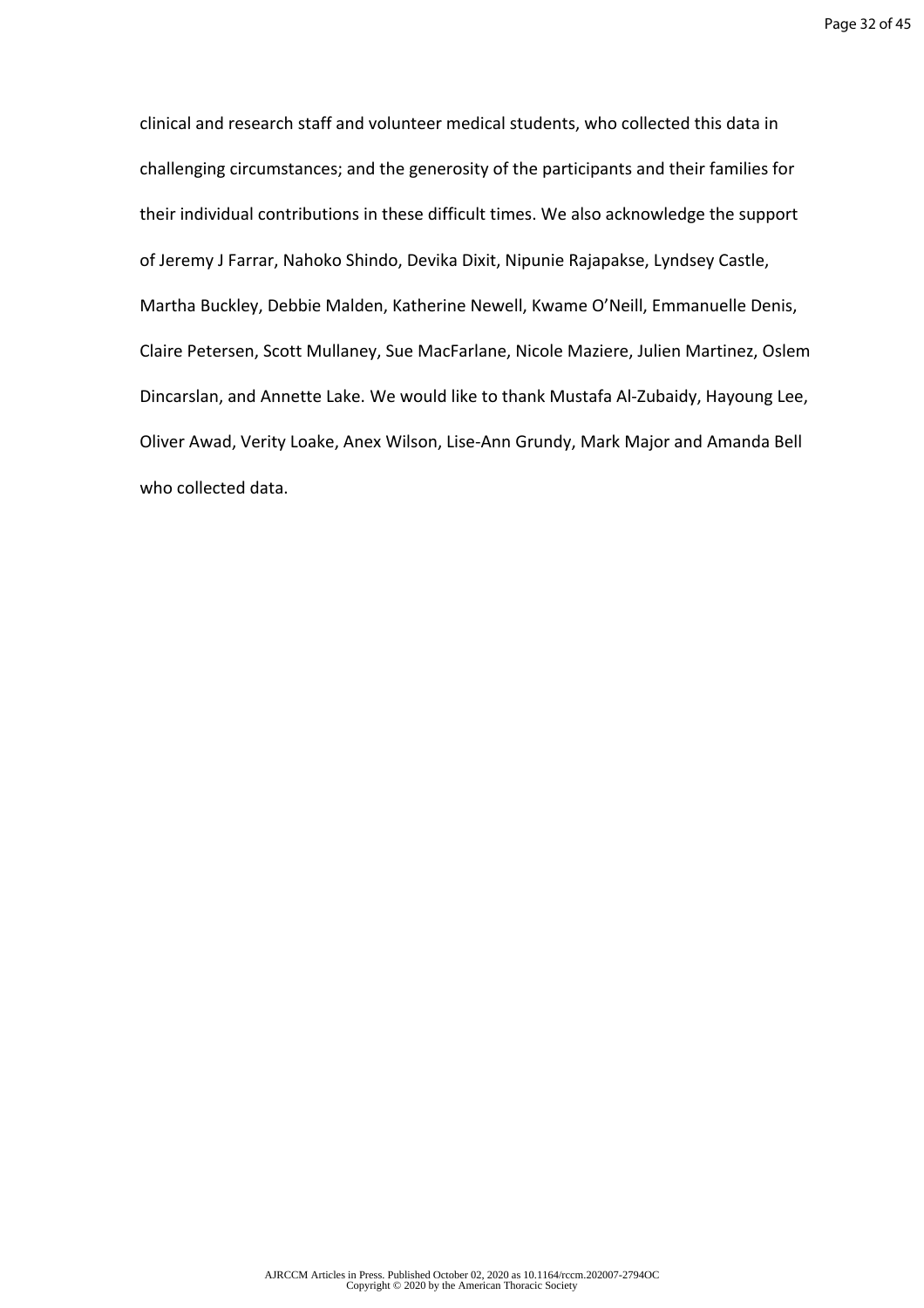# **Figure Legends**

**Figure 1** Audit Flow Diagram showing patients recruited and flow to matching.

Figure 1

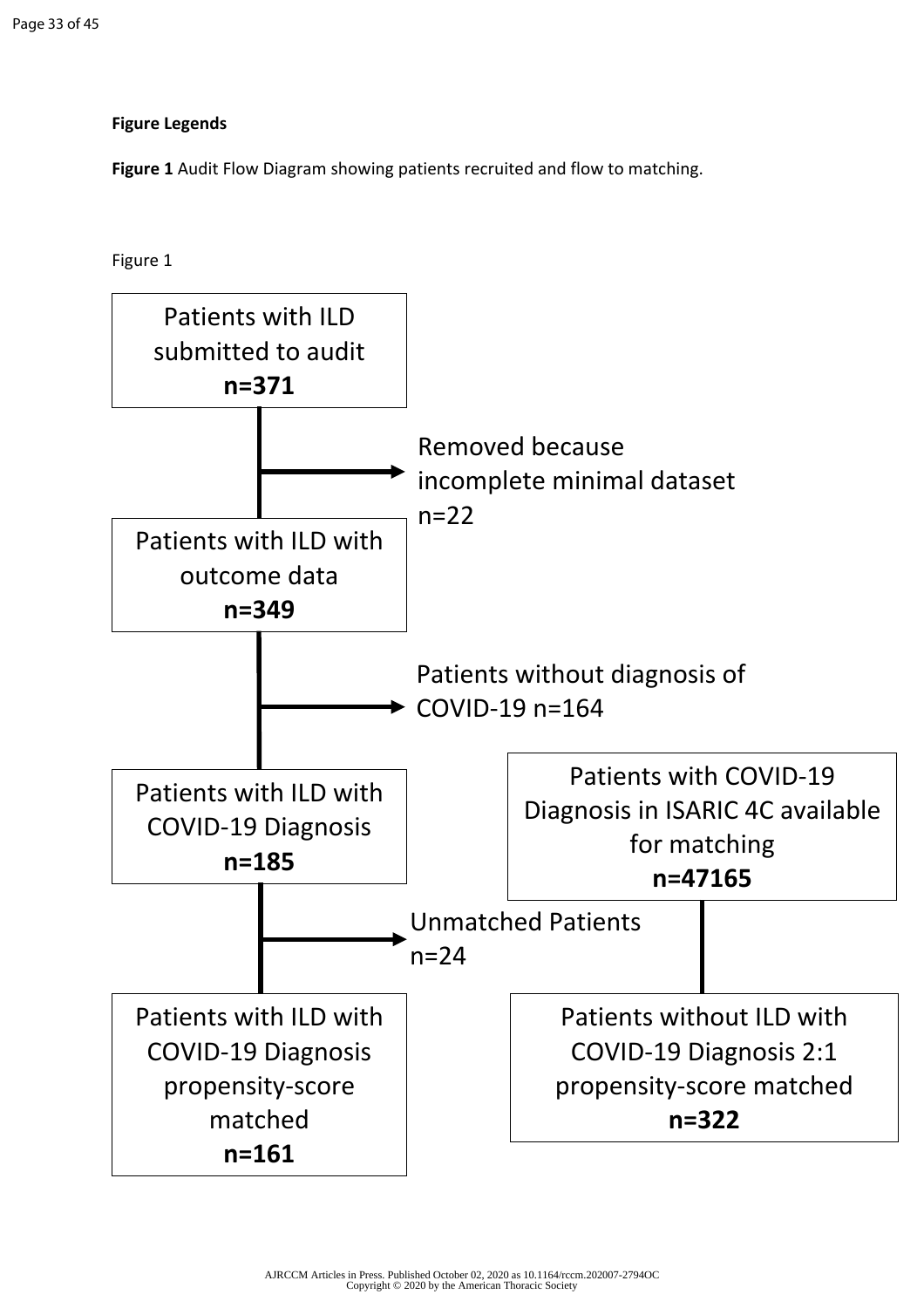Page 34 of 45

**Figure 2** A) In Hospital Mortality with 95% confidence intervals for female ILD patients hospitalized with COVID-19 stratified by age compared with those without ILD. B) In Hospital Mortality with 95% confidence intervals for male ILD patients hospitalized with COVID-19 stratified by age compared with those without ILD.

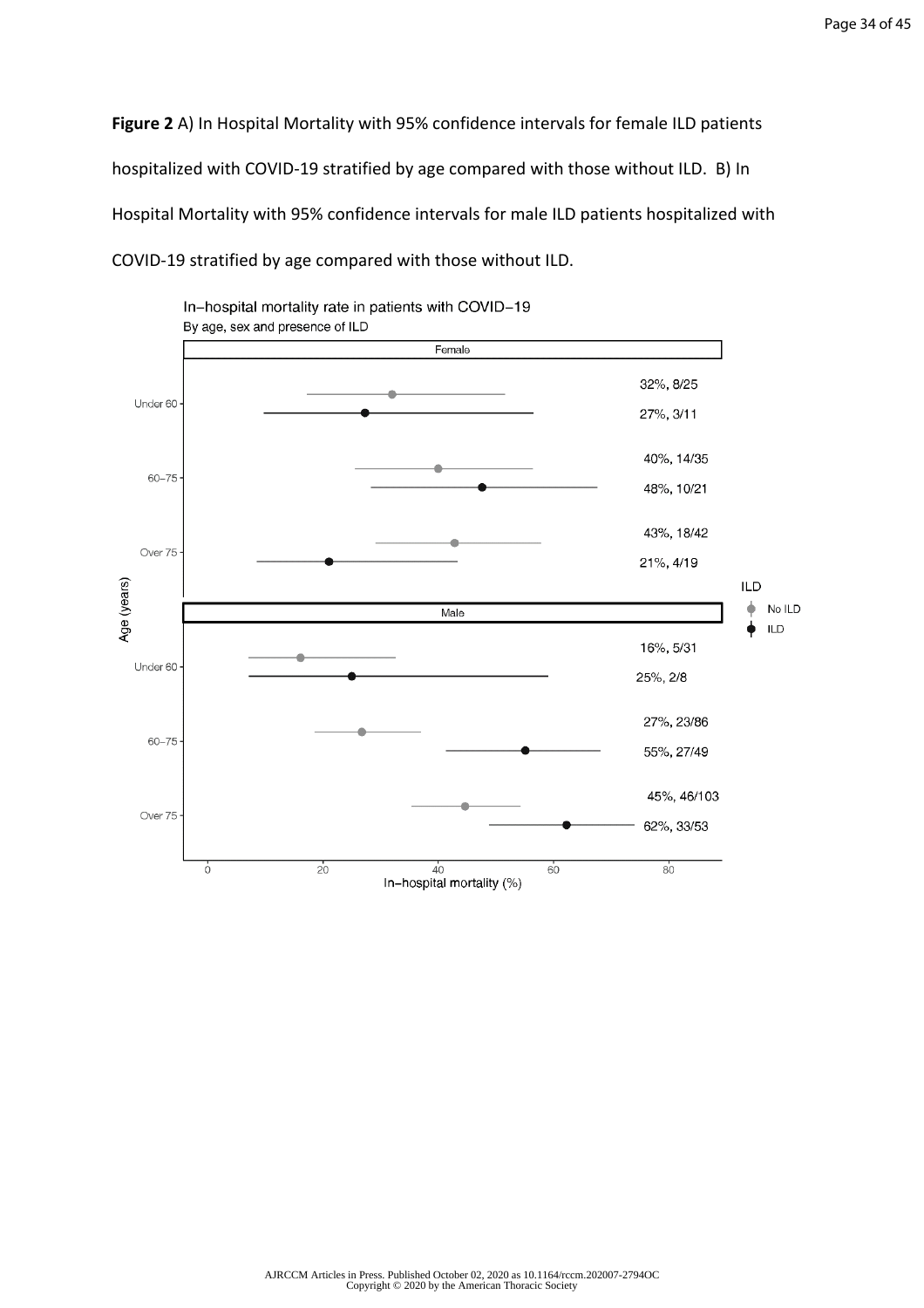**Figure 3** A) Effect of ILD on mortality following COVID-19 (Propensity Matched), B) effect of obesity and ILD (Propensity Matched) C) and effect of FVC on outcome in ILD patients only.



Survival (mortality): HR (95% Cl, p-value)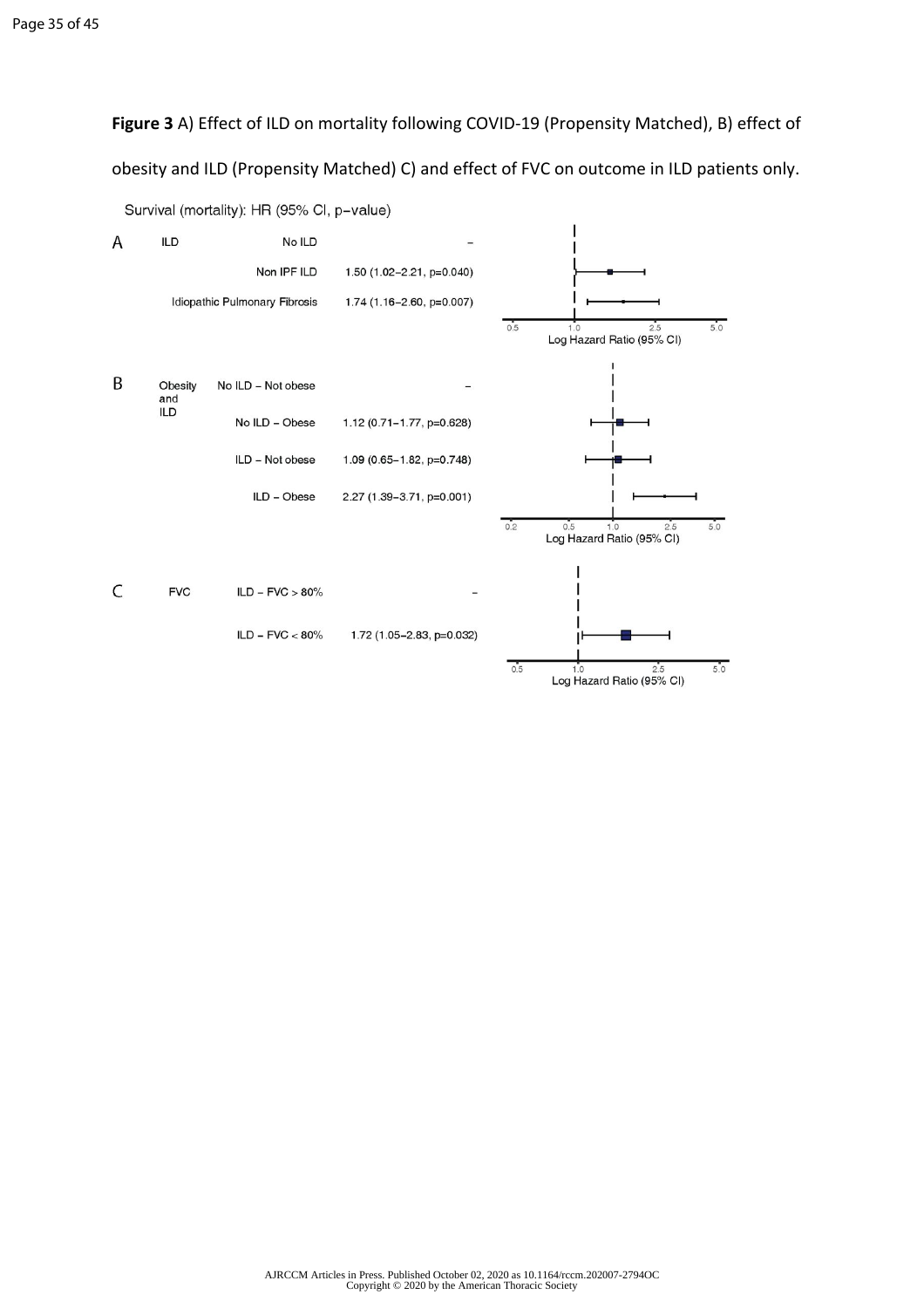|                        | <b>Total N</b> | levels                     | No ILD     | <b>ILD</b> | p        |
|------------------------|----------------|----------------------------|------------|------------|----------|
| Total N (%)            |                |                            | 322 (66.7) | 161 (33.3) |          |
| Age (years)            | 483            | Mean (SD)                  | 72.6       | 73.2       | $0.639*$ |
|                        |                |                            | (13.4)     | (11.5)     |          |
| Age categories         | 483            | $50$                       | 10(3.1)    | 5(3.1)     | 1.000    |
|                        |                | 50-69                      | 112 (34.8) | 56 (34.8)  |          |
|                        |                | 70-79                      | 96 (29.8)  | 48 (29.8)  |          |
|                        |                | $80+$                      | 104 (32.3) | 52 (32.3)  |          |
| Sex at Birth           | 483            | Male                       | 220 (68.3) | 110 (68.3) | 1.000    |
| ILD                    | 483            | Chronic                    | 0(0.0)     | 14(8.7)    |          |
|                        |                | Hypersensitivity           |            |            |          |
|                        |                | Pneumonitis                |            |            |          |
|                        |                | Connective                 | 0(0.0)     | 13(8.1)    |          |
|                        |                | <b>Tissue Disease</b>      |            |            |          |
|                        |                | related ILD                |            |            |          |
|                        |                | Idiopathic                 | 0(0.0)     | 68 (42.2)  |          |
|                        |                | Pulmonary                  |            |            |          |
|                        |                | Fibrosis<br>Other          |            |            |          |
|                        |                |                            | 0(0.0)     | 47 (29.2)  |          |
|                        |                | Rheumatoid                 | 0(0.0)     | 10(6.2)    |          |
|                        |                | related ILD<br>Sarcoidosis | 0(0.0)     | 9(5.6)     |          |
| <b>Chronic Cardiac</b> | 483            | Yes                        | 92(28.6)   | 46 (28.6)  | 1.000    |
| <b>Disease</b>         |                |                            |            |            |          |
| <b>Diabetes</b>        | 483            | Yes                        | 98 (30.4)  | 49 (30.4)  | 1.000    |
| Malignant              | 483            | Yes                        | 56 (17.4)  | 28 (17.4)  | 1.000    |
| neoplasm               |                |                            |            |            |          |
| Obesity                | 419            | Yes                        | 23(7.1)    | 45 (28.0)  | < 0.001  |
|                        |                | (Missing)                  | 32(9.9)    | 32 (19.9)  |          |
| Hypertension           | 483            | Yes                        | 148 (46.0) | 74 (46.0)  | 1.000    |
| Chronic kidney         | 483            | Yes                        | 16(5.0)    | 8(5.0)     | 1.000    |
| disease                |                |                            |            |            |          |
| Pirfenidone            | 483            | Yes                        | 0(0.0)     | 7(4.3)     |          |
| Nintedanib             | 483            | Yes                        | 0(0.0)     | 13(8.1)    |          |
| Corticosteroids        | 483            | Yes                        | 28 (8.7)   | 45 (28.0)  | < 0.001  |

# **Table 1 –** Patient Characteristics by ILD

ILD- Interstitial Lung Disease. SD – Standard Deviation. All test Chi-square unless indicated by \* where Welch's two sample t-test used.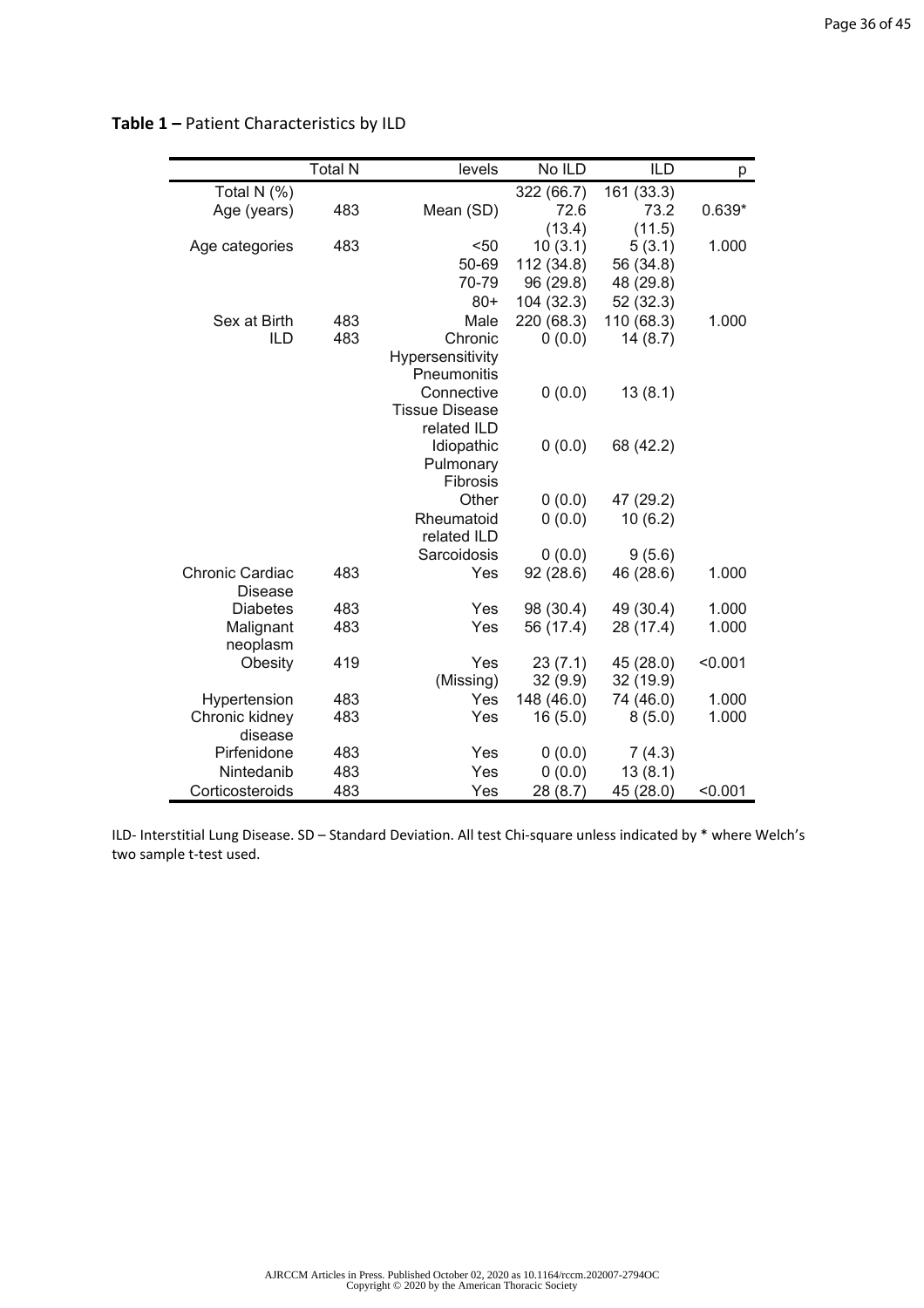|                                   | <b>Total N</b> | levels       | No ILD     | ILD        | р         |
|-----------------------------------|----------------|--------------|------------|------------|-----------|
| Died                              | 483            | Died         | 114 (35.4) | 79 (49.1)  | 0.013     |
| Respiratory                       |                | Unenhanced   |            |            |           |
| Support                           | 483            | respiratory  | 254 (78.9) | 136 (84.5) | 0.288     |
|                                   |                | support*     |            |            |           |
|                                   |                | Enhanced     |            |            |           |
|                                   |                | Respiratory  | 39(12.1)   | 20(12.4)   |           |
|                                   |                | Support      |            |            |           |
|                                   |                | Ventilation  | 29(9.0)    | 6(3.7)     |           |
| Length of stay<br>for those alive | 290            | Median (IQR) | 9.0(11.0)  | 10.0(8.0)  | $0.725**$ |

**Table 2:** Outcomes by ILD

IQR – Interquartile range. All test Chi-square unless indicated by \*Standard flow-rate Oxygen supplementation not considered 'enhanced' respiratory support, CPAP and High Flow  $O_2$  considered enhanced respiratory support. \*\*where Kruskall Wallis used.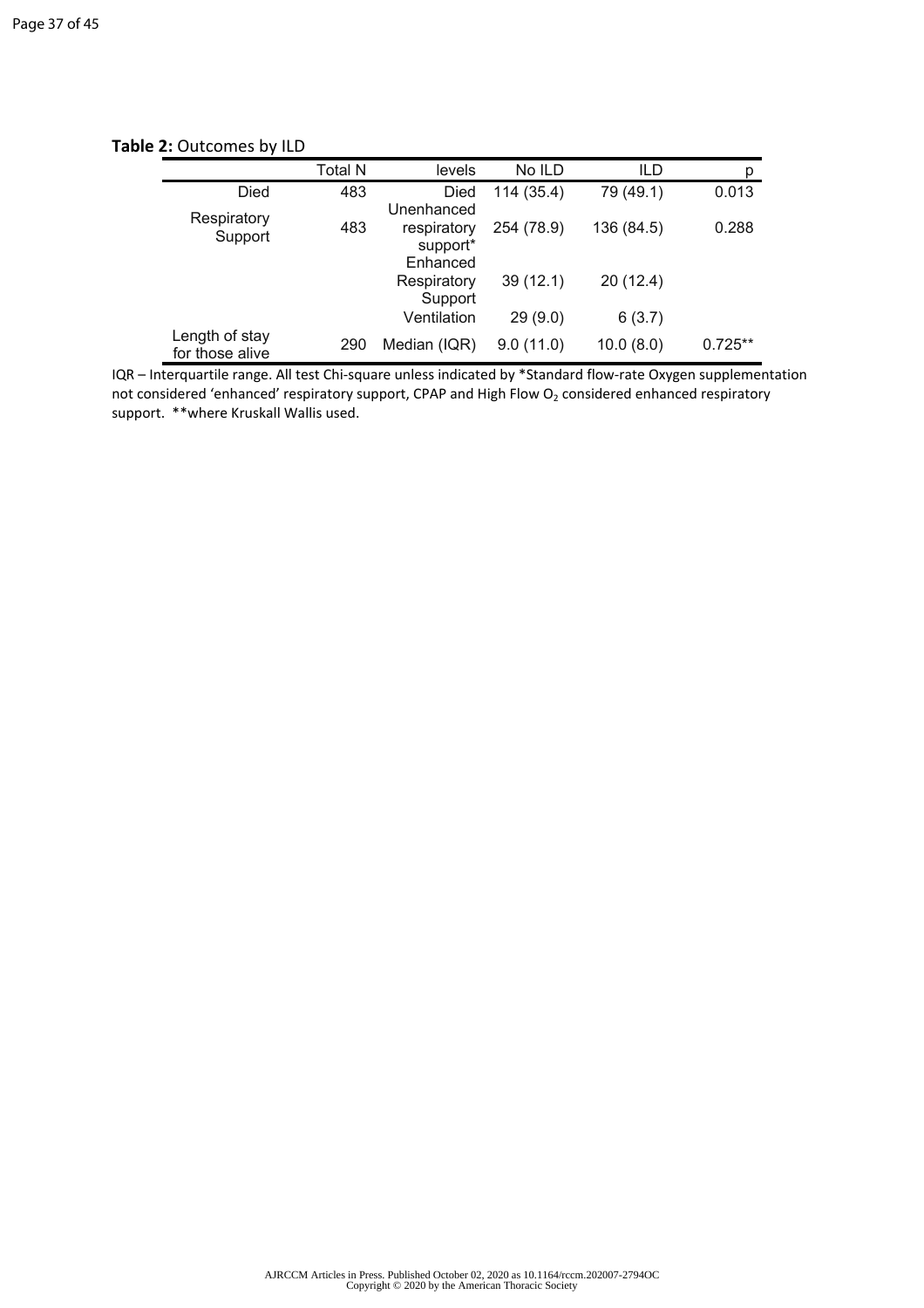| label                                          | Total N |              | Alive       | Died        | p        |
|------------------------------------------------|---------|--------------|-------------|-------------|----------|
| <b>Forced Vital Capacity</b>                   | 147     | Mean (SD)    | 2.7(1.0)    | 2.6(0.9)    | $0.372*$ |
| Forced Vital Capacity,                         |         |              |             |             |          |
| percentage of<br>predicted                     | 151     | Mean (SD)    | 82.2 (23.0) | 76.8 (21.0) | $0.135*$ |
| Forced Vital Capacity,                         | 151     | $FVC < 80\%$ | 35(42.7)    | 42 (60.9)   | 0.039    |
| at 80% of predicted                            |         |              |             |             |          |
|                                                |         | $FVC > 80\%$ | 47 (57.3)   | 27(39.1)    |          |
| Forced Vital Capacity,                         |         |              |             |             |          |
| percentage of<br>predicted                     | 151     | < 50%        | 7(6.9)      | 4(4.8)      | 0.070    |
|                                                |         | 50 to 80%    | 28(27.7)    | 38(45.8)    |          |
|                                                |         | 80 to 100%   | 33(32.7)    | 17(20.5)    |          |
|                                                |         | Over 100%    | 14 (13.9)   | 10(12.0)    |          |
| Diffusing capacity for<br>carbon monoxide      | 81      | Mean (SD)    | 5.2(3.4)    | 4.2(1.9)    | $0.093*$ |
| Diffusing capacity for                         |         |              |             |             |          |
| carbon monoxide,<br>percentage of<br>predicted | 122     | Mean (SD)    | 56.4 (19.4) | 49.6 (21.6) | $0.072*$ |

**Table 3 –** Lung function in ILD group by outcome

All ILD patients including those unmatched. SD – Standard Deviation. All tests Welch's two sample t-test, unless indicated by \* where Kruskall Wallis used.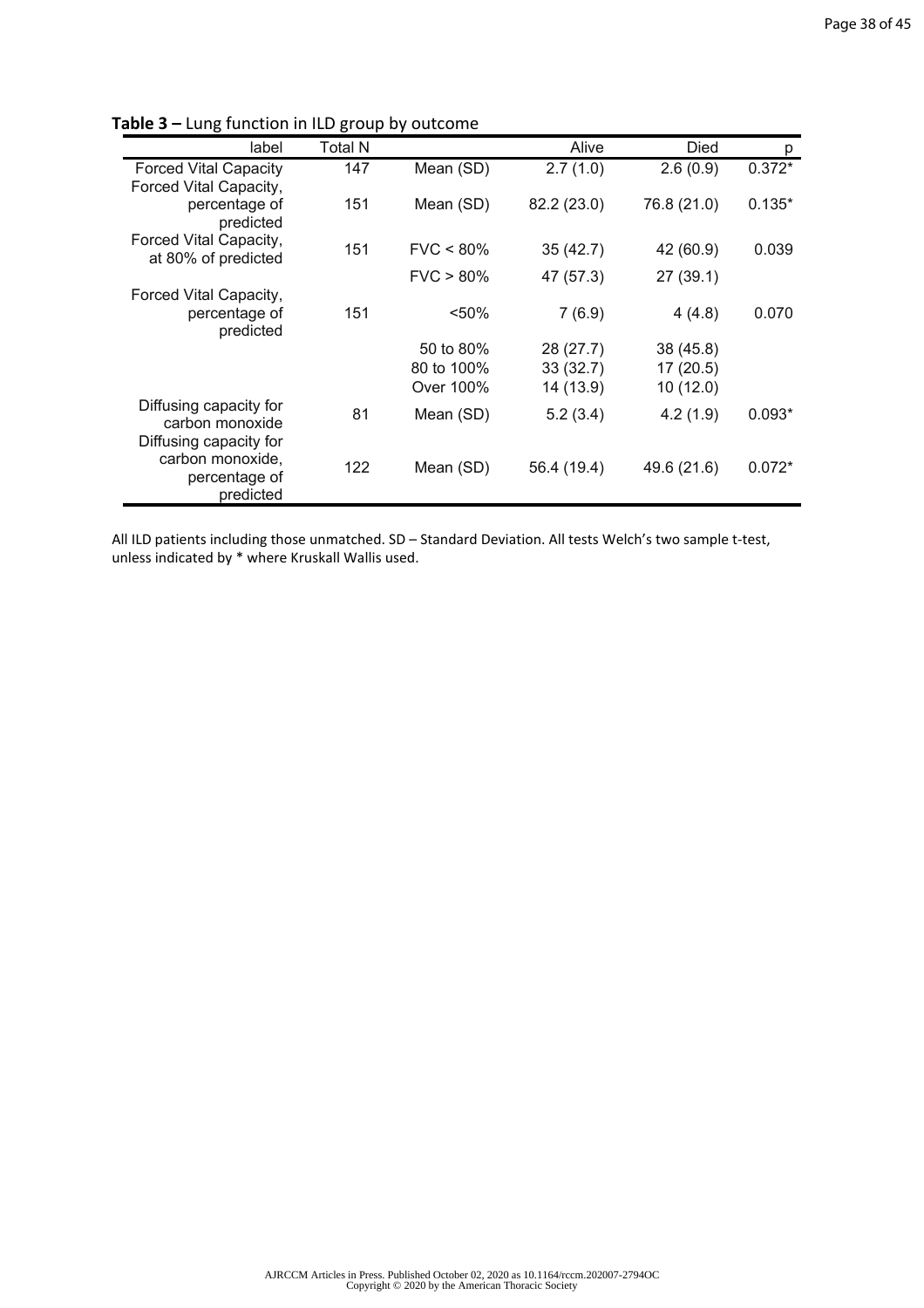|                            | <b>Total N</b> |                                                | Alive     | Died      | D     |
|----------------------------|----------------|------------------------------------------------|-----------|-----------|-------|
| <b>Respiratory Support</b> | 161            | Unenhanced respiratory<br>support <sup>*</sup> | 76 (92.7) | 59 (74.7) | 0.015 |
|                            |                | <b>Enhanced Respiratory</b><br>Support         | 5(6.0)    | 15(23)    | 0.005 |
|                            |                | Ventilation                                    | 1(1.2)    | 5(3.8)    | 0.190 |

All test Chi-square. \*Standard flow-rate Oxygen supplementation not considered 'enhanced' respiratory support, CPAP and High Flow O<sub>2</sub> considered enhanced respiratory support. Note a further 10 patients with ILD were ventilated but not included in the matched cohort, of those 6 survived.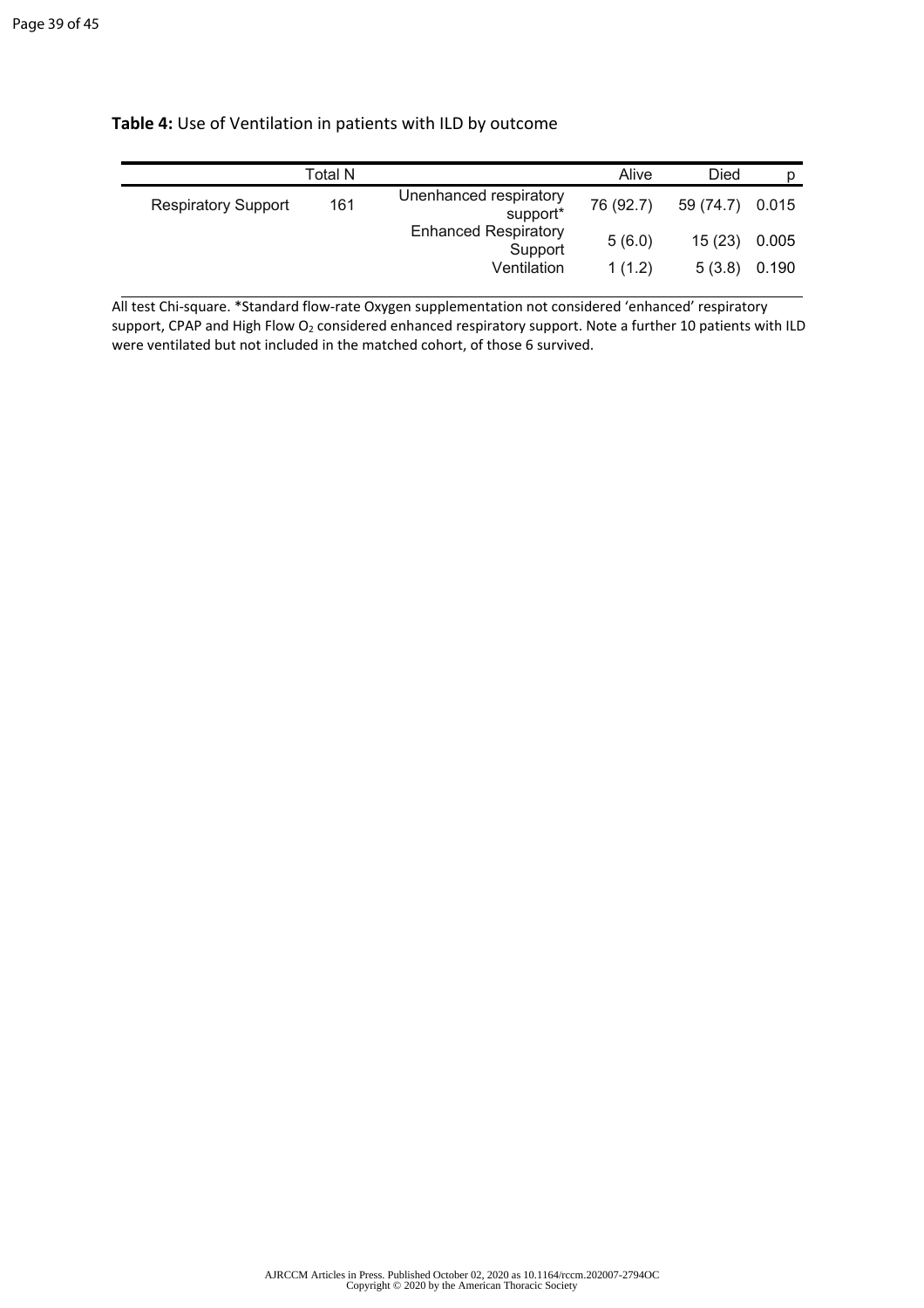|                                                        | levels | Alive     | Died         |
|--------------------------------------------------------|--------|-----------|--------------|
| Received<br>Immuno-<br>suppressants/<br>Anti-fibrotics | Yes    | 29 (34.9) | 26 (32.9)    |
| Methotrexate/<br>Azathioprine                          | Yes    | 3(3.6)    | 2(1.3)       |
| Nintedanib                                             | Yes    | 9(10.8)   | 4(5.1)       |
| Pirfenidone*                                           | Yes    | 1(1.2)    | 6(7.6)       |
| Mycophenolate                                          | Yes    | 10(12.0)  | 7(8.9)       |
| Corticosteroid                                         | Yes    | 23 (27.7) | (27.8)<br>22 |

**Table 5:** Drugs received by patients with ILD in matched cohort (n=161)

\*2 further patients received pirfenidone and survived but were not included in matched cohort.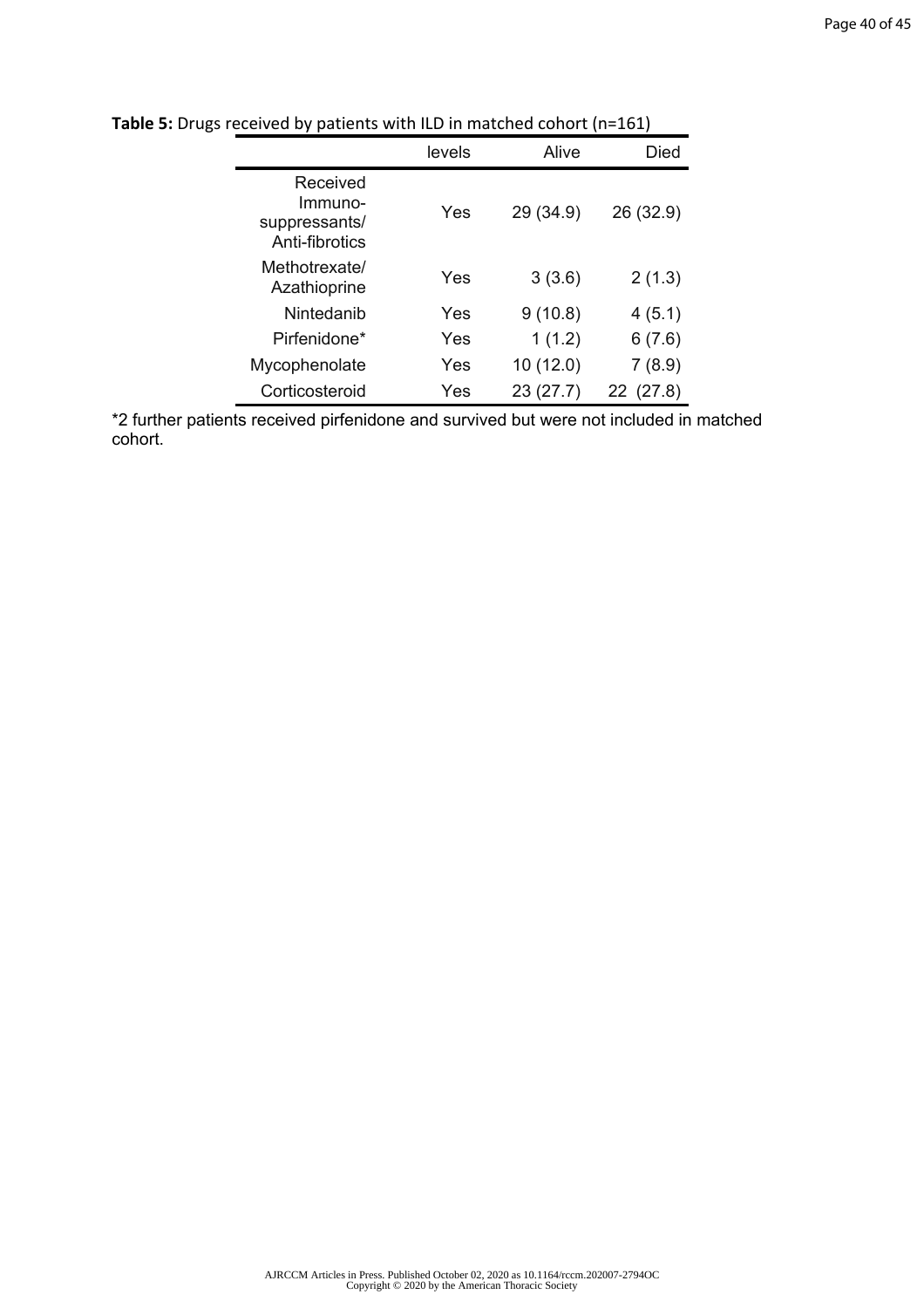Outcome of Hospitalization for COVID-19 in Patients with Interstitial Lung Disease: An International Multicenter Study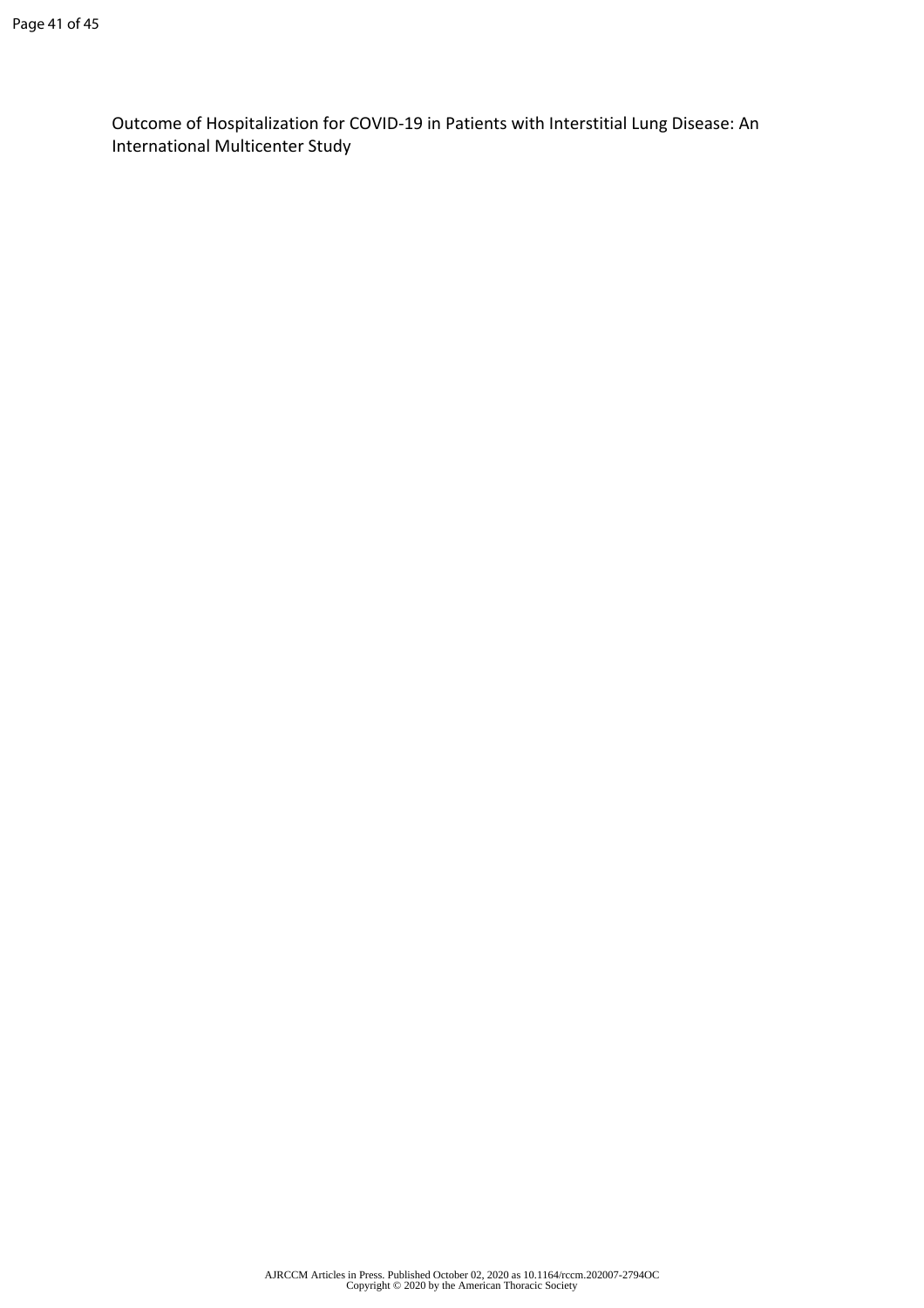# Supplementary Table 1

| <b>COUNTRY</b>             |     | NUMBER PERCENTAGE |
|----------------------------|-----|-------------------|
| <b>UK</b>                  | 299 | 86                |
| <b>REPUBLIC OF IRELAND</b> | 11  | 3                 |
| <b>SPAIN</b>               | 27  | 7.5               |
| <b>GERMAN</b>              | 5   | 1.5               |
| <b>ITALY</b>               | 5   | 1.5               |
| <b>DENMARK</b>             | 73  | -1                |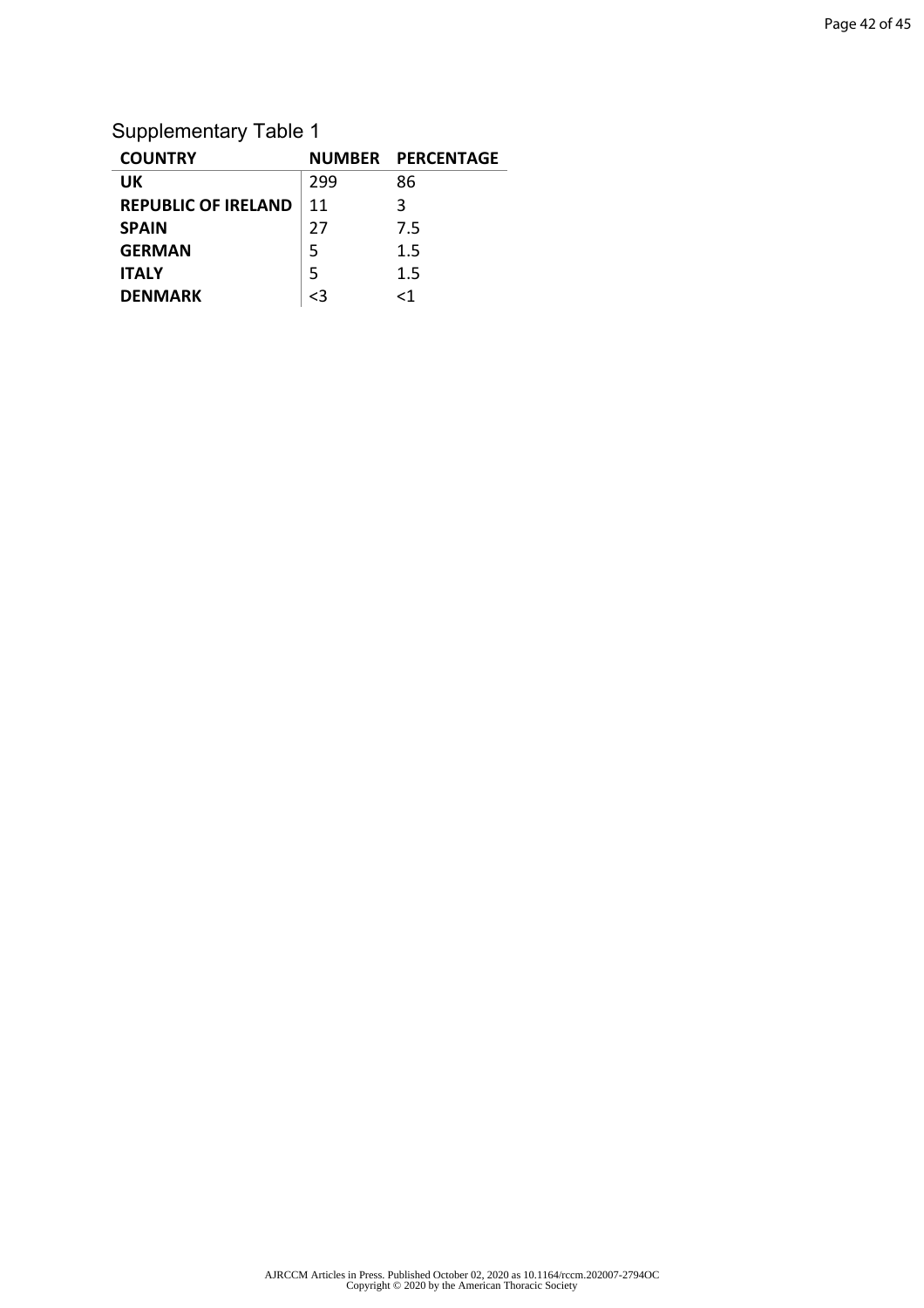| label                    | 'Other' ILD diagnoses                            | n   |
|--------------------------|--------------------------------------------------|-----|
| <b>Other ILD Details</b> | Age-related ILD/presbyotic lung                  | $3$ |
|                          | <b>ANCA vasculitis</b>                           | $3$ |
|                          | asbestosis                                       | 5   |
|                          | Autoimmune Pneumonitis                           | 5   |
|                          | Chronic eosinophilic pneumonia                   | <3  |
|                          | <b>Combined Emphysema and Pulmonary Fibrosis</b> | 7   |
|                          | Desquamative Intestitial Pneumonia               | $3$ |
|                          | Non-Specific Interstitial Pneumonia              | 10  |
|                          | <b>Organising Pneumonia</b>                      | $3$ |
|                          | <b>PPFE</b>                                      | $3$ |
|                          | smoking related ILD                              | $3$ |
|                          | Unclassifiable ILD                               | 11  |

# Supplementary Table 2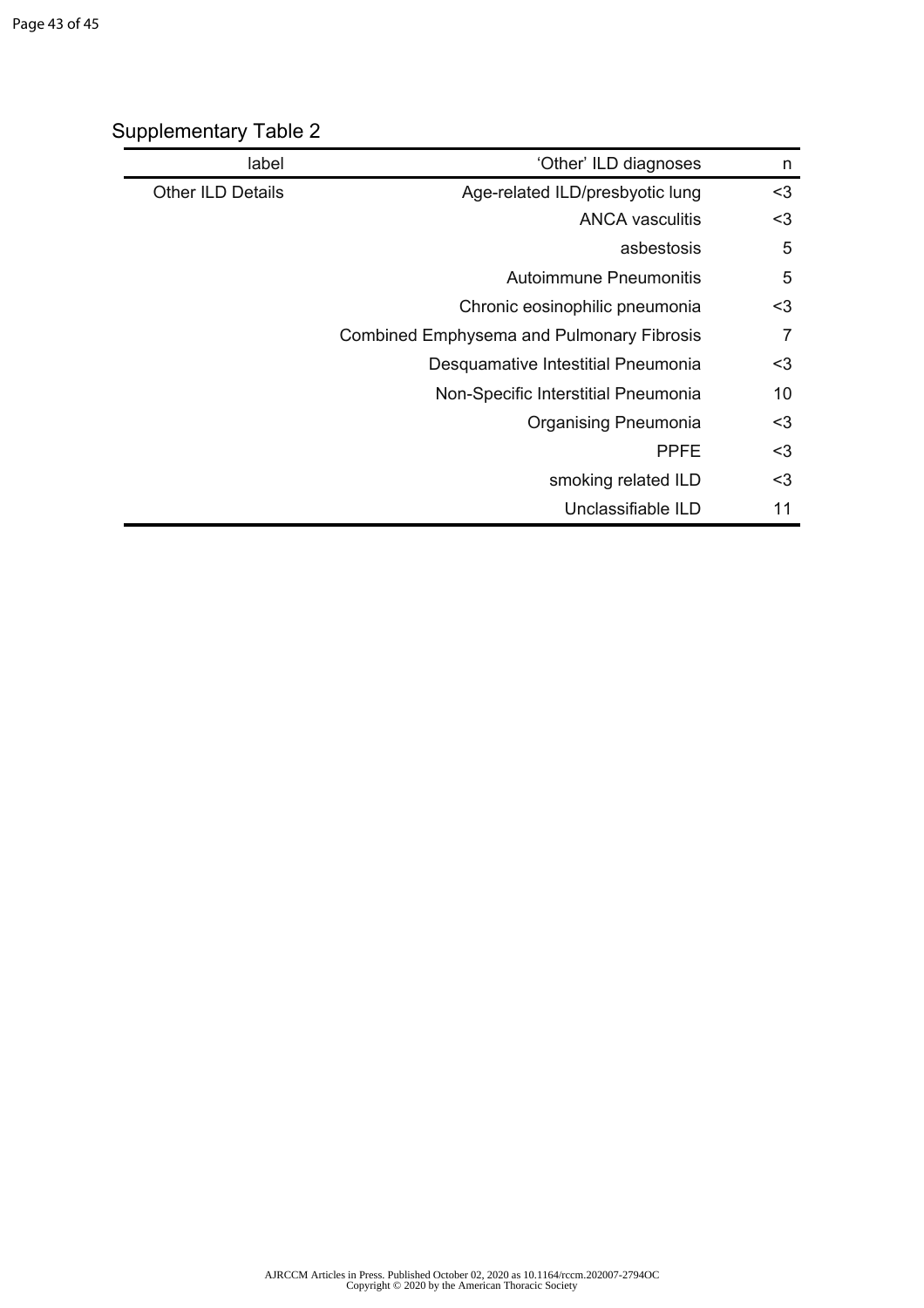## Supplemental Figure

Figure S1 Balance Plots

Distribution of differences across ILD groups by matching variable. Propensity score matching normalised standardized mean differences across the treatment groups, with observed differences before matching not being present after.<br>
Biabetes







Covariate Balance